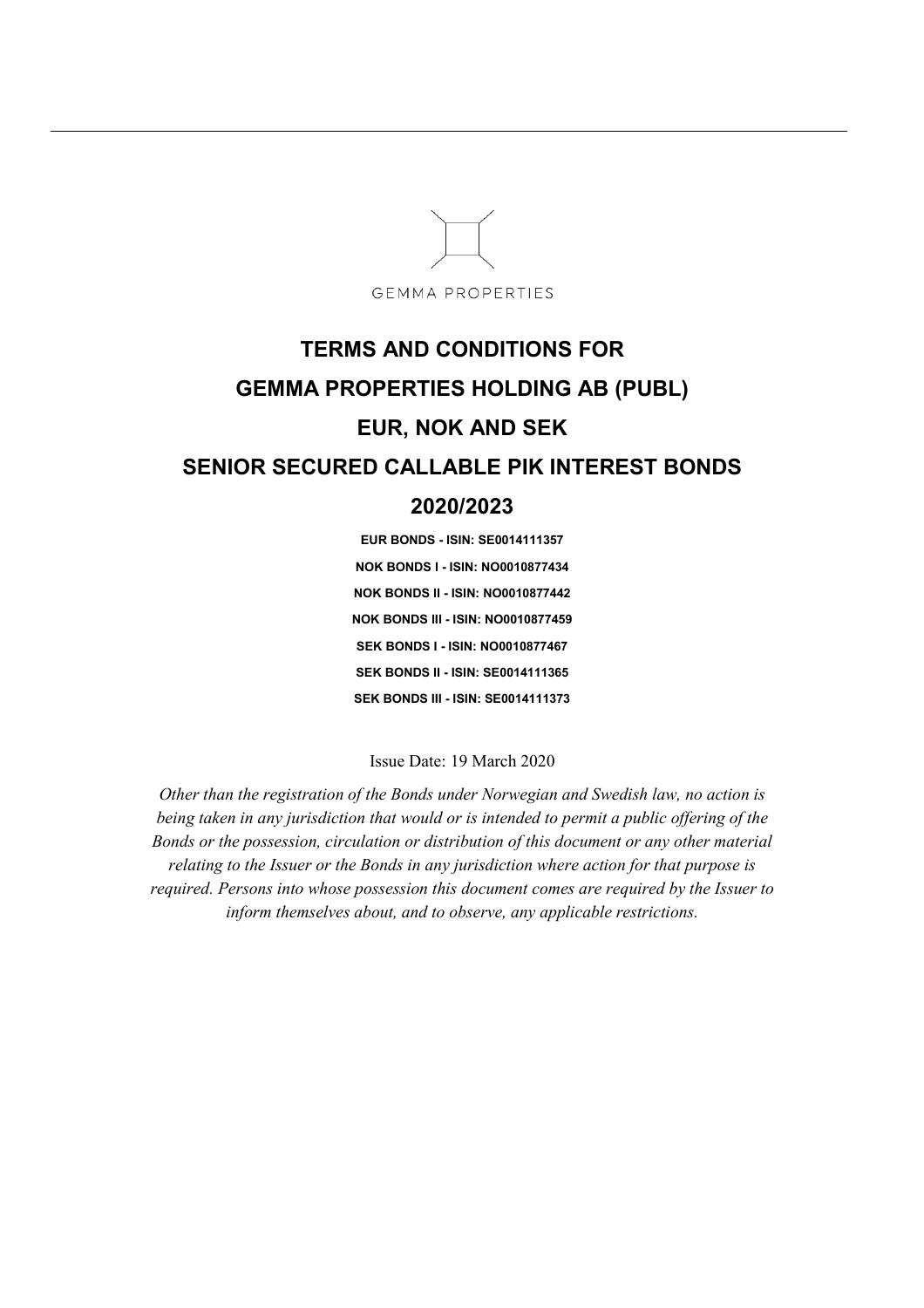# **TABLE OF CONTENTS**

| $\mathbf{1}$   |                                                     |  |
|----------------|-----------------------------------------------------|--|
| 2              |                                                     |  |
| 3              |                                                     |  |
| 4              |                                                     |  |
| 5              |                                                     |  |
| 6              |                                                     |  |
| $\overline{7}$ |                                                     |  |
| 8              |                                                     |  |
| 9              |                                                     |  |
| 10             |                                                     |  |
| 11             | REDEMPTION AND REPURCHASE OF THE BONDS 19           |  |
| 12             |                                                     |  |
| 13             |                                                     |  |
| 14             | EVENTS OF DEFAULT AND ACCELERATION OF THE BONDS  24 |  |
| 15             |                                                     |  |
| 16             |                                                     |  |
| 17             |                                                     |  |
| 18             |                                                     |  |
| 19             |                                                     |  |
| 20             | APPOINTMENT AND REPLACEMENT OF THE TRUSTEE 34       |  |
| 21             | APPOINTMENT AND REPLACEMENT OF THE CSD AGENT 38     |  |
| 22             |                                                     |  |
| 23             |                                                     |  |
| 24             |                                                     |  |
| 25             |                                                     |  |
| 26             |                                                     |  |
| 27             |                                                     |  |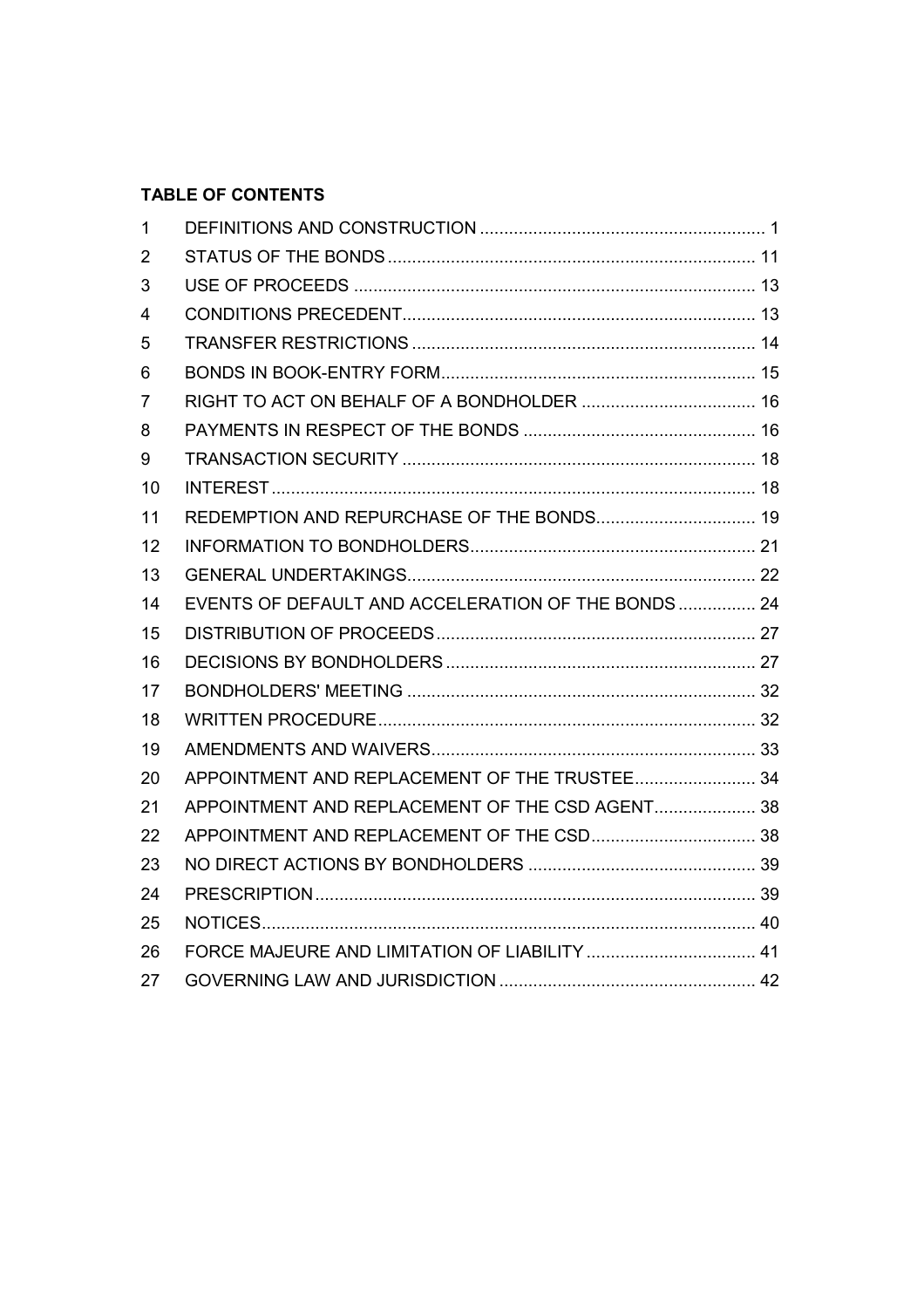#### **1 Definitions and Construction**

#### **1.1 Definitions**

In these terms and conditions (the "**Terms and Conditions**"):

"**Account Operator**" means: (i) with respect to the NOK Bonds and SEK Bonds I, a bank or other party registered as account operator (No: *Kontofører*) with Verdipapirsentralen ASA, reg. nr. 985 140 421, Fred Olsens gate 1, 0152 Oslo ("**VPS**"), and (ii) with respect to the EUR Bonds, SEK Bonds II and SEK Bonds III a bank or other party registered as account operator with Euroclear Sweden AB, reg. nr. 556112-8074, ("**Euroclear**"), through which a Bondholder has opened a Securities Account in respect of its Bonds.

"**Adjusted Nominal Amount**" means the Total Nominal Amount less the Nominal Amount of all Bonds owned by a Group Company or an Affiliate, irrespective of whether such person is directly registered as owner of such Bonds.

"**Advance Purchase Agreements**" means (a) an advance or deferred purchase agreement if the agreement is in respect of the supply of assets or services and payment is due not more than 90 days after the date of supply, or (b) any other trade credit incurred in the ordinary course of business.

"**Affiliate**" means any Person, directly or indirectly, controlling or controlled by or under direct or indirect common control with such specified Person. For the purpose of this definition, "**control**" when used with respect to any Person means the power to direct the management and policies of such Person, directly or indirectly, whether through the ownership of voting securities, by contract or otherwise; and the terms "**controlling**" and "**controlled**" have meanings correlative to the foregoing.

"**Bondholder**" means a person who is registered on a Securities Account as direct registered owner or nominee with respect to a Bond.

"**Bondholders' Meeting**" means a meeting among the Bondholders held in accordance with Clause 17 (*Bondholders' Meeting*).

"**Bond**" means a EUR Bond, a NOK Bond and/or a SEK Bond.

"**Bond Issue**" means the Total Nominal Amount as at the Issue Date.

"**Business Day**" means a Business Day Sweden and a Business Day Norway.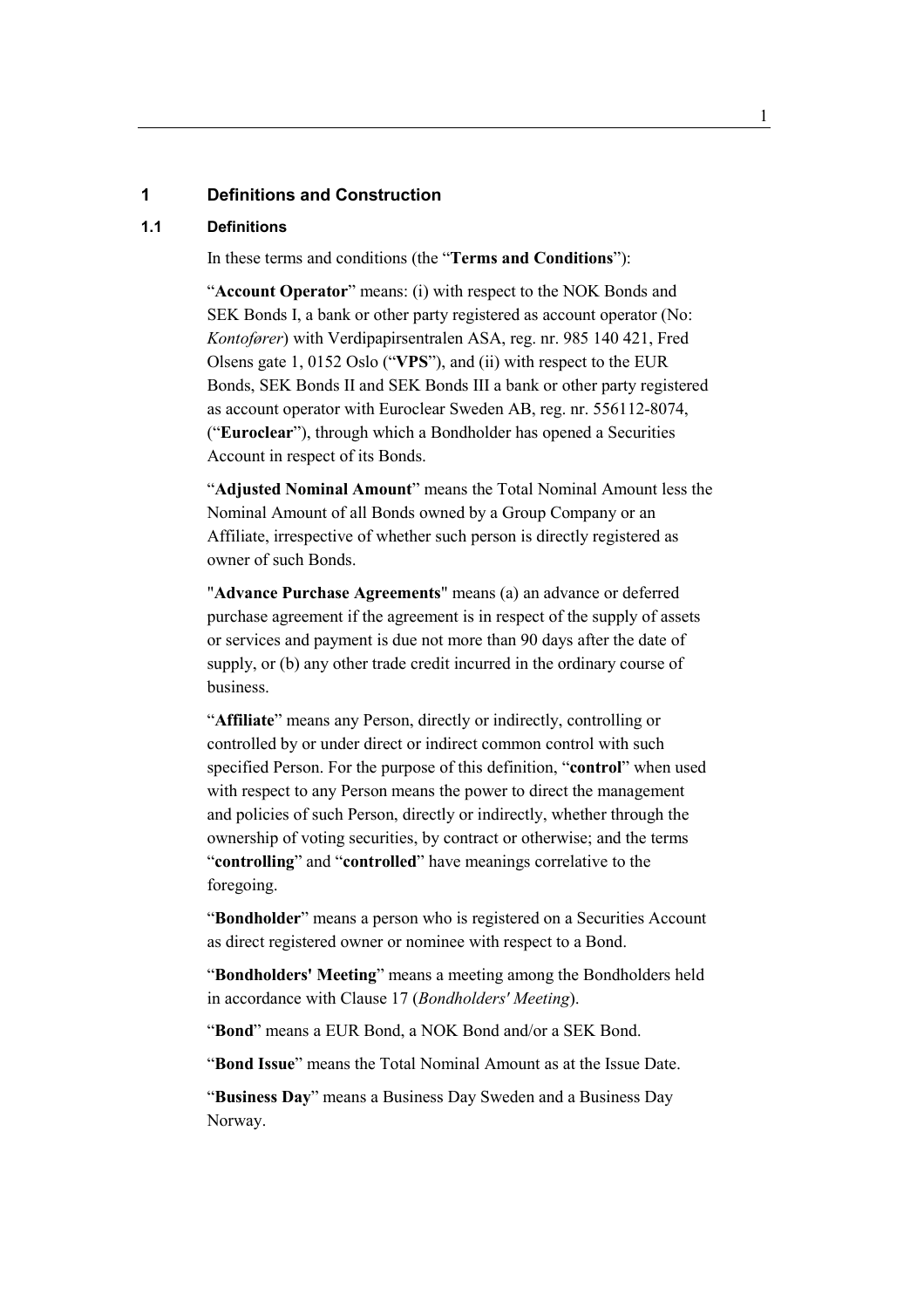"**Business Day Norway**" means a day other than a Saturday, Sunday or a public holiday in Norway on which the Norwegian Central Bank's and the Norwegian CSD's settlement systems are open and commercial banks in Norway are open for business.

"**Business Day Sweden**" means a day in Sweden other than a Sunday or other public holiday and on which day the Swedish CSD settlement system is open. Saturdays, Midsummer Eve (Sw. *midsommarafton*), Christmas Eve (Sw. *julafton*) and New Year's Eve (Sw. *nyårsafton*) shall for the purpose of this definition be deemed to be public holidays.

"**Change of Control Event**" means:

- (a) at any time, the occurrence of an event or series of events whereby Lisa Grahm Borg and Håkan Borg, directly or indirectly, ceases to control (i) more than fifty (50) per cent. of the shares, share capital, voting rights or the economic interest in the Issuer; and/or
- (b) any time after the Ownership Restructuring Event, the occurrence of an event or series of events whereby the New Owner, directly or indirectly, ceases to control one hundred (100) per cent. of the shares, share capital, voting rights or the economic interest in the Issuer.

"**Construction Liabilities**" has the meaning ascribed to the term "Construction Liabilities" in the Intercreditor Agreement and shall, notwithstanding anything stated in the Intercreditor Agreement, not exceed SEK 500,000,000.

"**CSD**" means (i) with respect to NOK Bonds and SEK Bonds I, the Issuer's central securities depository and registrar in respect of such Bonds from time to time, initially VPS; and (ii) with respect to EUR Bonds, SEK Bonds II and SEK Bonds III, the Issuer's central securities depository and registrar in respect of such Bonds from time to time, initially Euroclear, or another party replacing any of them, as CSD, in accordance with these Terms and Conditions.

"**CSD Agent**" means the legal entity appointed by the Issuer to act as its paying agent and/or issuing with respect to the Bonds in each CSD.

"**CSD Regulations**" means each CSD's rules and regulations applicable to the Issuer, the Trustee and the Bonds from time to time.

"**Environmental Law**" means any applicable law or regulation which relates to: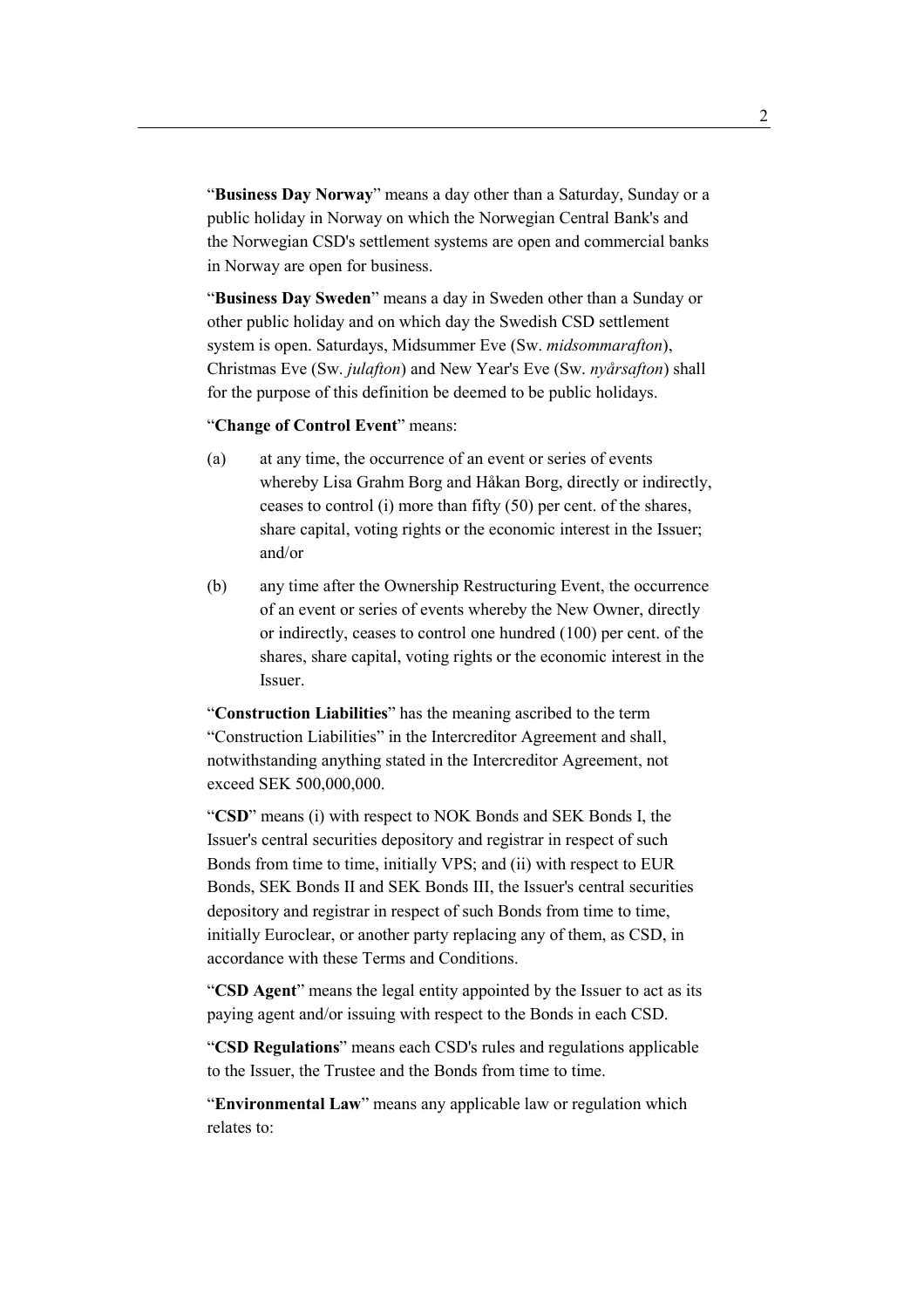- (a) the pollution or protection of the environment; or
- (b) the generation, handling, storage, use, release or spillage of any substance which, alone or in combination with any other, is capable of causing harm to the environment, including, without limitation, any waste.

"**Environmental Permit**" means any permit and other authorisation and the filing of any notification, report or assessment required under any Environmental Law for the operation of the business of the Issuer or its subsidiaries conducted on or from the real properties owned or used by the Issuer or its subsidiaries.

"**Euro**" and "**EUR**" means the single currency of the participating member states in accordance with the legislation of the European Community relating to Economic and Monetary Union.

"**EUR Bond**" means a debt instruments for the Nominal Amount, denominated in EUR and which is governed by and issued under these Terms and Conditions, with ISIN SE0014111357.

"**Event of Default**" means an event or circumstance specified in any of the Clauses 14.1 (*Non-Payment*) to and including Clause 14.9 (*Continuation of the Business*).

"**Existing Bonds**" means the bonds issued by Gemma Utveckling 2016 AB (publ) with ISIN NO0010779507 and NO0010779515, the bonds issued by Gemma Utveckling 2017 AB (publ) with ISIN NO0010799232 (now ceased and replaced by ISIN NO0010870827 and NO0010870835) and SE0010297010 and the Existing GH Bonds, in each case as outstanding immediately prior to the Mandatory Exchange.

"**Existing GH Bonds**" means the bonds issued by the Issuer with ISIN SE0010598771, SE0010598789 and NO0010810963 (now ceased and replaced by ISIN NO0010870850 and NO0010870868).

"**Final Redemption Date**" means the date falling three (3) years after the Issue Date.

"**Finance Documents**" means these Terms and Conditions, the terms and conditions of the Reinstated Premium Bonds, the Intercreditor Agreement, the Security Documents, the Trustee Agreement and any other document designated to be a Finance Document by the Issuer and the Trustee.

"**Financial Indebtedness**" means any indebtedness in respect of: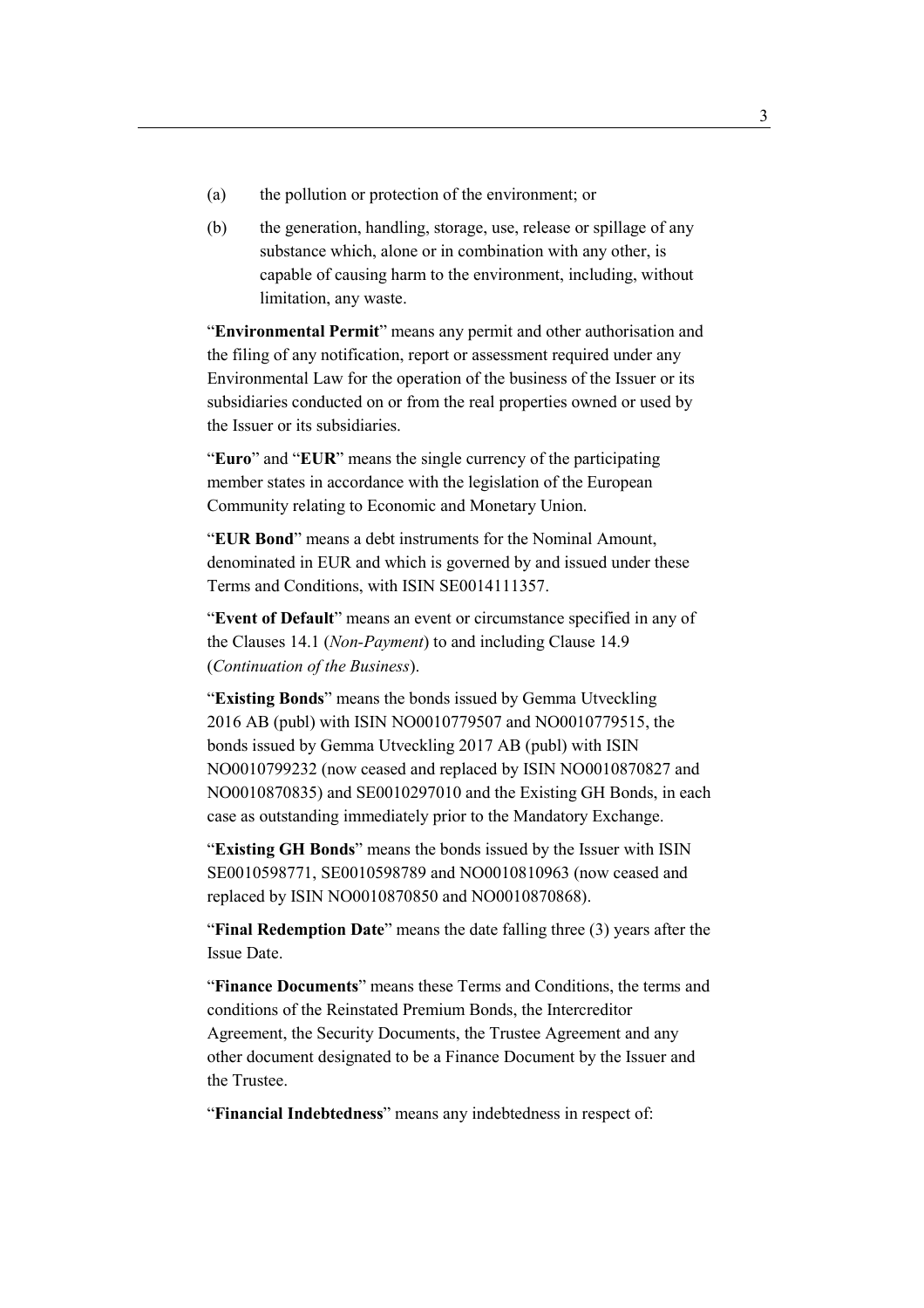- (a) monies borrowed or raised, including Market Loans;
- (b) the amount of any liability in respect of any finance leases, to the extent the arrangement is treated as a finance lease in accordance with the accounting principles applicable on the Issue Date (a lease which in the accounts of the Issuer is treated as an asset and a corresponding liability);
- (c) receivables sold or discounted (other than any receivables to the extent they are sold on a non-recourse basis);
- (d) any amount raised under any other transaction (including any forward sale or purchase agreement) having the commercial effect of a borrowing;
- (e) any derivative transaction entered into in connection with protection against or benefit from fluctuation in any rate or price (and, when calculating the value of any derivative transaction, only the mark to market value shall be taken into account, provided that if any actual amount is due as a result of a termination or a close-out, such amount shall be used instead);
- (f) any counter indemnity obligation in respect of a guarantee, indemnity, bond, standby or documentary letter of credit or any other instrument issued by a bank or financial institution; and
- (g) (without double counting) any guarantee or other assurance against financial loss in respect of a type referred to in the above paragraphs (a) to (f).

"**Financial Instruments Accounts Act**" means the Swedish Financial Instruments Accounts Act (Sw. *lag (1998:1479) om värdepapperscentraler och kontoföring av finansiella instrument*).

"**Force Majeure Event**" has the meaning set forth in Clause 26.1.1.

"**Group**" means the Issuer and its subsidiaries (each company within the Group is a "**Group Company**").

"**Initial Exchange Ratio**" means the SEK/EUR or the SEK/NOK (as applicable) exchange rate quoted on the Swedish Central Bank's website (www.riksbank.se) at 12:00 Swedish time on the Issue Date.

"**Initial Nominal Amount**" has the meaning set forth in Clause 2.1.3.

"**Insolvent**" means, in respect of a relevant person, that it is deemed to be insolvent, or admits inability to pay its debts as they fall due, in each case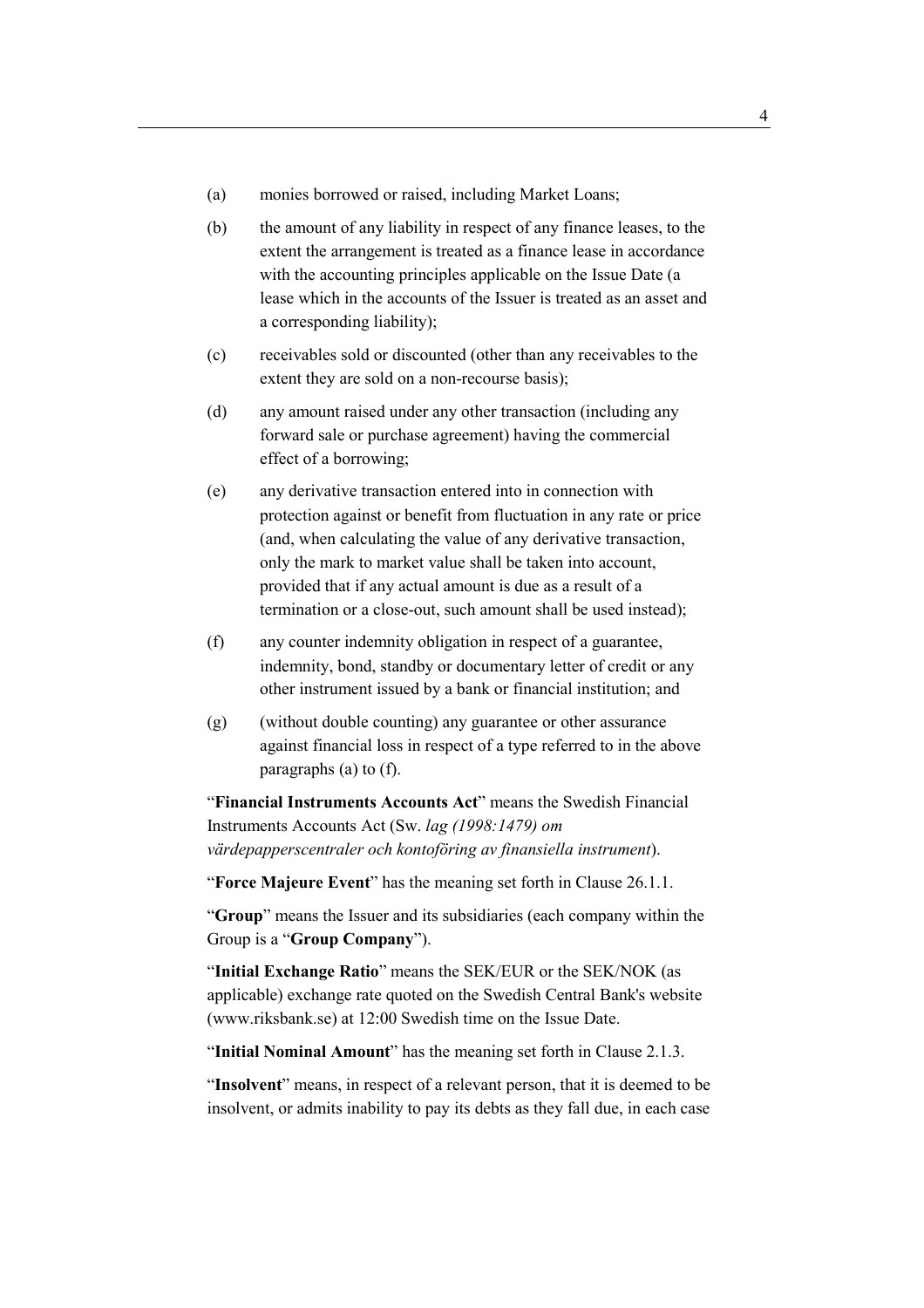within the meaning of Chapter 2, Sections 7-9 of the Swedish Bankruptcy Act (Sw. *konkurslagen (1987:672)*) (or its equivalent in any other jurisdiction), suspends making payments on any of its debts or by reason of actual financial difficulties commences negotiations with all or substantially all of its creditors (other than the Bondholders and creditors of secured debt) with a view to rescheduling any of its indebtedness (including company reorganisation under the Swedish Company Reorganisation Act (Sw. *lag (1996:764) om företagsrekonstruktion*) (or its equivalent in any other jurisdiction)) or is subject to involuntary winding-up, dissolution or liquidation.

"**Intercreditor Agreement**" means the intercreditor agreement which has been entered into on or before the Issue Date, between, amongst others, the Issuer, Kreditfonden (or its representative), and the Trustee, acting as agent and security agent.

"**Interest**" means the PIK Interest on the Bonds calculated in accordance with Clauses 10.1 to 10.3.

"**Intra-Group Liabilities**" has the meaning ascribed to it in the Intercreditor Agreement.

"**Issue Date**" means 19 March 2020.

"**Issuer**" means Gemma Properties Holding AB (publ), a public limited liability company incorporated under the laws of Sweden with Swedish reg. no. 559010-3155.

"**Kreditfonden**" means Scandinavian Credit Fund I AB (publ) or any of its Affiliates.

"**Mandatory Exchange**" means the mandatory exchange of the Existing Bonds for the Bonds, whereby

- (a) each Existing Bond, other than the Existing GH Bonds, has been exchanged for one (1) Bond issued under these Terms and Conditions; and
- (b) each Existing GH Bond has been exchanged for two (2) Reinstated Bonds, of which one (1) Bond has been issued under these Terms and Conditions and one (1) Reinstated Premium Bond will be issued under the terms and conditions of the Reinstated Premium Bonds.

"**Market Loan**" means any loan or other indebtedness where an entity issues commercial paper, certificates, subordinated debentures, bonds or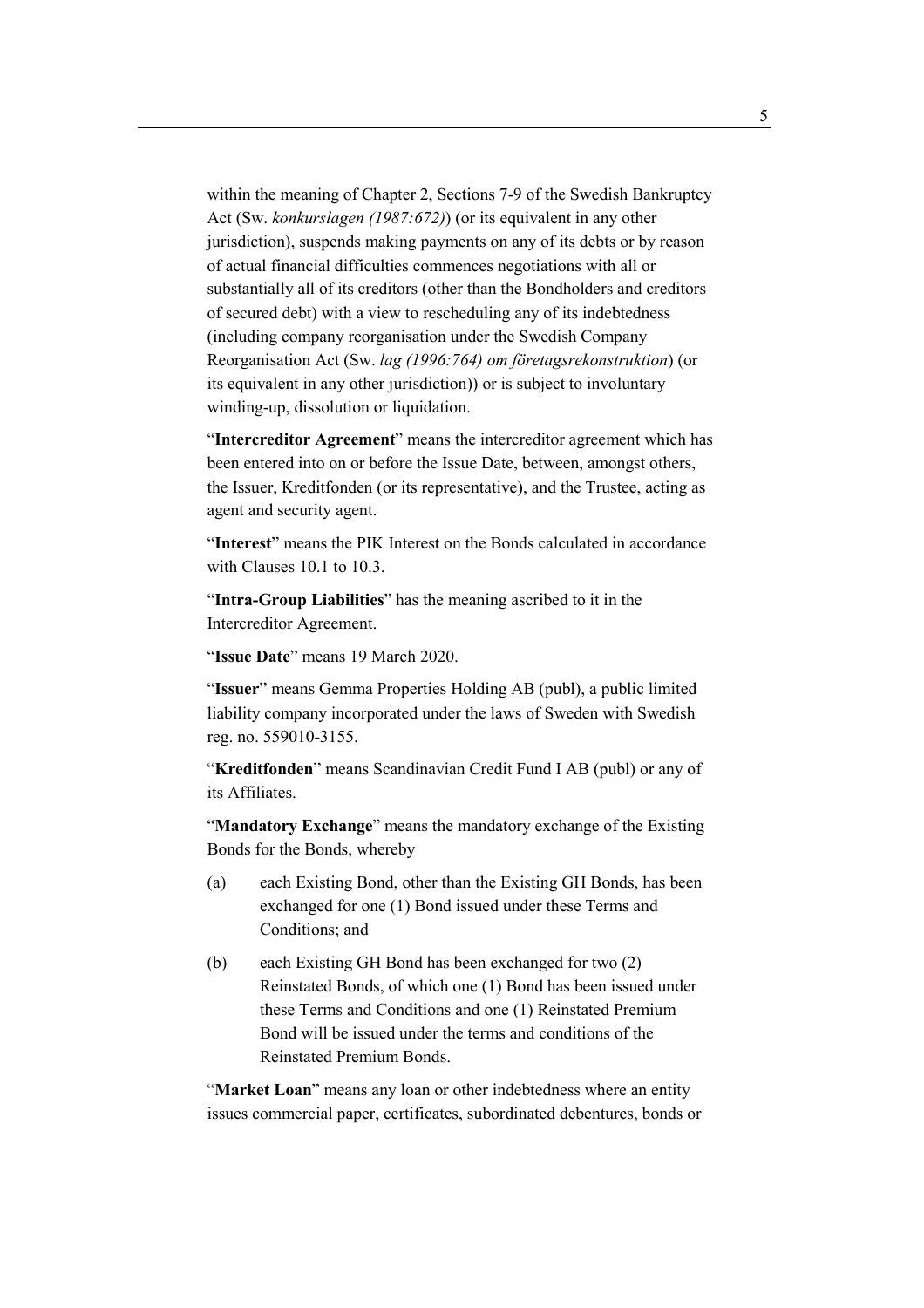any other debt securities (including, for the avoidance of doubt, medium term note programmes and other market funding programmes), provided in each case that such instruments and securities are or can be subject to trade on a regulated or unregulated recognised market place.

"**Material Adverse Effect**" means a material adverse effect on (a) the business, financial condition or operations of the Group, (b) the Issuer's ability to perform and comply with the Finance Documents including their payment obligations thereunder, or (c) the validity or enforceability of the Finance Documents.

"**Material Group Company**" means the Issuer and any Group Company with total assets exceeding SEK 10,000,000.

"**New Owner**" shall have the meaning given to that term in the Intercreditor Agreement.

"**New Sälen Project**" means the Group's real estate development project on the New Sälen Properties.

"**New Sälen Properties**" means the properties to be parcelled out from the properties Malung-Sälen Västra Långstrand 1:1 and Malung-Sälen Västra Sälen 4:5, and transferred to the Group Company Borg Finans AB, reg. no. 559123-2631.

"**Nominal Amount**" means in respect of each Bond the Initial Nominal Amount, less the aggregate amount by which that Bond has been redeemed in part pursuant to Clauses 11.3 and 11.4.

"**Nominal Interest Amount**" means an amount equal to the sum of (i) the Nominal Amount and (ii) the sum of the accrued and capitalised PIK Interest on each Bond, less an amount equal to the PIK Interest accrued on that Bond and which has been partially prepaid in accordance with Clauses 11.3 and 11.4.

"**Norwegian Kroner**" and "**NOK**" means the lawful currency of Norway.

"**NOK Bond I**" means a debt instrument for the Nominal Amount, denominated in NOK and which is governed by and issued under these Terms and Conditions, with ISIN NO0010877434.

"**NOK Bond II**" means a debt instrument for the Nominal Amount, denominated in NOK and which is governed by and issued under these Terms and Conditions, with ISIN NO0010877442.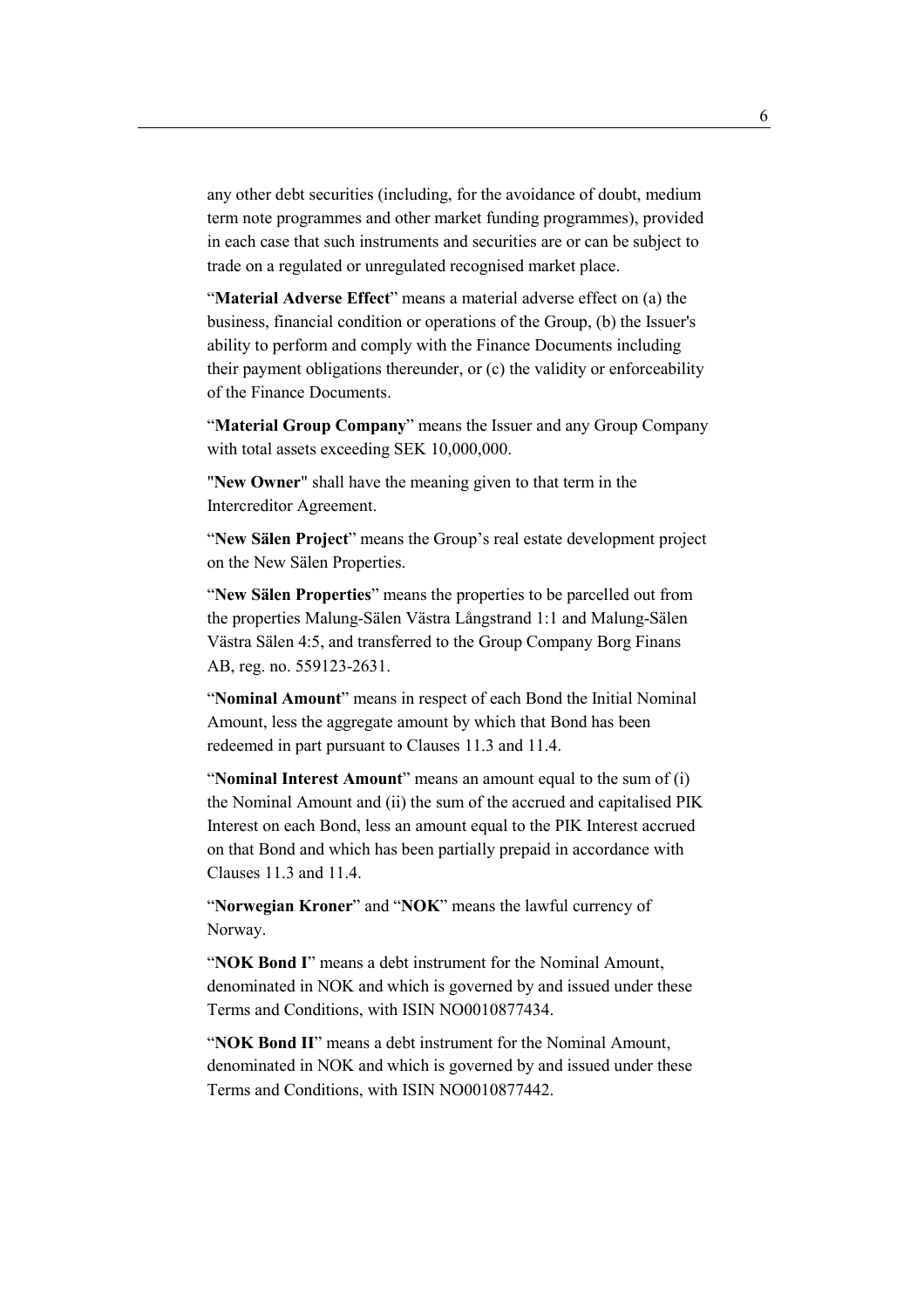"**NOK Bond III**" means a debt instrument for the Nominal Amount, denominated in NOK and which is governed by and issued under these Terms and Conditions, with ISIN NO0010877459.

"**NOK Bonds**" means NOK Bond I, NOK Bond II and NOK Bond III.

"**Norwegian Securities Register Act**" means the Norwegian Act relating to registration of financial instruments of 5 July 2002 No. 64.

"**Ownership Restructuring Event**" means the event that the New Owner has become the sole owner of all shares in the Issuer in accordance with Clause 10 (*Conditions Subsequent*) of the Intercreditor Agreement.

"**Permitted Debt**" means, subject to the terms of the Intercreditor Agreement, any Financial Indebtedness:

- (a) incurred by the Issuer under the Finance Documents;
- (b) incurred by a Group Company under the SSF or the Construction Liabilities;
- (c) constituting Subordinated Liabilities;
- (d) incurred by a Group Company as a result of refinancing Subordinated Liabilities, provided that such Financial Indebtedness is subordinated in relation to the Bonds;
- (e) constituting Intra-Group Liabilities;
- (f) incurred in the ordinary course of business under Advance Purchase Agreements;
- (g) incurred under a guarantee issued by the Issuer, provided that such guarantee is issued to guarantee obligations of a Group Company or a condominium association established by the Group under a construction financing incurred to finance constructions on a property owned by such party and provided further that such construction financing is taken up on normal commercial terms for companies carrying out similar business as the Group; or
- (h) arising as a result of refinancing, in full or in part, the Reinstated Bonds, the SSF or the Construction Liabilities.

"**Permitted Security**" means, subject to the terms of the Intercreditor Agreement, any guarantee or Security:

(a) created in accordance with the Finance Documents;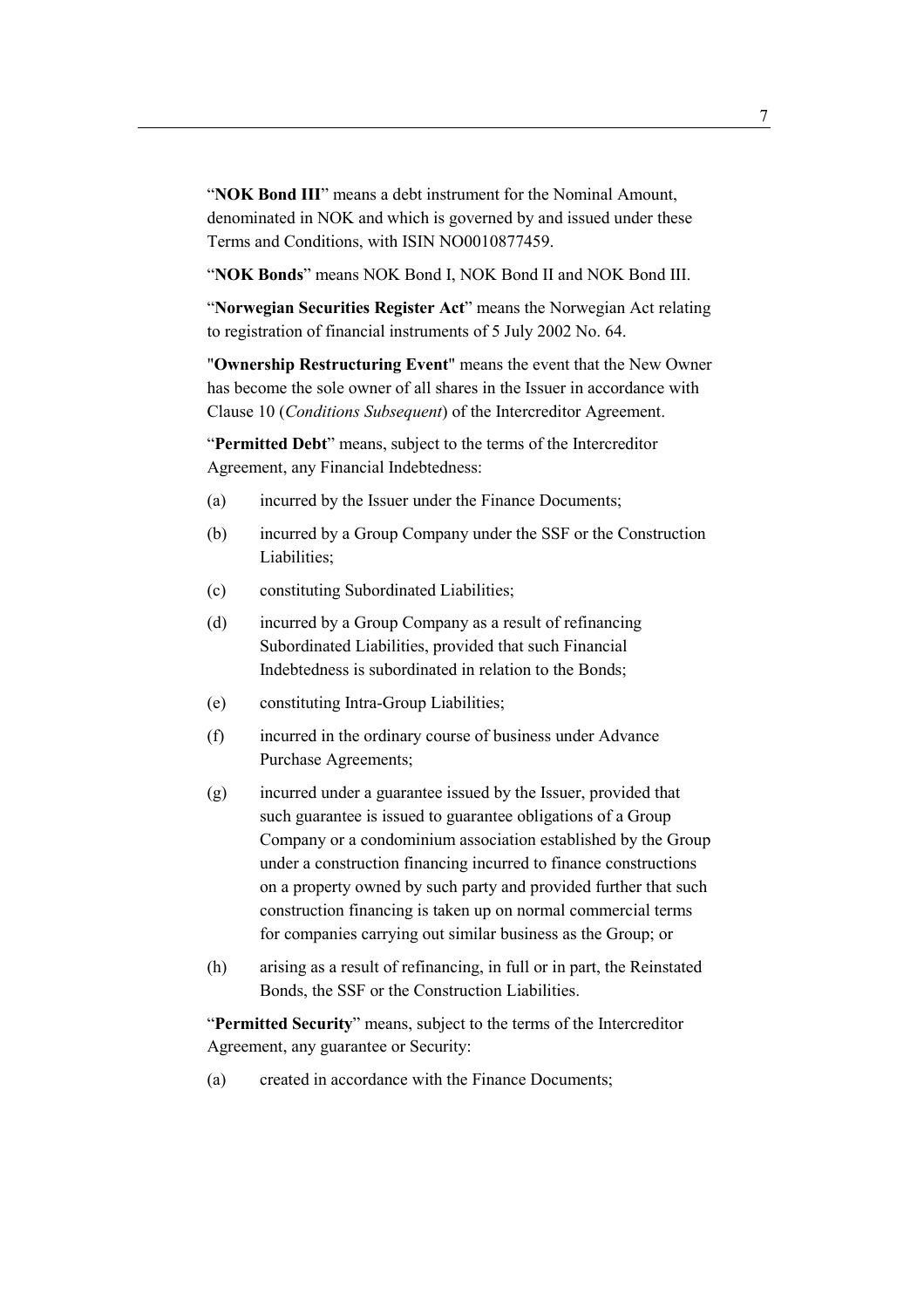- (b) arising by operation of law or in the ordinary course of business (including collateral or retention of title arrangements in connection with Advance Purchase Agreements but, for the avoidance of doubt, not including guarantees or security in respect of any monies borrowed or raised);
- (c) any Security provided in respect of the SSF or the Construction Liabilities;
- (d) any Security provided in the form of a pledge over an escrow account to which the proceeds from a refinancing, in full or in part, the Reinstated Bonds, the SSF or the Construction Liabilities are intended to be received; or
- (e) provided pursuant to paragraph (g) under the definition of Permitted Debt.

"**Person**" means any individual, corporation, partnership, limited liability company, joint venture, association, joint-stock company, trust, unincorporated organisation, government, or any agency or political subdivision thereof or any other entity, whether or not having a separate legal personality.

"**PIK Interest**" means 6.00 per cent. *per annum*.

"**Record Date**" means in relation to any payments pursuant to these Terms and Conditions, the date designated as the Record Date in accordance with the relevant CSD Regulations from time to time.

"**Redemption Date**" means the date on which the Bonds are to be redeemed or repurchased in accordance with Clause 11 (*Redemption and Repurchase of the Bonds*).

"**Reinstated Bonds**" means the Bonds and the Reinstated Premium Bonds.

"**Reinstated Premium Bonds**" means the bonds issued on 24 March 2020 by the Issuer with ISIN SE0014111431, NO0010877426 and SE0014111449 by way of the Mandatory Exchange.

"**Secured Obligations**" has the meaning given such term in the Intercreditor Agreement.

"**Secured Parties**" has the meaning given such term in the Intercreditor Agreement.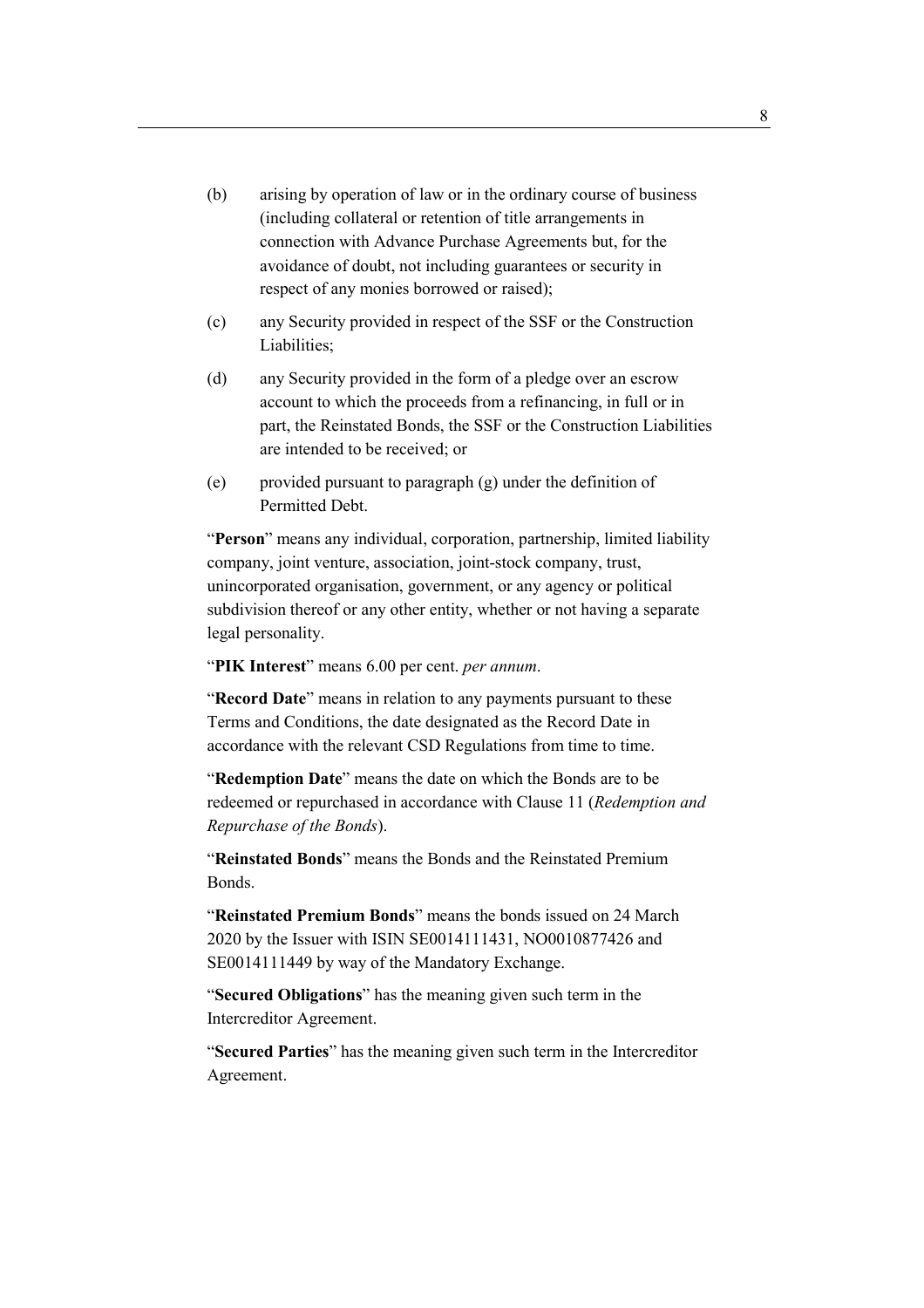"**Securities Account**" means the account for dematerialised securities maintained by the relevant CSD pursuant to the Norwegian Securities Register Act in respect of NOK Bonds and SEK Bonds I and pursuant to the Financial Instruments Accounts Act in respect of EUR Bonds, SEK Bonds II and SEK Bonds III in which (i) an owner of such security is directly registered or (ii) an owner's holding of securities is registered in the name of a nominee.

"**Security**" means a mortgage, charge, pledge, lien or other security interest securing any obligation of any person or any other agreement or arrangement having a similar effect.

"**Security Documents**" has the meaning ascribed to the term "Transaction Security Documents" in the Intercreditor Agreement.

"**SEK Bond I**" means a debt instrument for the Nominal Amount, denominated in SEK and which is governed by and issued under these Terms and Conditions, with ISIN NO0010877467.

"**SEK Bond II**" means a debt instrument for the Nominal Amount, denominated in SEK and which is governed by and issued under these Terms and Conditions, with ISIN SE0014111365.

"**SEK Bond III**" means a debt instrument for the Nominal Amount, denominated in SEK and which is governed by and issued under these Terms and Conditions, with ISIN SE0014111373.

"**SEK Bonds**" means SEK Bond I, SEK Bond II and SEK Bond III.

"**SSF**" means any super senior term loan credit facilities provided by Kreditfonden to the Issuer (and any refinancing, amendment or replacements thereof), amended from time to time (as the case may be), in an aggregate amount not exceeding SEK 62,200,000 (or its equivalent in any other currency or currencies).

"**Subordinated Liabilities**" has the meaning ascribed to it in the Intercreditor Agreement.

"**Super Senior Discharge Date**" has the meaning given such term in the Intercreditor Agreement.

"**Swedish Kronor**" and "**SEK**" means the lawful currency of Sweden.

"**Tandådalen and Högmora Projects**" means the Group's construction projects on the properties Tandådalen 3 Rörbäcksnäs 20:533-540, 20:557- 558 and 20:561-563 and Tandådalen 4 Rörbäcksnäs 20:513-520 and 20:547-556 and the Group's building rights in relation to the construction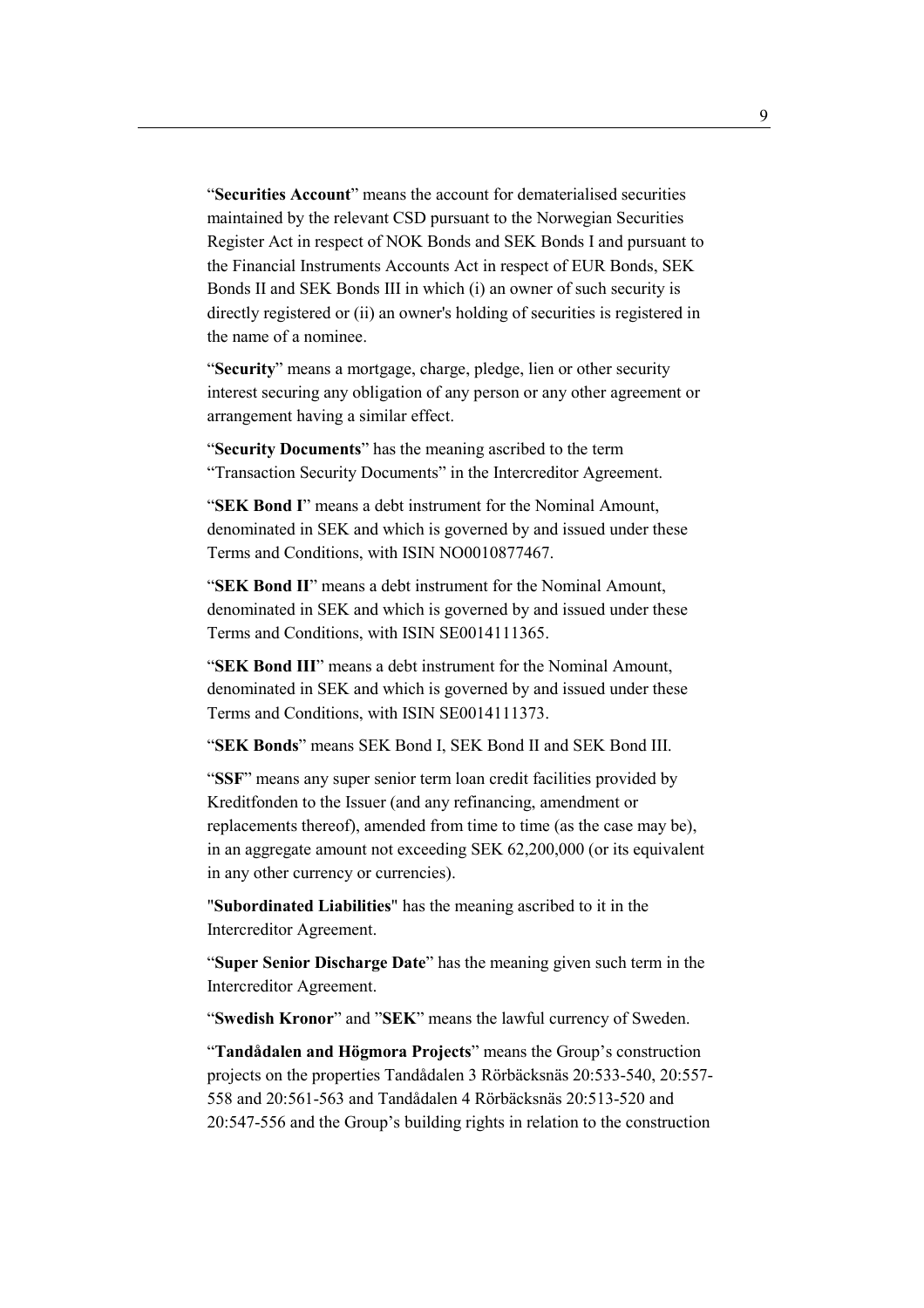project Högmora on the properties Huddinge Högmora 2:31-2:43, 2:44- 63 and 2:19.

"**Total Nominal Amount**" means the total aggregate Nominal Amount of the Bonds outstanding at the relevant time.

"**Transaction Security**" has the meaning given such term in the Intercreditor Agreement.

 "**Trustee**" means the Bondholders' agent and the Secured Parties' security agent under these Terms and Conditions, the Intercreditor Agreement and, if relevant, the other Finance Documents, from time to time; initially Intertrust (Sweden) AB, Swedish Reg. No. 556625-5476.

"**Trustee Agreement**" means the trustee agreement entered into on or before the Issue Date, between the Issuer and the Trustee, or any replacement trustee agreement entered into after the Issue Date between the Issuer and a trustee, regarding, inter alia, the remuneration payable to the Trustee or a replacement trustee.

"**Written Procedure**" means the written or electronic procedure for decision making among the Bondholders in accordance with Clause 18 (*Written Procedure*).

## **1.2 Construction**

- 1.2.1 Unless a contrary indication appears, any reference in these Terms and Conditions to:
	- (a) "**assets**" includes present and future real properties, revenues and rights of every description;
	- (b) any agreement or instrument is a reference to that agreement or instrument as supplemented, amended, novated, extended, restated or replaced from time to time;
	- (c) a "**regulation**" includes any regulation, rule or official directive, request or guideline (whether or not having the force of law) of any governmental, intergovernmental or supranational body, agency, department or regulatory, self-regulatory or other authority or organisation;
	- (d) a provision of law is a reference to that provision as amended or re-enacted; and
	- (e) a time of day is a reference to Stockholm time.
- 1.2.2 An Event of Default is continuing if it has not been remedied or waived.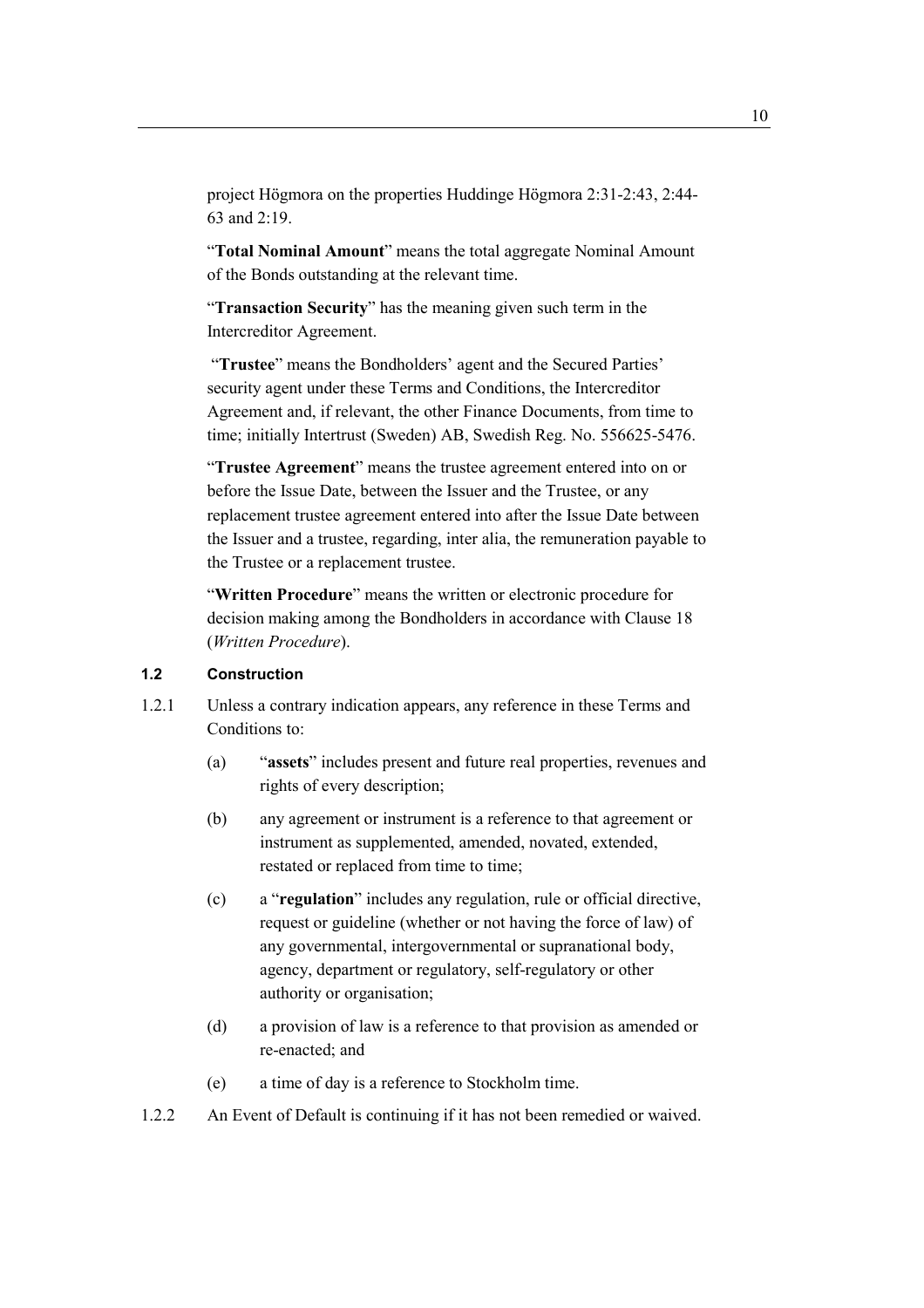- 1.2.3 A notice shall be deemed to be sent by way of press release if it is made available to the public within Sweden promptly and in a nondiscriminatory manner.
- 1.2.4 Subject to Clause 1.2.5 below, when ascertaining whether a limit or threshold specified in Swedish Kronor has been attained or broken, an amount in another currency shall be counted on the basis of the rate of exchange for such currency against Swedish Kronor for the previous Business Day, as published by the Swedish Central Bank (Sw. *Riksbanken*) on its website (www.riksbank.se). If no such rate is available, the most recently published rate shall be used instead.
- 1.2.5 Notwithstanding Clause 1.2.4 above, at a Bondholders' Meeting or by way of a Written Procedure, the calculations of whether a quorum exist and if the relevant consent has been obtained, shall be made in SEK. Each Bond shall always entitle to one vote at a Bondholders' Meeting or by way of a Written Procedure. The value of the vote of each SEK Bond shall be the Nominal Amount and the value of the vote of each EUR Bond and NOK Bond shall be the Nominal Amount of the EUR Bond or NOK Bond converted into SEK at the Initial Exchange Ratio. For the avoidance of doubt, the Adjusted Nominal Amount shall at all times be calculated based on the Initial Exchange Ratio.
- 1.2.6 No delay or omission of the Trustee or of any Bondholder to exercise any right or remedy under the Finance Documents shall impair or operate as a waiver of any such right or remedy.

## **1.3 Superiority of the Intercreditor Agreement**

- 1.3.1 These Terms and Conditions are entered into subject to, and with the benefit of, the terms of the Intercreditor Agreement.
- 1.3.2 Notwithstanding anything to the contrary in these Terms and Conditions, the terms of the Intercreditor Agreement will prevail if there is a conflict between the terms of these Terms and Conditions and the terms of the Intercreditor Agreement.

## **2 Status of the Bonds**

2.1.1 The EUR Bonds are denominated in Euro, the NOK Bonds are denominated in Norwegian Kroner and the SEK Bonds are denominated in Swedish Kronor and each Bond is constituted by these Terms and Conditions. The Issuer undertakes to make payments in relation to the Bonds and to comply with these Terms and Conditions.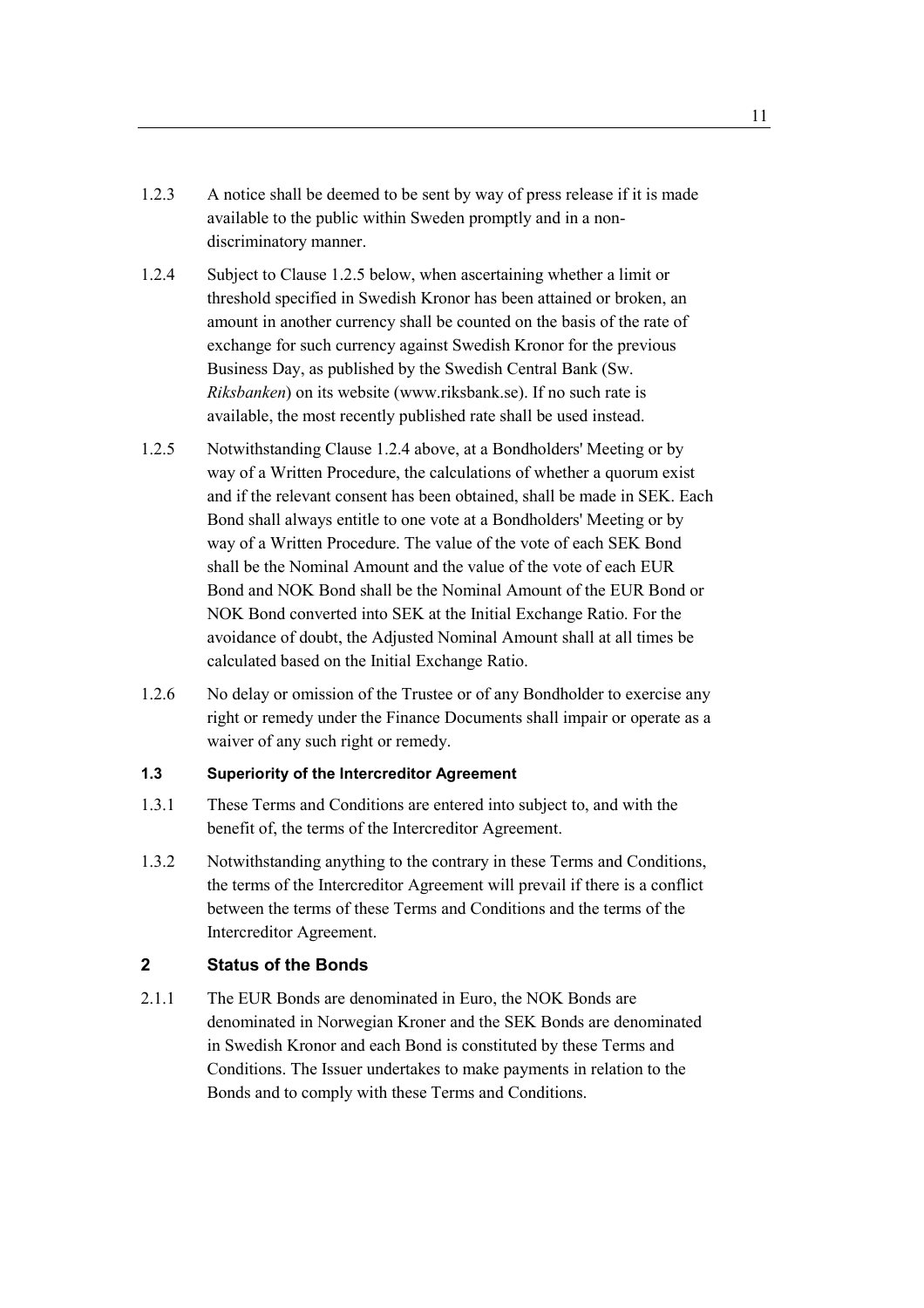- 2.1.2 By subscribing for Bonds, each initial Bondholder agrees that the Bonds shall benefit from and be subject to the Finance Documents and by acquiring Bonds, each subsequent Bondholder confirms such agreement.
- 2.1.3 The initial nominal amounts of the Bond are:
	- (a) for each EUR Bond, EUR 1.00, and the aggregate initial nominal amount for the EUR Bonds is EUR 745,711;
	- (b) for each NOK Bond I, NOK 1.00, and the aggregate initial nominal amount for the NOK Bonds I is NOK 43,868,125;
	- (c) for each NOK Bond II, NOK 1.00, and the aggregate initial nominal amount for the NOK Bonds II is NOK 9,282,144;
	- (d) for each NOK Bond III, NOK 1.00, and the aggregate initial nominal amount for the NOK Bonds III is NOK 13,075,838;
	- (e) for each SEK Bond I, SEK 1.00, and the aggregate initial nominal amount for the SEK Bonds I is SEK 122,119,375;
	- $(f)$  for each SEK Bond II, SEK 1.00, and the aggregate initial nominal amount for the SEK Bonds II is SEK 47,473,474; and
	- (g) for each SEK Bond III, SEK 1.00 (jointly with the corresponding amounts referred to in items (a) to (f) above, the "**Initial Nominal Amount**") , and the aggregate initial nominal amount for the SEK Bonds III is SEK 40,787,940.
- 2.1.4 All Bonds are issued on a fully paid basis at an issue price of 100 per cent. of the Nominal Amount. Bonds are paid for in kind by delivery of Existing Bonds, in accordance with the Mandatory Exchange.
- 2.1.5 The Bonds constitute direct, general, unconditional, unsubordinated and secured obligations of the Issuer and shall at all times rank *pari passu* with all direct, unconditional, unsubordinated and unsecured obligations of the Issuer, except those obligations which are mandatorily preferred by law, and without any preference among them. The Bonds are secured by the Transaction Security, but are subordinated to the obligations under the SSF and the Reinstated Premium Bonds in accordance with the terms and conditions of the Intercreditor Agreement.
- 2.1.6 The Bonds constitute direct, general, unconditional, and subject to the terms of the Intercreditor Agreement, unsubordinated and secured obligations of the Issuer and shall at all times rank *pari passu* with all direct, unconditional, unsubordinated and unsecured obligations of the Issuer, except those obligations which are mandatorily preferred by law,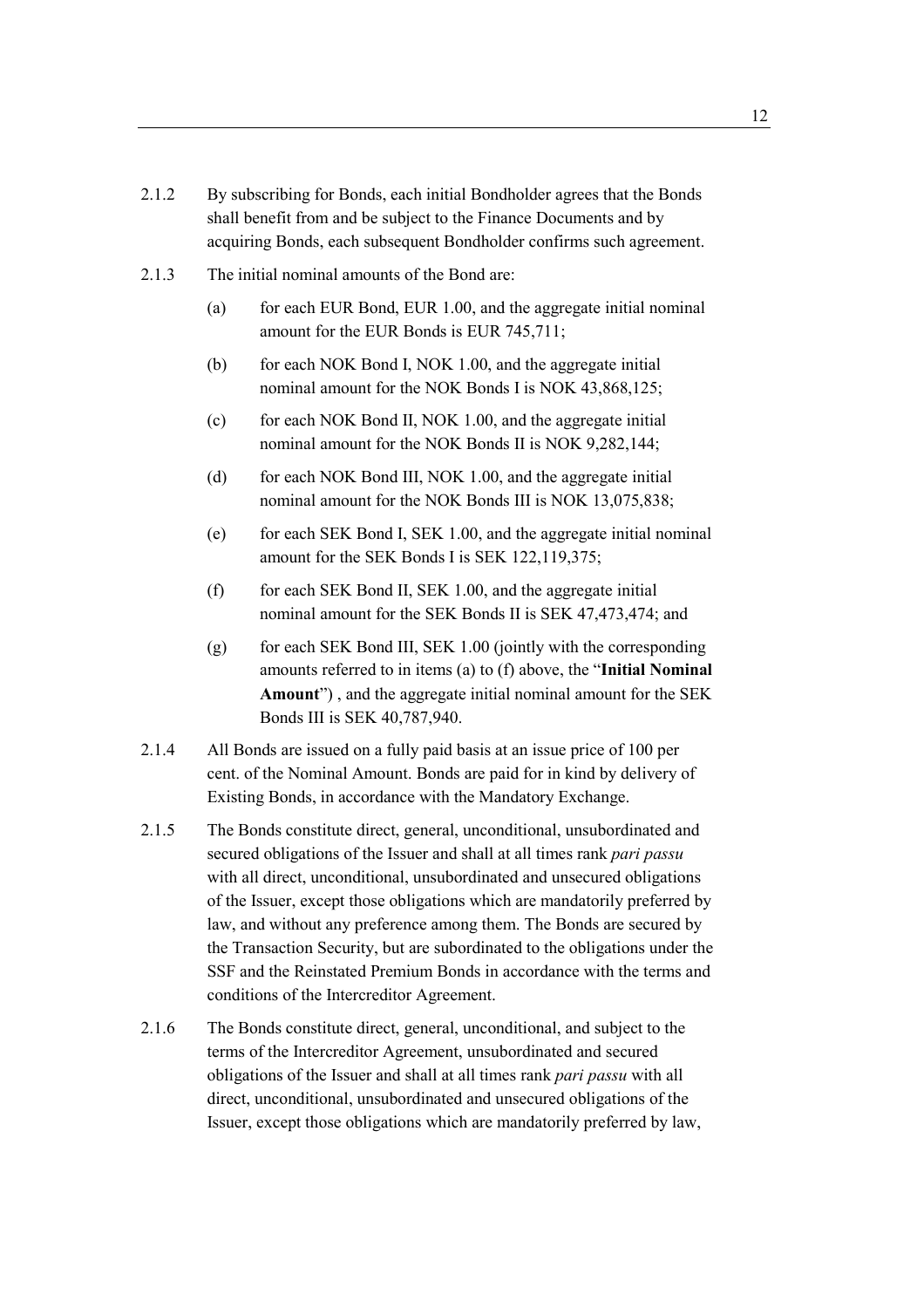and without any preference among them. The Bonds are secured by the Transaction Security with rank and priority subject to the terms and conditions of the Intercreditor Agreement and the Security Documents.

- 2.1.7 Except as set out in Clause 5 (*Transfer Restrictions*) below, and subject to any restrictions to which a Bondholder may be subject due to local law or otherwise, the Bonds are freely transferrable. Each Bondholder must ensure compliance with local laws and regulations applicable at their own cost and expense.
- 2.1.8 The Issuer is not obligated to list the Bonds on any exchange or multilateral trading facility.
- 2.1.9 The Swedish CSD, in respect of EUR Bonds, SEK Bonds II and SEK Bonds III initially being Euroclear Sweden AB, shall perform its obligations as CSD solely in respect of the EUR Bonds, the SEK Bonds II and the SEK Bonds III and in accordance with the rules and regulations for issuers and issuing agents as regularly applied to it in relation to Swedish bond offerings, and shall, for the avoidance of doubt, have no obligations in respect of the NOK Bonds and SEK Bonds I.
- 2.1.10 The Norwegian CSD, in respect of NOK Bonds and SEK Bonds I, initially being VPS, shall perform its obligations as CSD solely in respect of the NOK Bonds and SEK Bonds I and in accordance with the rules and regulations as regularly applied to it in relation to Norwegian bond offerings, and shall, for the avoidance of doubt, have no obligations in respect of the EUR Bonds, SEK Bonds II or SEK Bonds III.

## **3 Use of proceeds**

The net proceeds from the Bond Issue shall be used towards refinancing the Existing Bonds in full by way of the Mandatory Exchange.

## **4 Conditions Precedent**

4.1.1 The Issuer shall on or about the Issue Date provide the Trustee, to the Trustee's satisfaction, with the following documents and/or evidence:

*Issuer* 

- (a) A copy of the constitutional documents of the Issuer.
- (b) A copy of a resolution of the board of directors of the Issuer:
	- (i) approving the terms of, and the transactions contemplated by, the Finance Documents to which it is a party and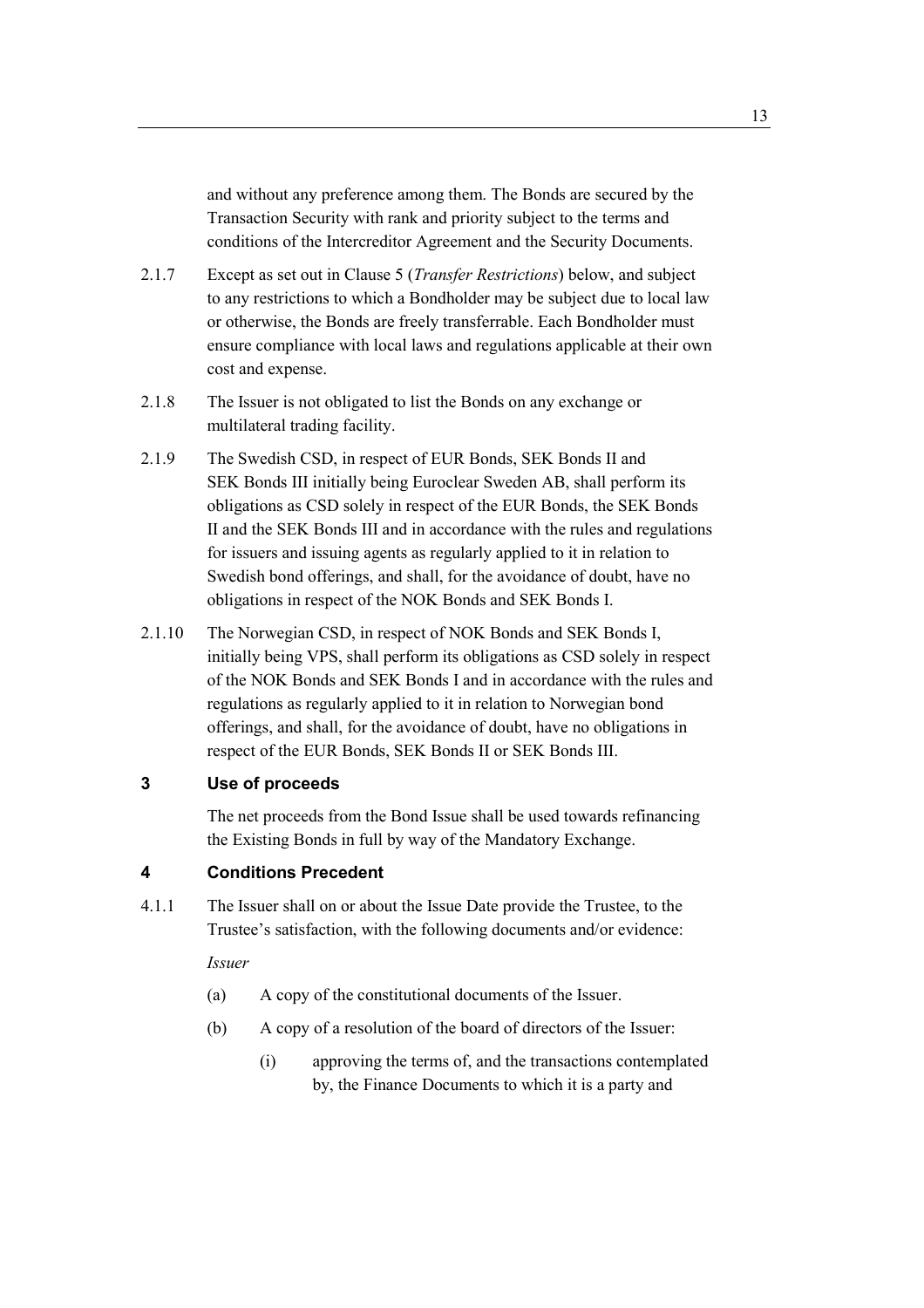resolving that it execute, deliver and perform the Finance Documents to which it is a party; and

(ii) authorising a specified person or persons to execute the Finance Documents to which it is a party on its behalf.

#### *Existing security*

Evidence that the security under the Existing Bonds has been released.

#### *Finance Documents*

- (a) An executed copy of these Terms and Conditions.
- (b) An executed copy of the terms and conditions of the Reinstated Premium Bonds.
- (c) An executed copy of the Intercreditor Agreement.
- (d) An executed copy of the Trustee Agreement.
- (e) An executed copy of each Security Document.
- (f) A copy of each notice required to be sent under the Security Documents executed by the relevant security provider.
- (g) All share certificates, transfers or equivalent duly executed by the relevant security provider in blank in relation to the assets subject to or expressed to be subject to the Transaction Security and other documents to be provided pursuant to the Security Documents.
- 4.1.2 The Trustee may assume that the documentation and evidence delivered to it is accurate, legally valid, enforceable, correct and true, and the Trustee does not have to verify or assess the contents of any such documentation. The conditions precedent are not reviewed by the Trustee from a legal or commercial perspective of the Bondholders.

# **5 Transfer Restrictions**

5.1.1 Bondholders may be subject to purchase or transfer restrictions with regard to the Bonds, as applicable from time to time under local laws to which a Bondholder may be subject (due to e.g. its nationality, its qualification, its residency, its registered address or its place(s) for business). No party other than the Bondholder shall be responsible to ensure compliance with such laws and regulations and each Bondholder must ensure compliance with local laws and regulations applicable at their own cost and expense.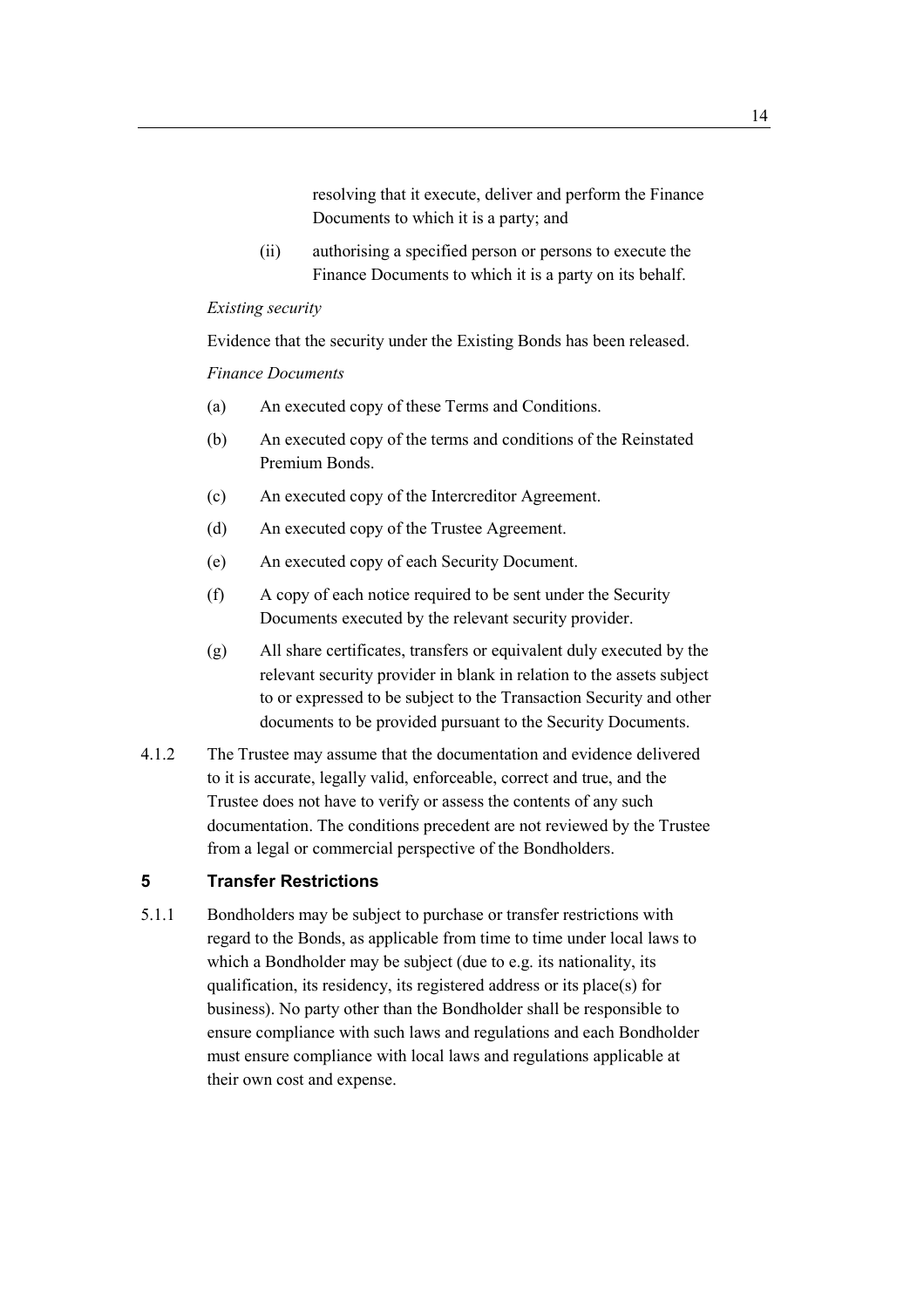5.1.2 No action is being taken in any jurisdiction that would or is intended to permit a public offering of the Bonds or the possession, circulation or distribution of any document or other material relating to the Issuer or the Bonds in any jurisdiction, where action for that purpose is required. Each Bondholder must inform itself about, and observe, any applicable restrictions to the transfer of material relating to the Issuer or the Bonds.

## **6 Bonds in Book-Entry Form**

- 6.1.1 The Bonds will be registered for the Bondholders on their respective Securities Accounts and no physical bonds will be issued. Accordingly, the NOK Bonds and the SEK Bonds I will be registered in accordance with the Norwegian Securities Register Act and the relevant CSD Regulations, and the EUR Bonds, the SEK Bonds II and the SEK Bonds III will be registered in accordance with the Swedish Securities Register Act and the relevant CSD Regulations. Registration requests relating to the Bonds shall be directed to an Account Operator.
- 6.1.2 The Issuer shall at all times ensure that the registration of the Bonds in the respective CSD is correct.
- 6.1.3 Those who according to assignment, Security, the provisions of the Swedish Children and Parents Code (Sw. *föräldrabalken (1949:381)*), conditions of will or deed of gift or otherwise have acquired a right to receive payments in respect of a Bond shall register their entitlements to receive payment in accordance with the Financial Instruments Accounts Act or the Norwegian Securities Register Act (as applicable).
- 6.1.4 The Issuer (and the Trustee and/or the CSD Agent when permitted under the CSD's applicable regulations) shall be entitled to obtain information from the debt register (Sw. *skuldbok*) and/or securities depositary kept by each CSD in respect of the Bonds. At the request of the Trustee, the Issuer shall promptly obtain such information and provide it to the Trustee.
- 6.1.5 The Trustee and/or the CSD Agent shall, in order to carry out its functions and obligations under these Terms and Conditions, have access to the debt register and/or securities depositary registered with the respective CSD for the purposes of reviewing ownership of the Bonds registered in the debt register and/or securities depositary.
- 6.1.6 The Trustee may use the information referred to in Clause 6.1.5 only for the purposes of carrying out its duties and exercising its rights in accordance with the Finance Documents and shall not disclose such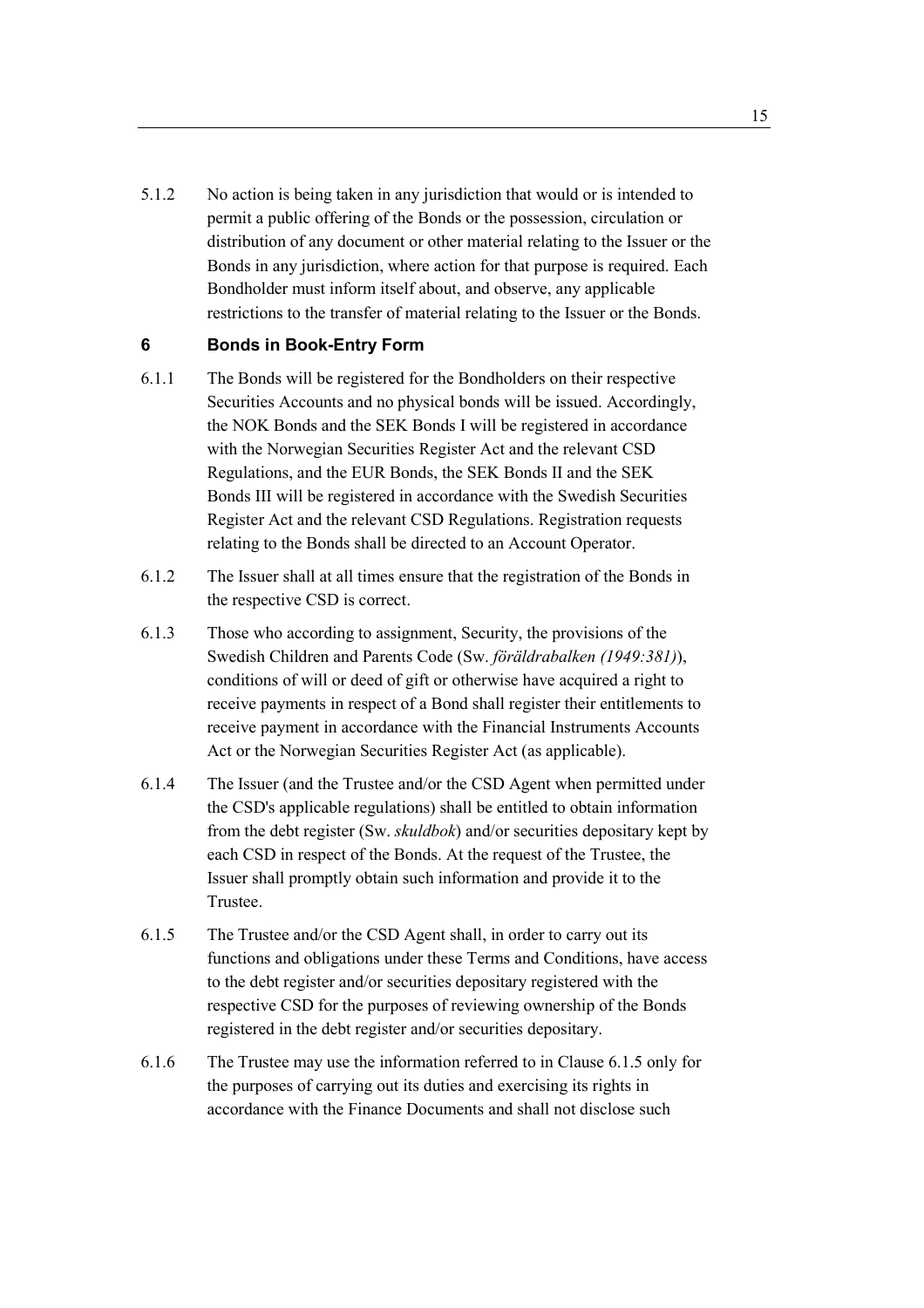information to any Bondholder or third party unless necessary for such purposes.

# **7 Right to Act on Behalf of a Bondholder**

- 7.1.1 If any person, other than a Bondholder, wishes to exercise any rights under the Finance Documents, it must obtain a power of attorney or other proof of authorisation from the Bondholder or a successive, coherent chain of powers of attorney or proofs of authorisation starting with the Bondholder and authorising such person.
- 7.1.2 A Bondholder may issue one or several powers of attorney to third parties to represent it in relation to some or all of the Bonds held by it. Any such representative may act independently under the Finance Documents in relation to the Bonds for which such representative is entitled to represent the Bondholder and may further delegate its right to represent the Bondholder by way of a further power of attorney.
- 7.1.3 The Trustee shall only have to examine the face of a power of attorney or other proof of authorisation that has been provided to it pursuant to Clause 7.1.2 and may assume that it has been duly authorised, is valid, has not been revoked or superseded and that it is in full force and effect, unless otherwise is apparent from its face or the Trustee has actual knowledge to the contrary.

## **8 Payments in Respect of the Bonds**

- 8.1.1 Any payment or repayment under the Finance Documents, or any amount due in respect of a repurchase of any Bonds requested by a Bondholder pursuant to these Terms and Conditions, shall be made to such person who is registered as a Bondholder on a Securities Account on the Record Date immediately preceding the relevant payment date, by way of (if no specific order is made by the Trustee) crediting the relevant amount to the bank account nominated by such Bondholder in connection with its Securities Account in the relevant CSD.
- 8.1.2 With respect to EUR Bonds, SEK Bonds II and SEK Bonds III, if a Bondholder has registered, through an Account Operator, that principal and interest shall be deposited in a certain bank account, such deposits will be effected by the CSD on the relevant payment date. In other cases, payments will be transferred by the CSD to the Bondholder at the address registered with the CSD on the Record Date. Should the CSD, due to a delay on behalf of the Issuer or some other obstacle, not be able to effect payments as aforesaid, the Issuer shall procure that such amounts are paid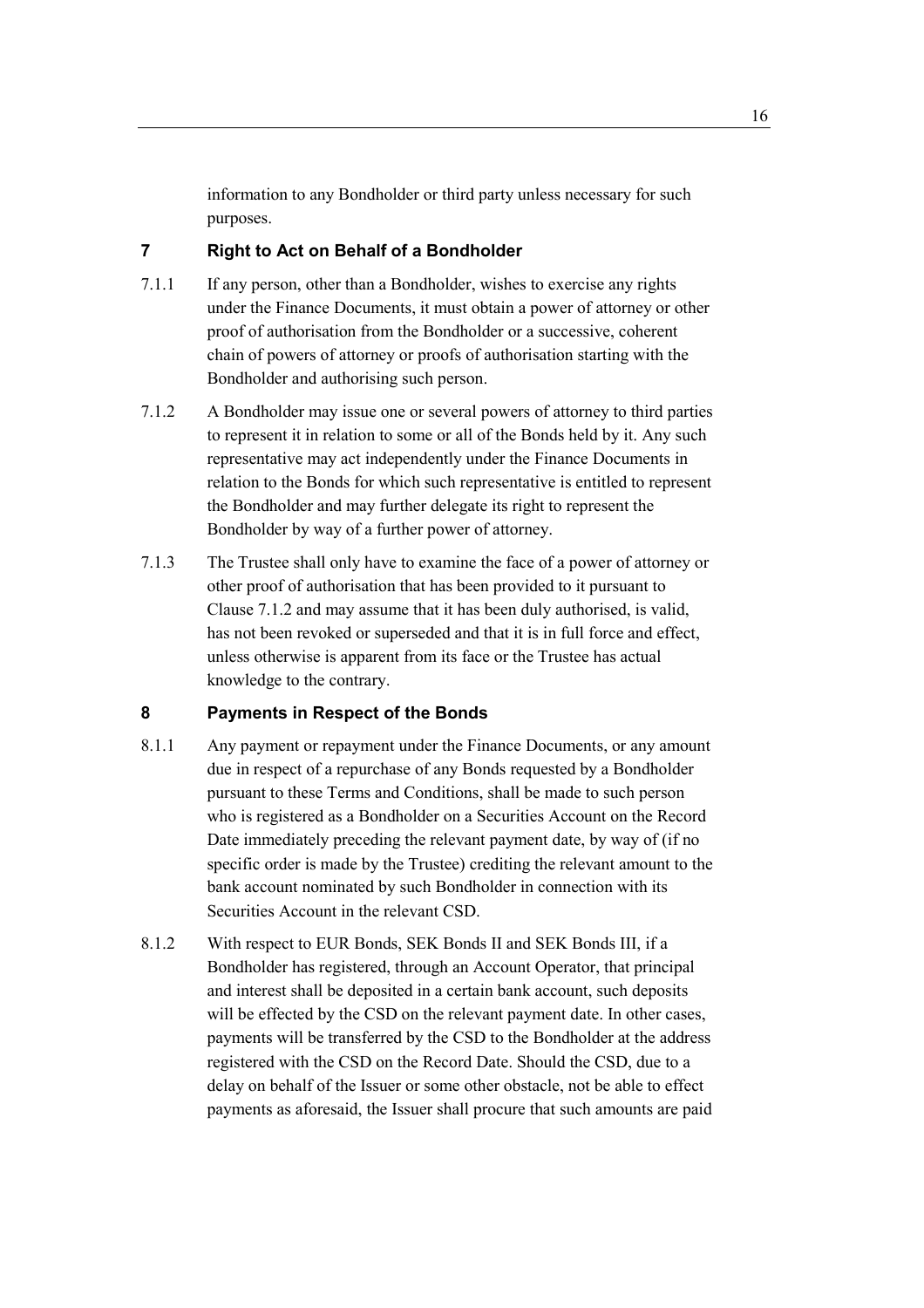to the persons who are registered as Bondholders on the relevant Record Date as soon as possible after such obstacle has been removed.

- 8.1.3 All amounts payable under the Finance Documents shall be payable in the denomination of the Bonds set out in Clause 2.1.1 above. If, however, the denomination differs from the currency of the bank account connected to the Bondholder's Securities Account in the relevant CSD, any cash settlement may be exchanged and credited to this bank account in accordance with the procedures of the relevant CSD.
- 8.1.4 Any specific payment instructions, including foreign exchange bank account details, to be connected to the Bondholder's account in the relevant CSD must be provided by the relevant Bondholder to the CSD Agent (either directly or through its Account Operator in the relevant CSD) within five Business Days prior to a payment date. Depending on any currency exchange settlement agreements between each Bondholder's bank and the CSD Agent, and opening hours of the receiving bank, cash settlement may be delayed, and payment shall be deemed to have been made once the cash settlement has taken place, provided, however, that no default interest or other penalty shall accrue for the account of the Issuer for such delay.
- 8.1.5 If, due to any obstacle for the relevant CSD, the Issuer cannot make a payment or repayment, such payment or repayment may be postponed until the obstacle has been removed. For avoidance of doubt, default interest in accordance with Clause 10.4 shall not accrue during such postponement.
- 8.1.6 If payment or repayment is made in accordance with this Clause 8, the Issuer shall be deemed to have fulfilled its obligation to pay, irrespective of whether such payment was made to a person not entitled to receive such amount.
- 8.1.7 Any payment which shall be made under these Terms and Conditions on a date which is not a Business Day, shall be instead be made on the first following day that is a Business Day (no business day adjustment).
- 8.1.8 The Issuer is not liable to gross-up any payments under the Finance Documents by virtue of any withholding tax, public levy or the similar.
- 8.1.9 Notwithstanding anything to the contrary in these Terms and Conditions, the Bonds shall be subject to, and any payments made in relation thereto shall be made in accordance with, the rules and procedures of each CSD.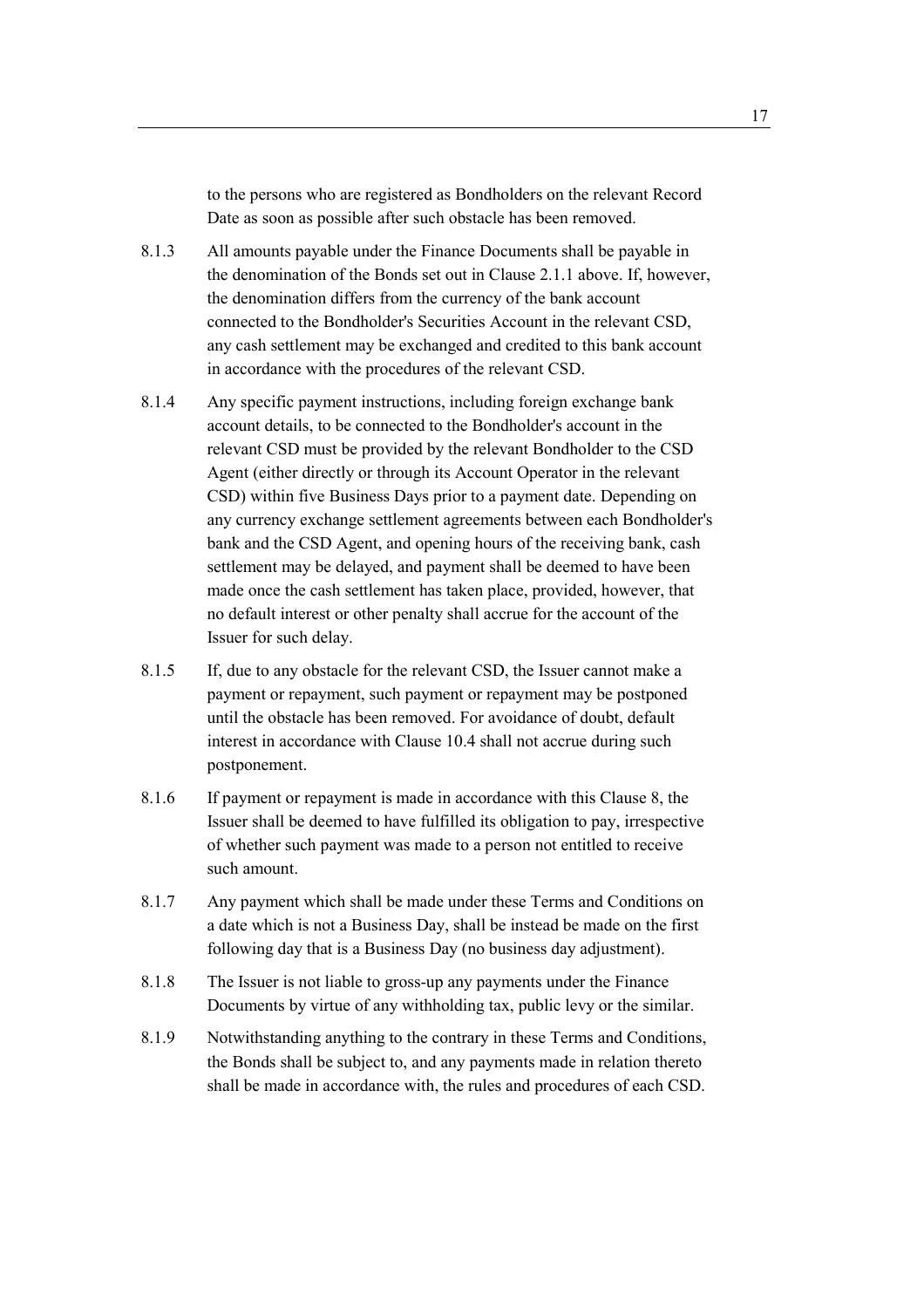8.1.10 With respect to NOK Bonds and SEK Bonds I, payment constituting good discharge of the Issuer's payment obligations to the Bondholders under these Terms and Conditions will be deemed to have been made to each Bondholder once the amount has been credited to the bank holding the bank account nominated by the Bondholder in connection with its Securities Account in the relevant CSD. If the paying bank and the receiving bank are the same, payment shall be deemed to have been made once the amount has been credited to the bank account nominated by the Bondholder in question.

## **9 Transaction Security**

- 9.1.1 As continuing Security for the due and punctual fulfilment of the Secured Obligations, the Issuer shall and shall procure that relevant security providers grant the Transaction Security to the Secured Parties as represented by the Trustee, acting as security agent, on the terms set out in the Security Documents.
- 9.1.2 The Trustee, acting as security agent, shall hold the Transaction Security on behalf of the Secured Parties in accordance with the Security Documents. The Issuer and the relevant security providers shall enter into the Security Documents and perfect the Transaction Security in accordance with the Security Documents.
- 9.1.3 Subject to the terms of the Intercreditor Agreement, unless and until the Trustee, acting as security agent, has received instructions from the Bondholders in accordance with Clause 16 (*Decisions by Bondholders*), the Trustee shall (without first having to obtain the Bondholders' consent) be entitled to enter into agreements with the Issuer or a third party or take any other actions, if it is, in the Trustee's (acting as security agent) opinion, necessary for the purpose of maintaining, altering, releasing or enforcing the Transaction Security, creating further Security for the benefit of the Secured Parties or for the purpose of settling the Bondholders' or the Issuer's rights to the Transaction Security, in each case in accordance with the terms of the Finance Documents, and provided that such agreements or actions are not detrimental to the interests of the Bondholders.

# **10 Interest**

10.1 Each Bond carries PIK Interest applied to the Nominal Interest Amount (i) with respect to the EUR Bonds, SEK Bonds II and SEK Bonds III, from (but excluding) the Issue Date up to (and including) the relevant Redemption Date and (ii) with respect of the NOK Bonds and SEK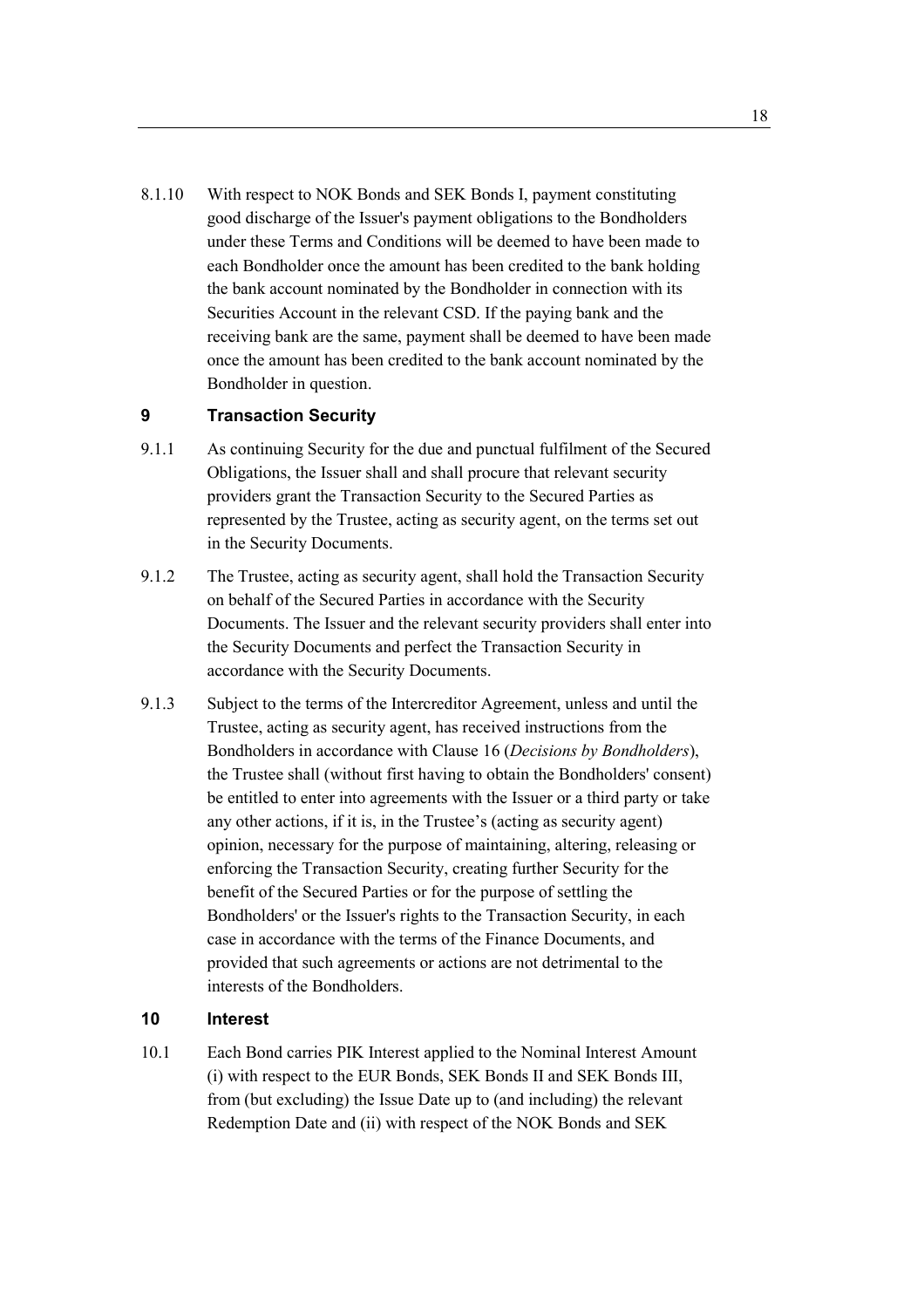Bonds I, from (and including) the Issue Date up to (but excluding) the relevant Redemption Date.

- 10.2 Accrued PIK Interest shall be capitalised on each anniversary of the Issue Date. Subject to any preceding partial prepayments made in accordance with Clauses 11.3 and 11.4, all accrued PIK Interest shall be paid in full on the relevant Redemption Date.
- 10.3 PIK Interest shall be calculated on the basis of a 360-day year comprised of twelve months of 30 days each and, in case of an incomplete month, the actual number of days elapsed (30/360-days basis).
- 10.4 If the Issuer fails to pay any amount payable by it under the Finance Documents on its due date, default interest shall accrue on the overdue amount from, but excluding, the due date up to and including the date of actual payment at a rate which is five hundred (500) basis points higher than the PIK Interest Rate. Accrued default interest shall not be capitalised. No default interest shall accrue where the failure to pay was solely attributable to the Agent or the CSD, in which case the PIK Interest Rate shall apply instead.

## **11 Redemption and Repurchase of the Bonds**

#### **11.1 Redemption at maturity**

The Issuer shall redeem all, but not some only, of the outstanding Bonds in full on the Final Redemption Date with an amount per Bond equal to the Nominal Amount together with accrued but unpaid Interest.

## **11.2 Group Companies' purchase of Bonds**

The Group Companies may, subject to applicable law, at any time and at any price purchase Bonds on the market or in any other way. The Bonds held by the Group Companies may at such company's discretion be retained, sold or, if held by the Issuer, cancelled.

#### **11.3 Voluntary redemption (call option)**

The Issuer may, at any time after the Super Senior Discharge Date, redeem

- (a) all Reinstated Bonds at a price equal to the Nominal Interest Amount; or
- (b) in part, as a reduction of the Nominal Amount of each Reinstated Bond *pro rata* to its Nominal Interest Amount.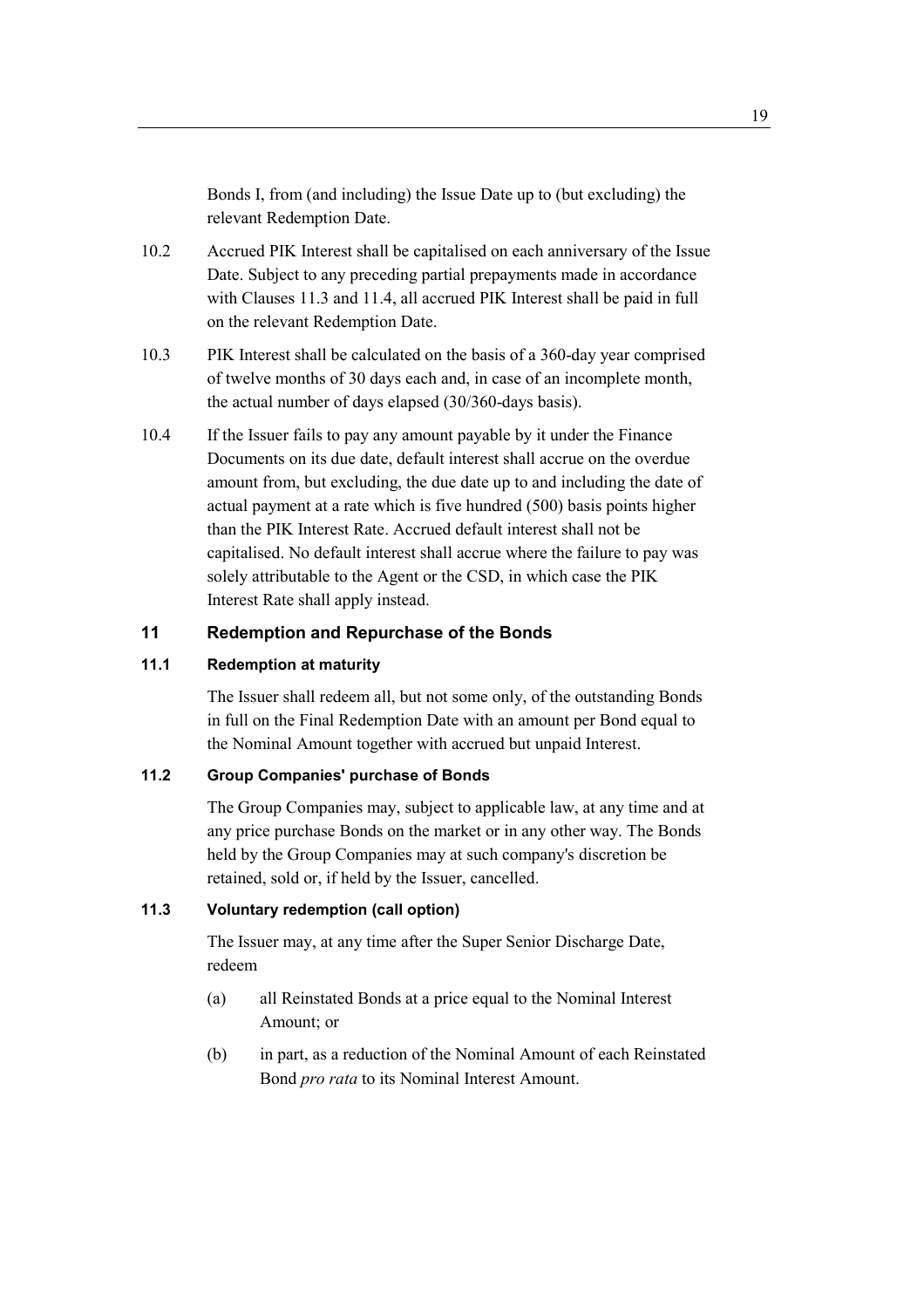#### **11.4 Mandatory partial redemption**

- 11.4.1 The Issuer shall upon divestment of the New Sälen Project, provided that the Super Senior Discharge Date has occurred, ensure that an amount equal to sixty-seven (67) per cent. of the excess value from the New Sälen Project is used towards repayment of the Reinstated Bonds.
- 11.4.2 The Issuer shall upon divestment of any of the Tandådalen and Högmora Projects, provided that the SSF has been repaid in full, ensure that the net proceeds from such transaction are used towards prepayment of the Reinstated Bonds.
- 11.4.3 The Issuer shall give notice to the Trustee and the Bondholders not less than ten (10) Business Days prior to a prepayment of Bonds to be made pursuant to this Clause 11.4.
- 11.4.4 A prepayment of Bonds made pursuant to this Clause 11.4 shall be applied as a reduction of the Nominal Amount of each Reinstated Bond pro rata to its Nominal Amount together with any accrued but unpaid PIK Interest.

## **11.5 Mandatory repurchase due to a Change of Control Event (put option)**

- 11.5.1 Upon the occurrence of a Change of Control Event and subject to the terms of the Intercreditor Agreement, each Bondholder shall during a period of sixty (60) Business Days from the effective date of a notice from the Issuer of the Change of Control Event pursuant to Clause 12.1.1 (after which time period such right shall lapse), have the right to request that all of its Bonds be repurchased at a price per Bond equal to 101 per cent. of the Nominal Amount together with accrued but unpaid Interest. However, such period may not start earlier than upon the occurrence of the Change of Control Event.
- 11.5.2 The notice from the Issuer pursuant to Clause 12.1.1 shall specify the Record Date on which a person shall be registered as a Bondholder to receive interest and principal, the Redemption Date and include instructions about the actions that a Bondholder needs to take if it wants Bonds held by it to be repurchased. If a Bondholder has so requested, and acted in accordance with the instructions in the notice from the Issuer, the Issuer shall repurchase the relevant Bonds and the repurchase amount shall fall due on the Redemption Date specified in the notice given by the Issuer pursuant to Clause 12.1.1. The Redemption Date must fall no later than forty (40) Business Days after the end of the period referred to in Clause 11.5.1.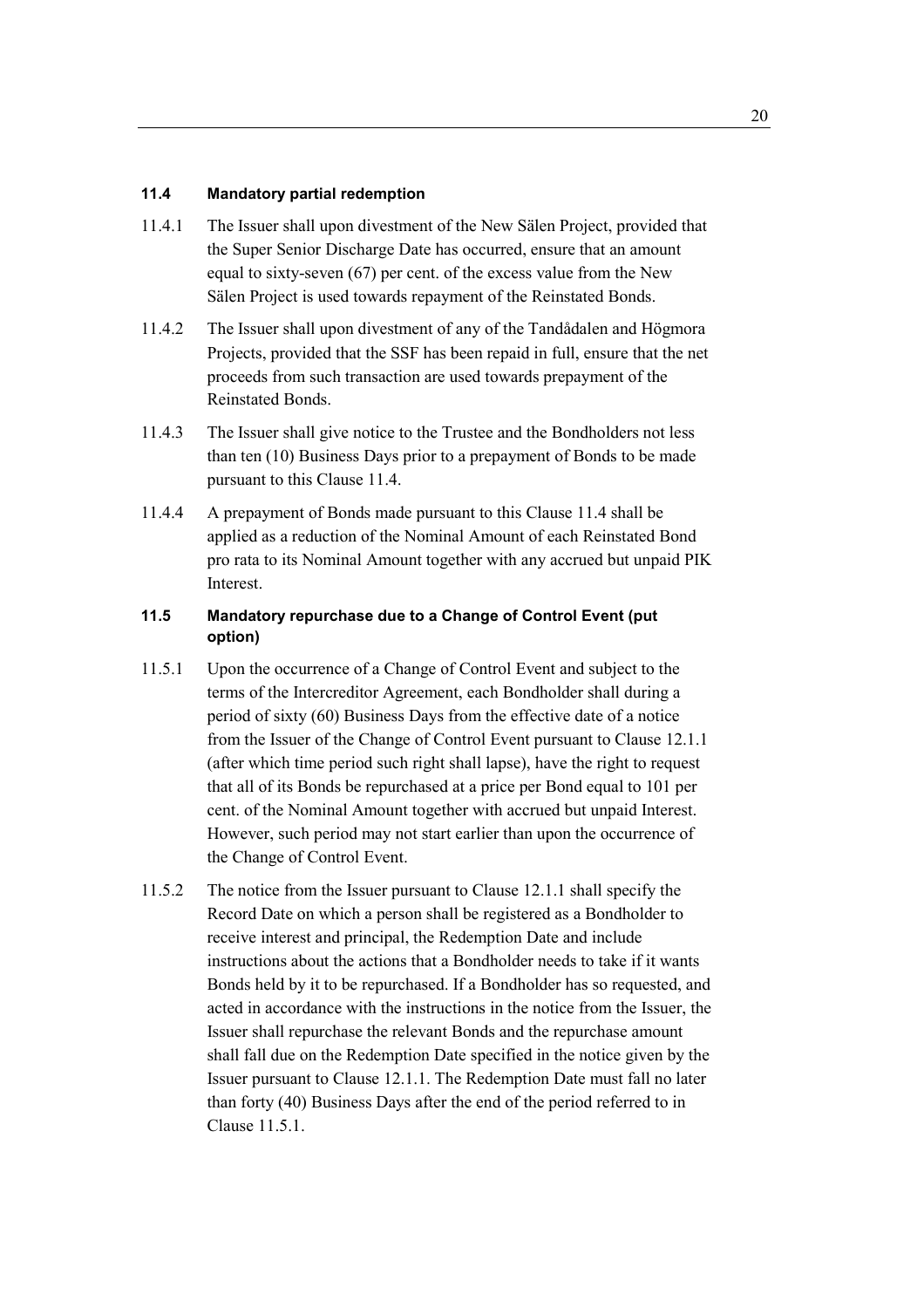- 11.5.3 The Issuer shall comply with the requirements of any applicable securities laws or regulations in connection with the repurchase of Bonds. To the extent that the provisions of such laws and regulations conflict with the provisions in this Clause 11.5, the Issuer shall comply with the applicable securities laws and regulations and will not be deemed to have breached its obligations under this Clause 11.5 by virtue of the conflict.
- 11.5.4 Any Bonds repurchased by the Issuer pursuant to this Clause 11.5 may at the Issuer's discretion be retained, sold or cancelled.

## **12 Information to Bondholders**

# **12.1 Information from the Issuer**

- 12.1.1 The Issuer shall as soon as possible notify the Trustee and the Bondholders when the Issuer is or becomes aware of the occurrence of a Change of Control Event.
- 12.1.2 The Issuer shall as soon as possible notify the Trustee (with full particulars) when the Issuer is or becomes aware of the occurrence of any event or circumstance which constitutes an Event of Default, or any event or circumstance which would (with the expiry of a grace period, the giving of notice, the making of any determination or any combination of any of the foregoing) constitute an Event of Default, and shall provide the Trustee with such further information as it may reasonably request in writing following receipt of such notice. Should the Trustee not receive such information, the Trustee is entitled to assume that no such event or circumstance exists or can be expected to occur, provided that the Trustee does not have actual knowledge of such event or circumstance.
- 12.1.3 The Issuer is only obliged to inform the Trustee according to this Clause 12.1 (*Information from the Issuer*) if informing the Trustee would not conflict with any applicable laws, authority or court orders.

## **12.2 Information from the Trustee**

The Trustee is entitled to disclose to the Bondholders any event or circumstance directly or indirectly relating to the Issuer or the Bonds. Notwithstanding the foregoing, the Trustee may if it considers it to be beneficial to the interests of the Bondholders delay disclosure or refrain from disclosing certain information other than in respect of an Event of Default that has occurred and is continuing.

## **12.3 Information among the Bondholders**

Upon request by a Bondholder, the Trustee shall promptly distribute to the Bondholders any information from such Bondholder which relates to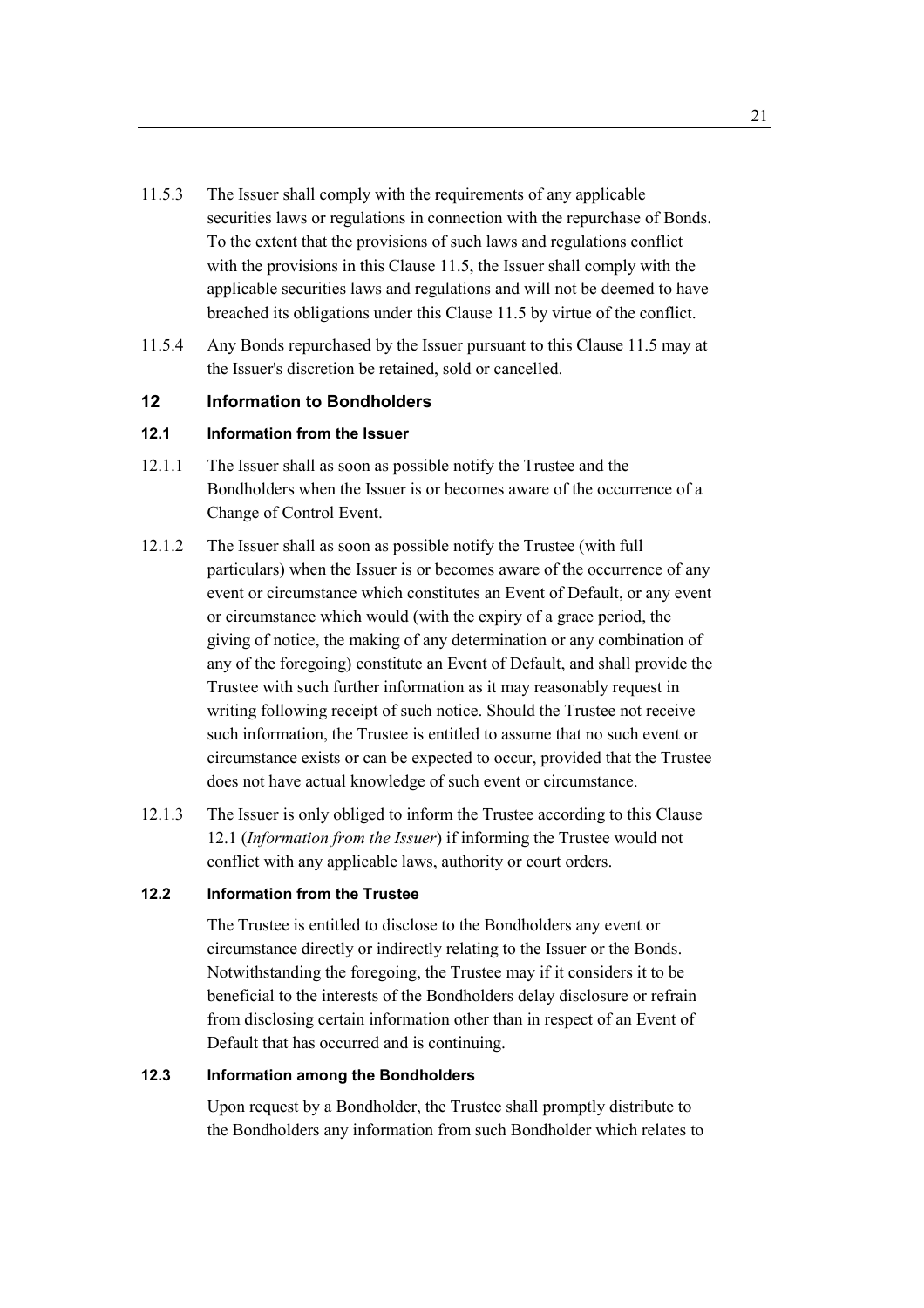the Bonds. The Trustee may require that the requesting Bondholder reimburses any costs or expenses incurred, or to be incurred, by the Trustee in doing so (including a reasonable fee for the work of the Trustee) before any such information is distributed.

## **12.4 Publication of Finance Documents**

- 12.4.1 The latest version of these Terms and Conditions (including any document amending these Terms and Conditions) shall be available on the website of the Trustee.
- 12.4.2 The latest versions of the other Finance Documents shall be available to the Bondholders at the office of the Trustee during normal business hours.

# **13 General undertakings**

# **13.1 General**

The Issuer undertakes to comply with the undertakings set out in this Clause 13 (*General undertakings*) for as long as any Bonds remain outstanding.

#### **13.2 Distributions**

The Issuer shall not (i) pay any dividend on its shares, (ii) repurchase any of its own shares, (iii) redeem its share capital or other restricted equity with repayment to shareholders, (iv) make any repayments on loans to the direct or indirect shareholder of the Issuer, or any Affiliates of the Issuer or its shareholders, or (v) make any other similar distribution or transfers of value to the direct or indirect shareholder of the Issuer, or any Affiliates of the Issuer.

#### **13.3 Financial Indebtedness**

The Issuer shall not, and shall procure that no other Group Company will, incur any additional Financial Indebtedness, provided however that the Issuer may incur Financial Indebtedness that constitutes Permitted Debt.

#### **13.4 Negative Pledge**

The Issuer shall not, and shall procure that no other Group Company will, provide, prolong or renew any guarantee or security over any of its assets (present or future), provided however that the Issuer has a right to provide, prolong and renew any Permitted Security.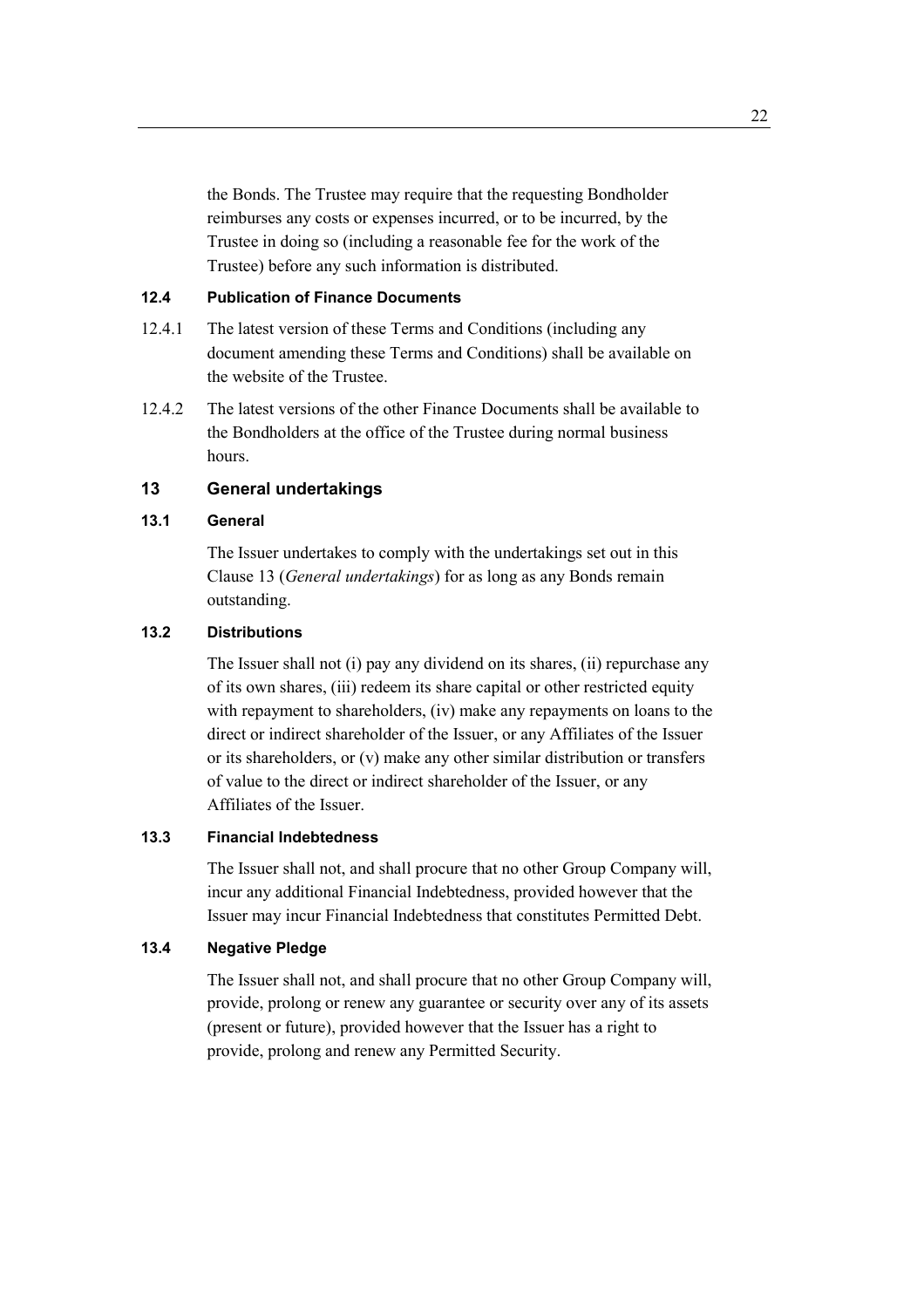#### **13.5 Financial Support**

The Issuer shall not, and shall procure that no other Group Company will, provide any loan or security or guarantee to or for the benefit of any party, provided however that the Issuer may provide any loan or security or guarantee that constitute Permitted Debt or Permitted Security.

#### **13.6 Nature of Business**

The Issuer shall procure that no substantial change is made to the general nature of the business carried on by the Group as of the Issue Date if such change is reasonably likely to have a Material Adverse Effect.

## **13.7 Disposal of Assets**

The Issuer shall not, and shall procure that no other Group Company will, sell or otherwise dispose of all or substantially all of its assets or operations to any person if such disposal is reasonably likely to have a Material Adverse Effect.

## **13.8 Mergers and demergers**

The Issuer shall, and shall procure that no other Group Company will, not enter into a merger or demerger if such merger or demerger is likely to have a Material Adverse Effect. The Issuer shall not enter into a merger where the Issuer is not the surviving entity and the Issuer shall not enter into a demerger.

#### **13.9 Dealings with Related Parties**

The Issuer shall conduct all dealings with the direct and indirect shareholders of the Issuer and/or any Affiliates of such direct and indirect shareholders at arm's length terms.

## **13.10 Environmental compliance and claims**

- 13.10.1 The Issuer shall, and shall procure that other Group Companies will:
	- (a) comply with all Environmental Laws, including in relation to human health and conditions on workplace;
	- (b) obtain, maintain and ensure compliance with all requisite Environmental Permits; and
	- (c) implement procedures to monitor compliance with and to prevent liability under any Environmental Law, in each case where failure to do so has or is reasonably likely to have a Material Adverse Effect.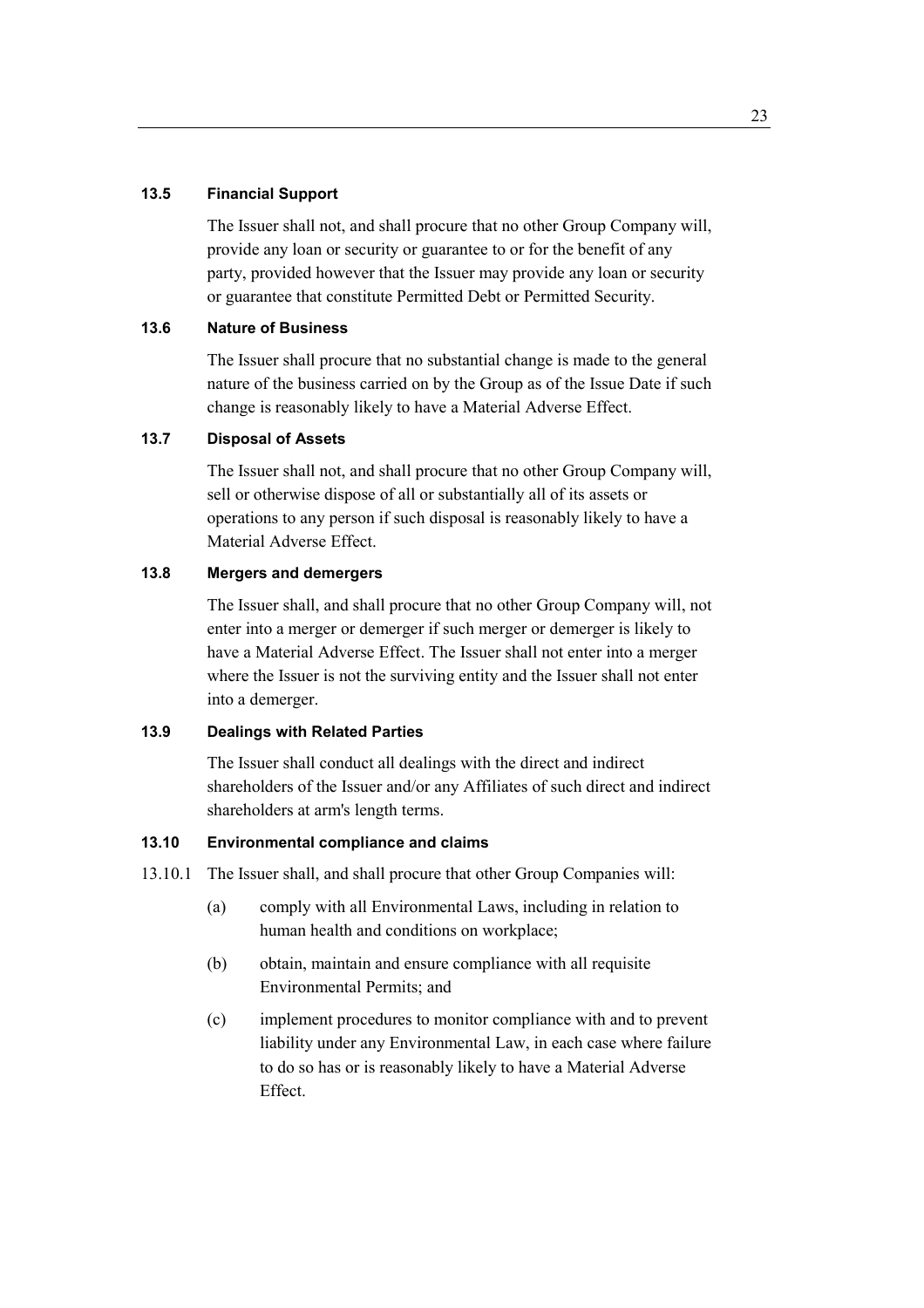13.10.2 The Issuer shall, promptly upon becoming aware of the same, inform the Trustee of any claim, proceeding or investigation in respect of any such Environmental Law against any Group Company which is current, pending or threatened where which, if determined against that member of the Group, has or is reasonably likely to have a Material Adverse Effect.

### **14 Events of Default and Acceleration of the Bonds**

Each of the events or circumstances set out in this Clause 14 (other than Clause 14.10 (*Acceleration of the Bonds*)) is an Event of Default.

#### **14.1 Non-Payment**

The Issuer fails to pay an amount on the date it is due in accordance with the Finance Documents, unless its failure to pay is caused by administrative or technical error and payment is made within five (5) Business Days of the due date.

#### **14.2 Other Obligations**

The Issuer, or any other party (other than the Trustee) does not comply with its obligations under the Finance Documents to which it is a party, in any other way than as set out under Clause 14.1 (*Non-Payment*) above, unless the non-compliance (i) is capable of remedy and (ii) is remedied within fifteen (15) Business Days of the earlier of the Trustee giving notice and the Issuer becoming aware of the non-compliance.

# **14.3 Cross-default**

- 14.3.1 Any financial indebtedness of the Issuer or any Material Group Company is not paid when due nor within any originally applicable grace period.
- 14.3.2 Any financial indebtedness of the Issuer or any Material Group Company is declared to be or otherwise becomes due and payable prior to its specified maturity as a result of an event of default (however described).
- 14.3.3 Any commitment for any financial indebtedness of the Issuer or any Material Group Company is cancelled or suspended by a creditor of the Issuer as a result of an event of default (however described).
- 14.3.4 Any creditor of the Issuer or any Material Group Company becomes entitled to declare any financial indebtedness of the Issuer due and payable prior to its specified maturity as a result of an event of default (however described).
- 14.3.5 No Event of Default will occur under this Clause 14.3 (*Cross-default*) if the aggregate amount of financial indebtedness or commitment for financial indebtedness falling within Clauses 14.3.1 to 14.3.4 above is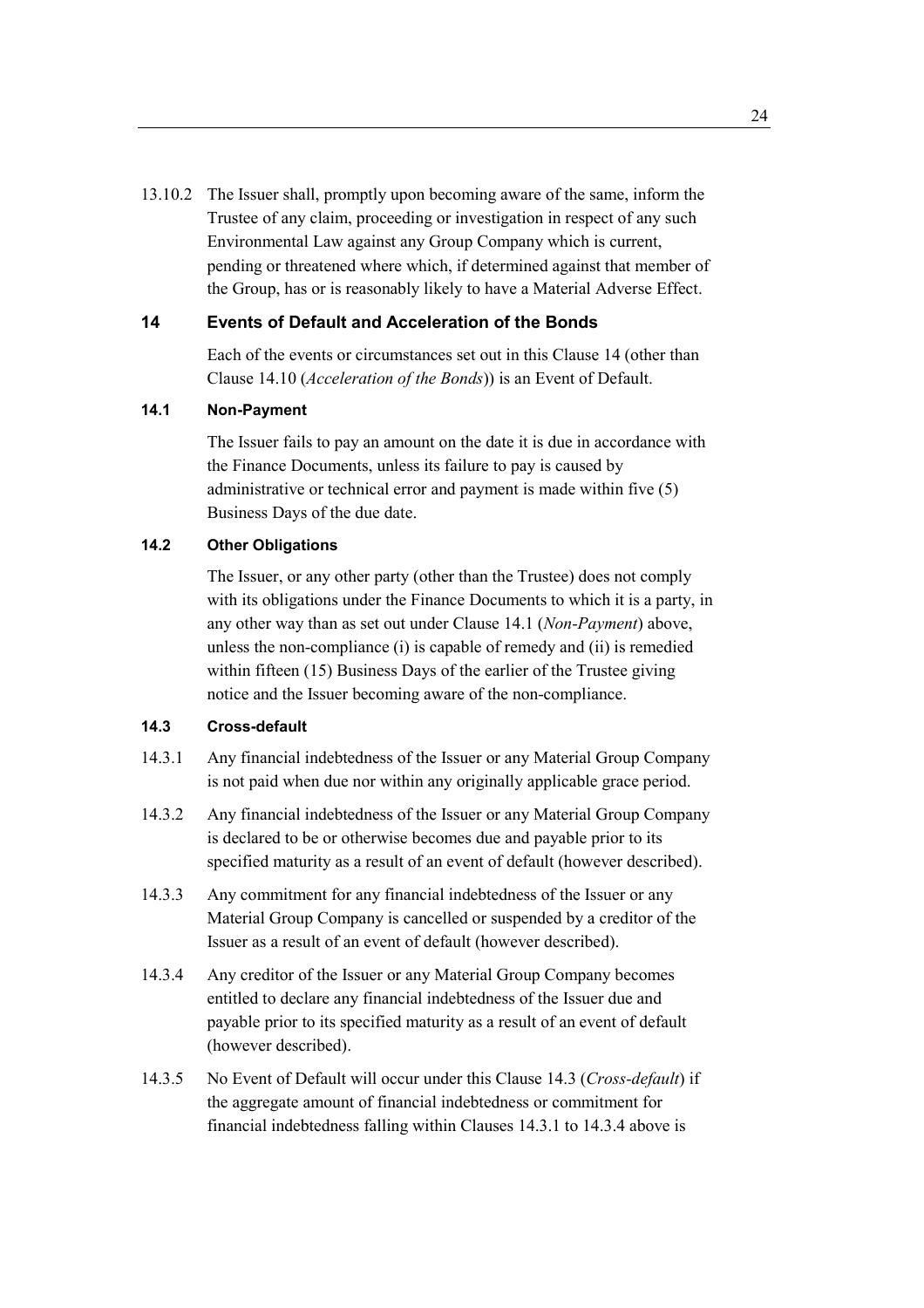less than SEK 5,000,000 (or its equivalent in any other currency or currencies).

## **14.4 Insolvency**

- 14.4.1 A Material Group Company is unable or admits inability to pay its debts as they fall due or is declared to be unable to pay its debts under applicable law, suspends making payments on its debts generally or, by reason of actual or anticipated financial difficulties, commences negotiations with its creditors with a view to rescheduling its Financial Indebtedness.
- 14.4.2 A moratorium is declared in respect of the Financial Indebtedness of a Material Group Company.

#### **14.5 Insolvency Proceedings**

Any corporate action, legal proceedings or other procedures are taken (other than proceedings or petitions which are being disputed in good faith and are discharged, stayed or dismissed within 30 Business Days of commencement or, if earlier, the date on which it is advertised) in relation to:

- (a) the suspension of payments, winding-up, dissolution, administration or reorganisation (by way of voluntary agreement, scheme of arrangement or otherwise) of a Material Group Company; and
- (b) the appointment of a liquidator, receiver, administrator, administrative receiver, compulsory manager or other similar officer in respect of a Material Group Company or any of its assets or any analogous procedure or step is taken in any jurisdiction.

## **14.6 Mergers and Demergers**

A decision is made that the Issuer shall be demerged or merged if such merger or demerger is likely to have a Material Adverse Effect, provided that a merger involving the Issuer, where the Issuer is not the surviving entity, shall always be considered an Event of Default and provided that the Issuer may not be demerged.

## **14.7 Creditors' Process**

Any expropriation, attachment, sequestration, distress or execution or any analogous process in any jurisdiction affects any asset or assets of a Material Group Company having an aggregate value of an amount equal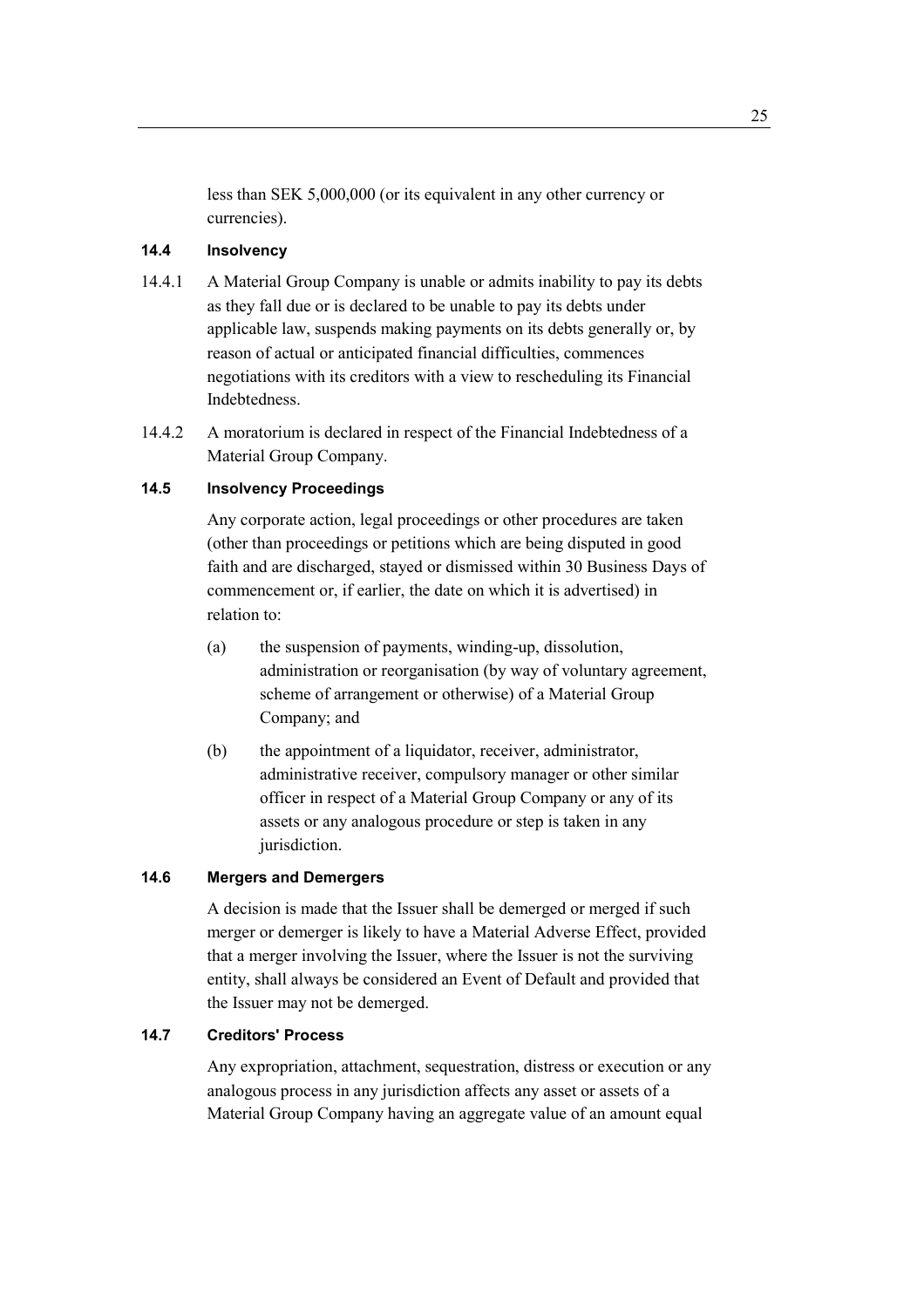to or exceeding SEK 5,000,000 and is not discharged within thirty (30) days.

## **14.8 Impossibility or Illegality**

It is or becomes impossible or unlawful for a Material Group Company to fulfil or perform any of the provisions of the Finance Documents or if the obligations under the Finance Documents are not, or cease to be, legal, valid, binding and enforceable.

## **14.9 Continuation of the Business**

The Issuer ceases to carry on its business or in the case of a merger or a demerger as stipulated in Clause 14.6 above.

## **14.10 Acceleration of the Bonds**

- 14.10.1 If an Event of Default has occurred and is continuing, the Trustee is entitled to, on behalf of the Bondholders (i) by notice to the Issuer, declare all, but not some only, of the Bonds due for payment together with any other amounts payable under the Finance Documents, immediately or at such later date as the Trustee determines (but such date may not fall after the Final Redemption Date), and (ii) exercise any or all of its rights, remedies, powers and discretions under the Finance Documents.
- 14.10.2 The Trustee may not accelerate the Bonds in accordance with Clause 14.10.1 by reference to a specific Event of Default if it is no longer continuing or if it has been decided, on a Bondholders' Meeting or by way of a Written Procedure, to waive such Event of Default (temporarily or permanently).
- 14.10.3 The Trustee shall notify the Bondholders of an Event of Default within five (5) Business Days of the date on which the Trustee received actual knowledge of that an Event of Default has occurred and is continuing. The Trustee shall, within twenty (20) Business Days of the date on which the Trustee received actual knowledge of that an Event of Default has occurred and is continuing, decide if the Bonds shall be accelerated. If the Trustee decides not to accelerate the Bonds, the Trustee shall promptly seek instructions from the Bondholders in accordance with Clause 16 (*Decisions by Bondholders*) or inform the Bondholders on the reason for not accelerating. The Trustee shall always be entitled to take the time necessary to consider whether an occurred event constitutes an Event of Default.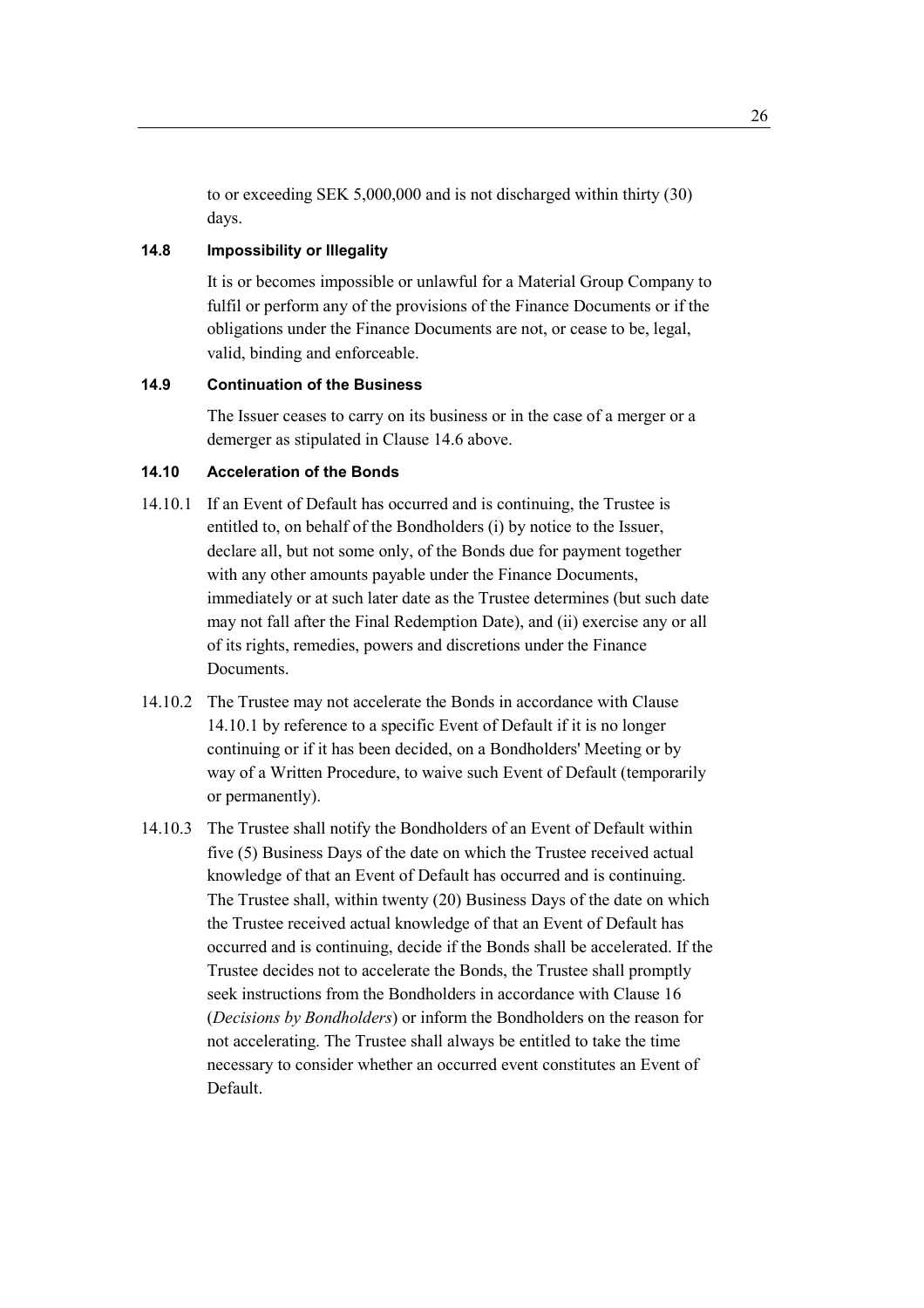- 14.10.4 Subject to the terms of the Intercreditor Agreement, if the Bondholders (in accordance with these Terms and Conditions) instruct the Trustee to accelerate the Bonds, the Trustee shall promptly declare the Bonds due and payable and take such actions as, in the opinion of the Trustee and subject to the terms of the Intercreditor Agreement, may be necessary or desirable to enforce the rights of the Bondholders under the Finance Documents, unless the relevant Event of Default is no longer continuing.
- 14.10.5 If the right to accelerate the Bonds is based upon a decision of a court of law, an arbitrational tribunal or a government authority, it is not necessary that the decision has become enforceable under law or that the period of appeal has expired in order for cause of acceleration to be deemed to exist.
- 14.10.6 In the event of an acceleration of the Bonds in accordance with this Clause 14.10 (*Acceleration of the Bonds*), the Issuer shall redeem all Bonds.

## **15 Distribution of Proceeds**

- 15.1.1 If the Bonds have been declared due and payable in accordance with Clause 14 (*Events of Default and Acceleration of the Bonds*), all payments by the Issuer relating to the Bonds and the Finance Documents and any other enforcement proceeds shall be distributed in accordance with the terms of the Intercreditor Agreement.
- 15.1.2 Funds that a Bondholder receives (directly or indirectly) in connection with the acceleration of the Bonds or the enforcement of the Transaction Security shall constitute escrow funds (Sw. *redovisningsmedel*) and must be promptly turned over to the Trustee to be applied in accordance with this Clause 15 (*Distribution of Proceeds*) as soon as reasonably practicable.

## **16 Decisions by Bondholders**

- 16.1.1 Any decision by the Bondholders on a matter relating to the Finance Documents shall (at the option of the Trustee) be dealt with at a Bondholders' Meeting or by way of a Written Procedure.
- 16.1.2 Any request from the Issuer or a Bondholder (or Bondholders) representing at least ten (10) per cent. of the Adjusted Nominal Amount (such request may only be validly made by a person who is a Bondholder on the Business Day immediately following the day on which the request is received by the Trustee and shall, if made by several Bondholders, be made by them jointly) for a decision by the Bondholders on a matter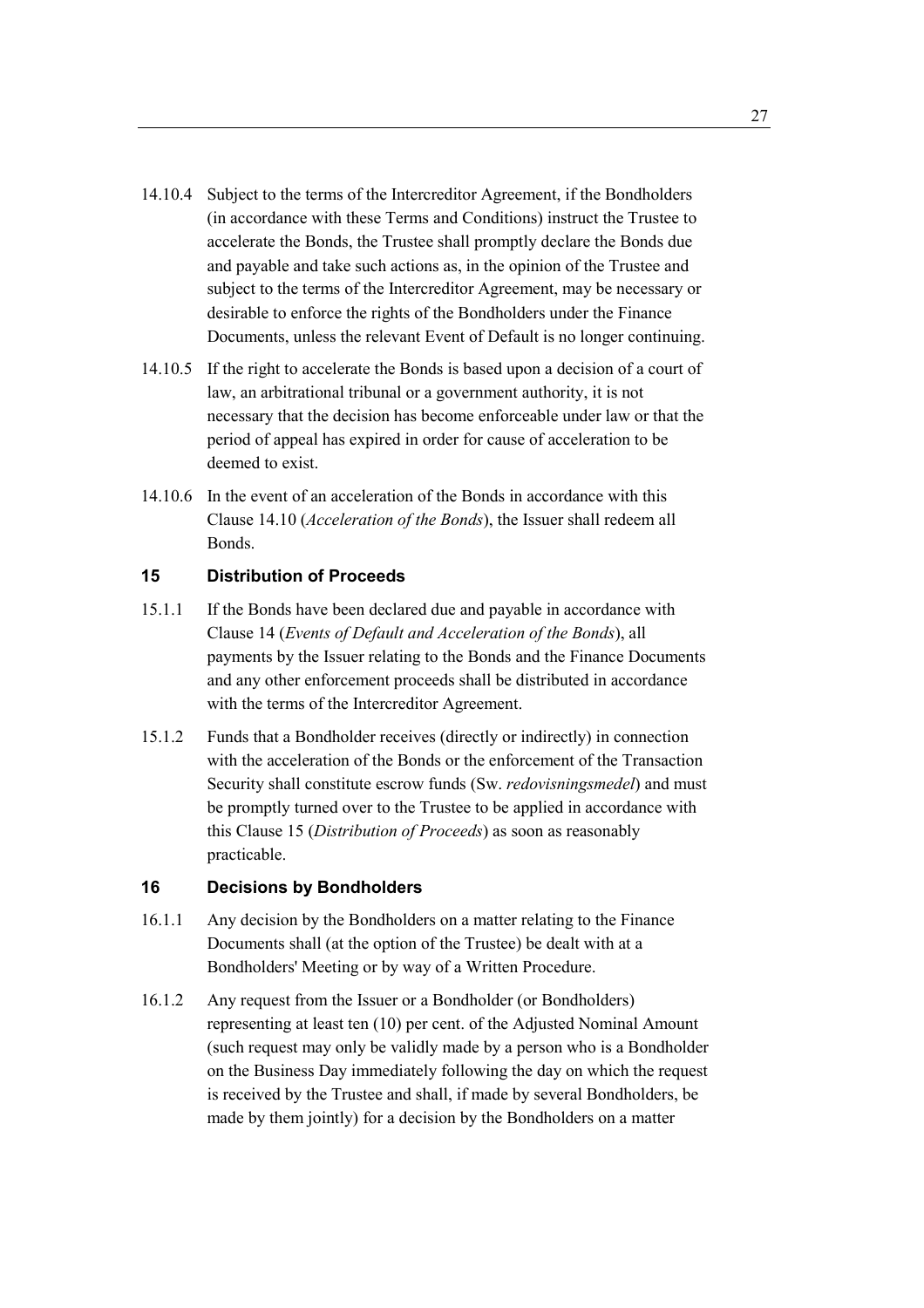relating to the Finance Documents shall be directed to the Trustee and dealt with at a Bondholders' Meeting or by way of a Written Procedure, as determined by the Trustee. The person requesting the decision may suggest the form for decision making, but if it is in the Trustee's opinion more appropriate that a matter is dealt with at a Bondholders' Meeting than by way of a Written Procedure, it shall be dealt with at a Bondholders' Meeting.

- 16.1.3 The Trustee may refrain from convening a Bondholders' Meeting or instigating a Written Procedure if (i) the suggested decision must be approved by any person in addition to the Bondholders and such person has informed the Trustee that an approval will not be given, or (ii) the suggested decision is not in accordance with applicable laws.
- 16.1.4 Should the Trustee not convene a Bondholders' Meeting or instigate a Written Procedure in accordance with these Terms and Conditions, without Clause 16.1.3 being applicable, the Issuer or the Bondholder(s) requesting a decision by the Bondholders may convene such Bondholders' Meeting or instigate such Written Procedure, as the case may be, instead.
- 16.1.5 Should the Issuer want to replace the Trustee, it may (i) convene a Bondholders' Meeting in accordance with Clause 17.1.1 or (ii) instigate a Written Procedure by sending communication in accordance with Clause 18.1.1, in both cases with a copy to the Trustee. After a request from the Bondholders pursuant to Clause 20.4.3, the Issuer shall no later than ten (10) Business Days after receipt of such request (or such later date as may be necessary for technical or administrative reasons) convene a Bondholders Meeting in accordance with Clause 17.1.1. The Issuer shall inform the Trustee before a notice for a Bondholders' Meeting or communication relating to a Written Procedure where the Trustee is proposed to be replaced is sent and shall, on the request of the Trustee, append information from the Trustee together with the a notice or the communication.
- 16.1.6 Only a person who is, or who has been provided with a power of attorney pursuant to Clause 7 (*Right to Act on Behalf of a Bondholder*) from a person who is, registered as a Bondholder:
	- (a) on the Business Day specified in the notice pursuant to Clause 17.1.2 of the Bondholders' Meeting, or
	- (b) on the Business Day specified in the communication pursuant to Clause 18.1.2, in respect of a Written Procedure,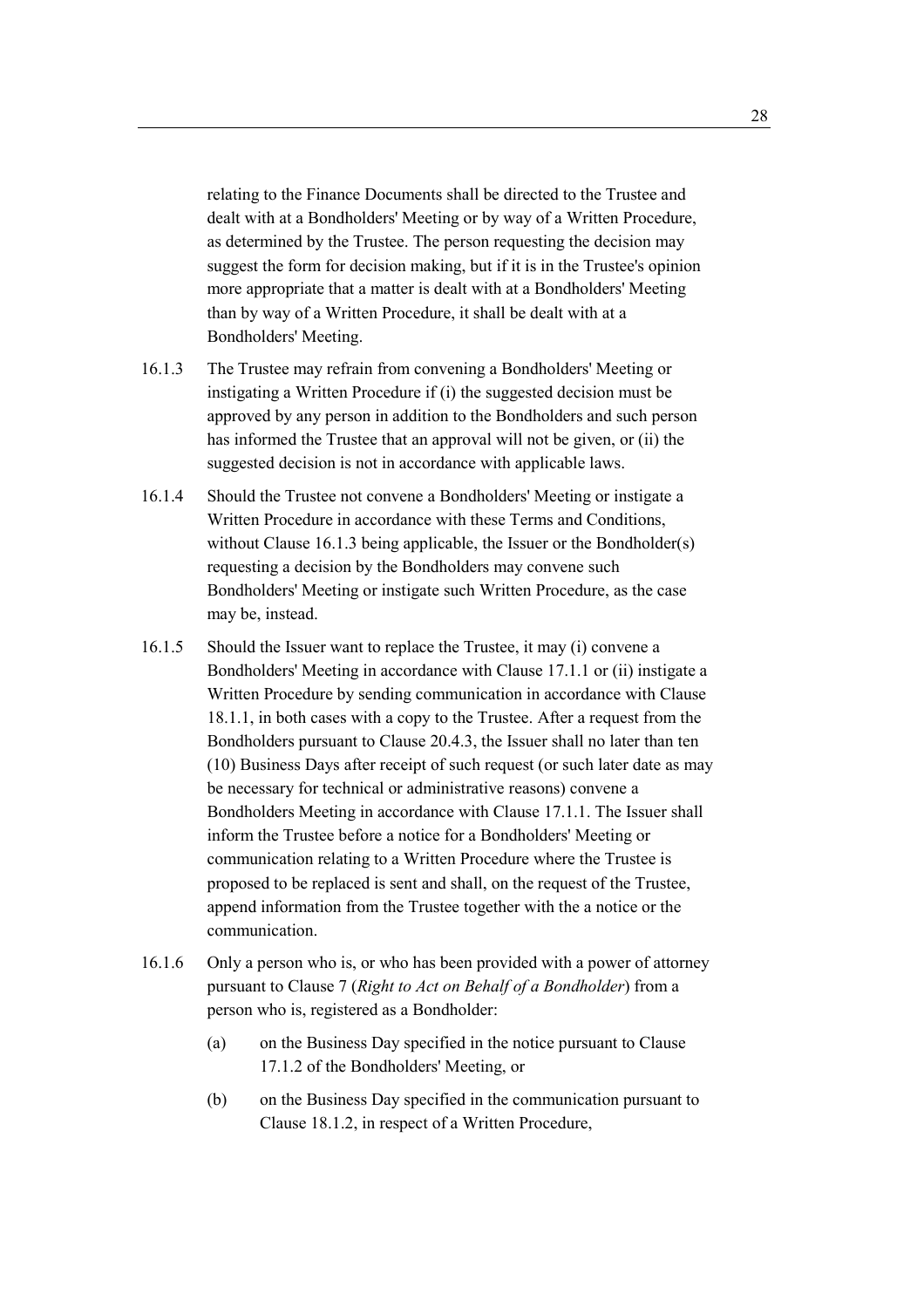may exercise voting rights as a Bondholder at such Bondholders' Meeting or in such Written Procedure, provided that the relevant Bonds are included in the definition of Adjusted Nominal Amount. Such Business Day specified pursuant to paragraphs (a) or (b) above must fall no earlier than one (1) Business Day after the effective date of the notice or communication, as the case may be.

16.1.7 The following matters shall require the consent of Bondholders representing at least sixty-six and two thirds (66 2/3) per cent. of the Adjusted Nominal Amount for which Bondholders are voting at a Bondholders' Meeting or for which Bondholders reply in a Written Procedure in accordance with the instructions given pursuant to Clause 18.1.2:

- (c) a change to the terms of any of Clauses 2.1.1, 2.1.5 and 5.1.2;
- (d) a change to the terms for the distribution of proceeds set out in Clause 15 (*Distribution of Proceeds*);
- (e) a change to the terms dealing with the requirements for Bondholders' consent set out in this Clause 16 (*Decisions by Bondholders*);
- (f) a change to the definition "PIK Interest Rate" or "Nominal Amount" set out in Clause 1.1 (*Definitions*);
- (g) a reduction of the premium payable upon the redemption or repurchase of any Bond pursuant to Clause 11 (*Redemption and Repurchase of the Bonds*);
- (h) a release of the Transaction Security, except in accordance with the terms of the Security Documents;
- (i) a change of issuer, an extension of the tenor of the Bonds or any delay of the due date for payment of any principal or interest on the Bonds;
- (j) a mandatory exchange of the Bonds for other securities; and
- (k) early redemption of the Bonds, other than upon an acceleration of the Bonds pursuant to Clause 14 (*Events of Default and Acceleration of the Bonds*) or as otherwise permitted or required by these Terms and Conditions.
- 16.1.8 Any matter not covered by Clause 16.1.7 shall require the consent of Bondholders representing more than fifty (50) per cent. of the Adjusted Nominal Amount for which Bondholders are voting at a Bondholders'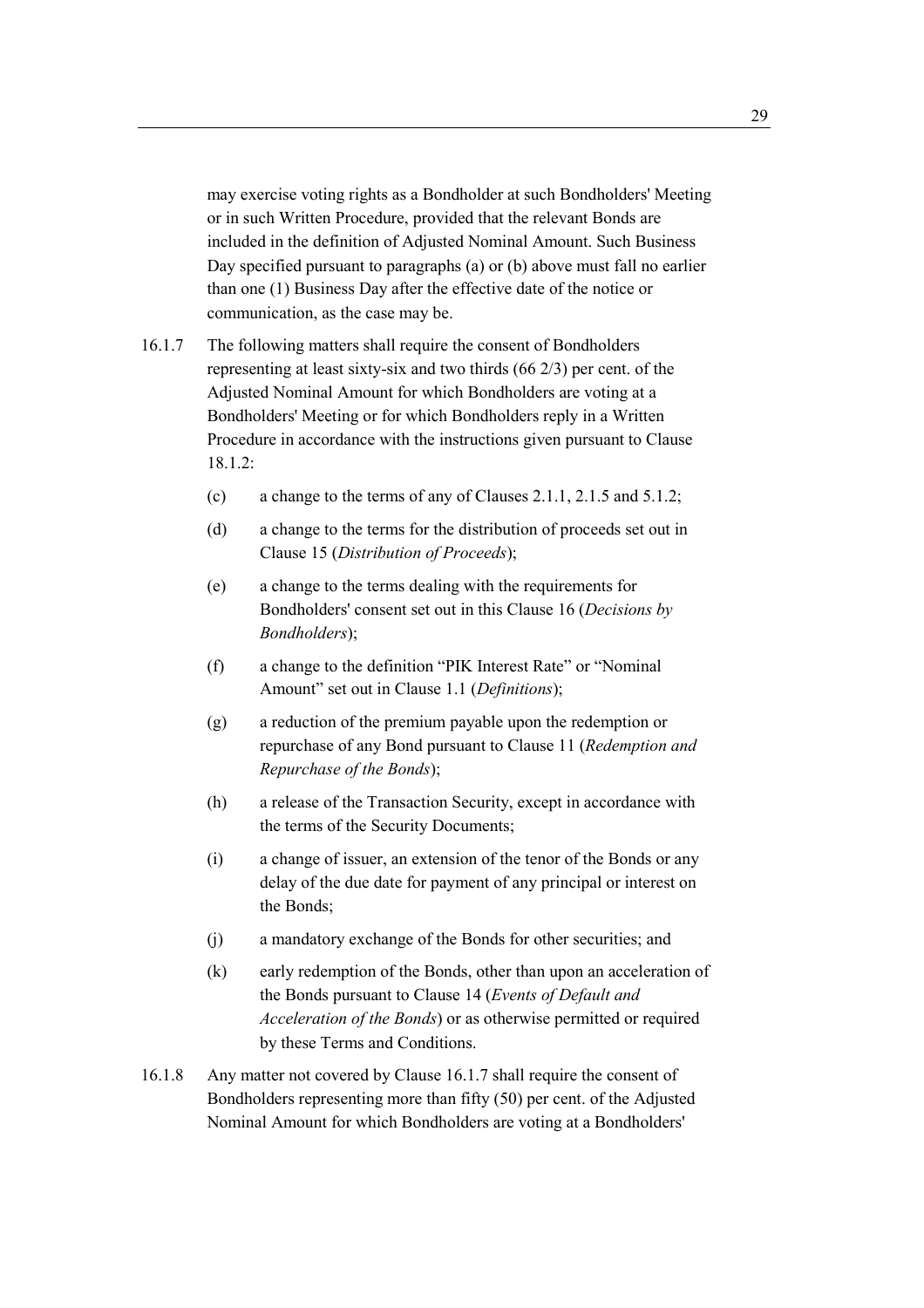Meeting or for which Bondholders reply in a Written Procedure in accordance with the instructions given pursuant to Clause 18.1.2. This includes, but is not limited to, any amendment to, or waiver of, the terms of any Finance Document that does not require a higher majority (other than an amendment permitted pursuant to Clause 19(a) or 19(b)) or an acceleration of the Bonds or the enforcement of any Transaction Security.

- 16.1.9 Quorum at a Bondholders' Meeting or in respect of a Written Procedure only exists if a Bondholder (or Bondholders) representing at least fifty (50) per cent. of the Adjusted Nominal Amount in case of a matter pursuant to Clause 16.1.7, and otherwise twenty (20) per cent. of the Adjusted Nominal Amount:
	- (a) if at a Bondholders' Meeting, attend the meeting in person or by telephone conference (or appear through duly authorised representatives); or
	- (b) if in respect of a Written Procedure, reply to the request.
- 16.1.10 If a quorum exists for some but not all of the matters to be dealt with at a Bondholders' Meeting or by a Written Procedure, decisions may be taken in the matters for which a quorum exists.
- 16.1.11 If a quorum does not exist at a Bondholders' Meeting or in respect of a Written Procedure, the Trustee or the Issuer shall convene a second Bondholders' Meeting (in accordance with Clause 17.1.1) or initiate a second Written Procedure (in accordance with Clause 18.1.1), as the case may be, provided that the person(s) who initiated the procedure for Bondholders' consent has confirmed that the relevant proposal is not withdrawn. For the purposes of a second Bondholders' Meeting or second Written Procedure pursuant to this Clause 16.1.11, the date of request of the second Bondholders' Meeting pursuant to Clause 17.1.1 or second Written Procedure pursuant to Clause 18.1.1, as the case may be, shall be deemed to be the relevant date when the quorum did not exist. The quorum requirement in Clause 16.1.9 shall not apply to such second Bondholders' Meeting or Written Procedure.
- 16.1.12 Any decision which extends or increases the obligations of the Issuer or the Trustee, or limits, reduces or extinguishes the rights or benefits of the Issuer or the Trustee, under the Finance Documents shall be subject to the Issuer's or the Trustee's consent, as applicable.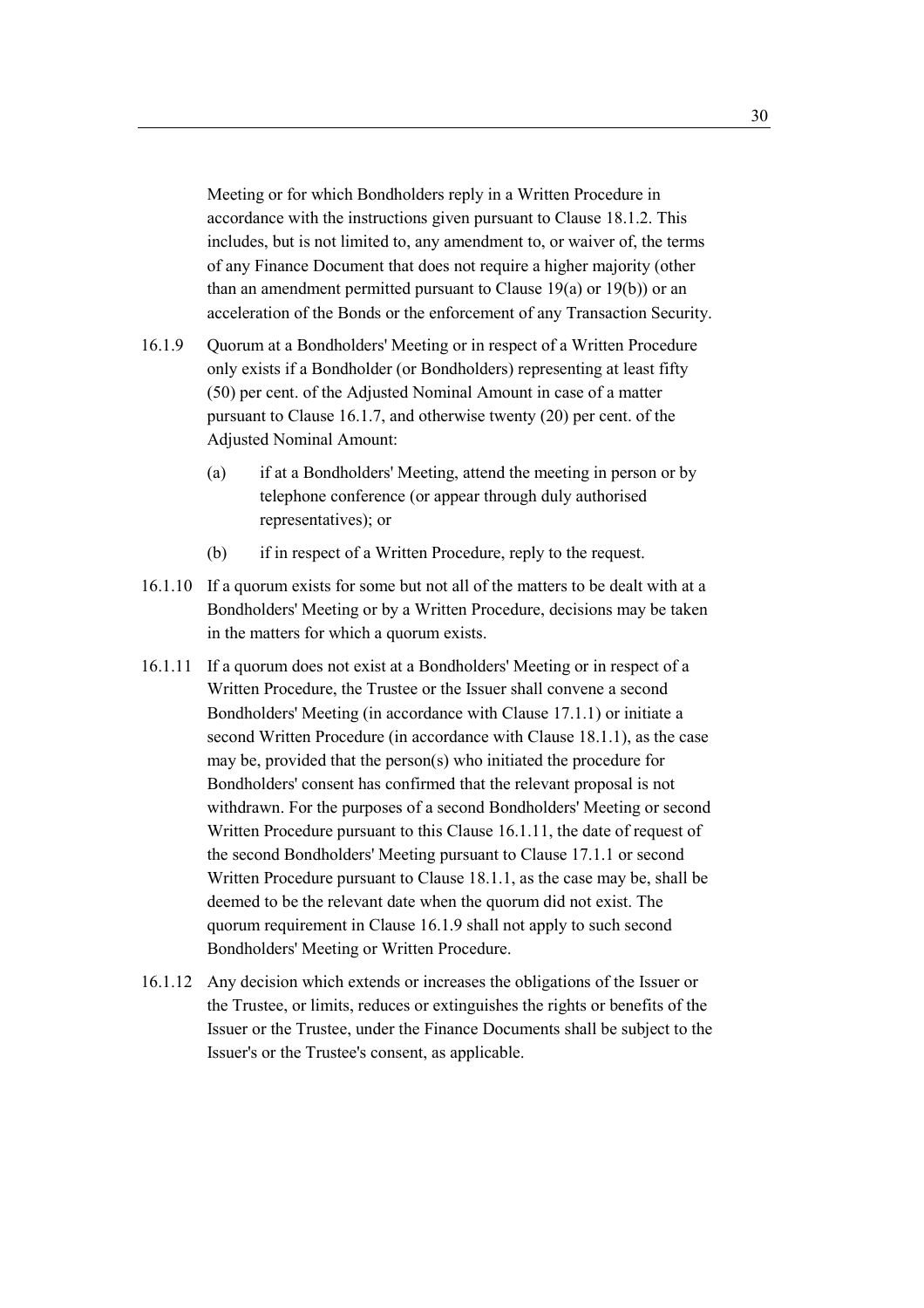- 16.1.13 A Bondholder holding more than one Bond need not use all its votes or cast all the votes to which it is entitled in the same way and may in its discretion use or cast some of its votes only.
- 16.1.14 The Issuer may not, directly or indirectly, pay or cause to be paid any consideration to or for the benefit of any Bondholder for or as inducement to any consent under these Terms and Conditions, unless such consideration is offered to all Bondholders that consent at the relevant Bondholders' Meeting or in a Written Procedure within the time period stipulated for the consideration to be payable or the time period for replies in the Written Procedure, as the case may be.
- 16.1.15 A matter decided at a duly convened and held Bondholders' Meeting or by way of Written Procedure is binding on all Bondholders, irrespective of them being present or represented at the Bondholders' Meeting or responding in the Written Procedure. The Bondholders that have not adopted or voted for a decision shall not be liable for any damages that this may cause other Bondholders.
- 16.1.16 All reasonable costs and expenses incurred by the Issuer or the Trustee for the purpose of convening a Bondholders' Meeting or for the purpose of carrying out a Written Procedure, including reasonable fees to the Trustee, shall be paid by the Issuer.
- 16.1.17 If a decision is to be taken by the Bondholders on a matter relating to the Finance Documents, the Issuer shall promptly at the request of the Trustee provide the Trustee with a certificate specifying the number of Bonds (and the relevant denomination of such Bonds) owned by Group Companies, irrespective of whether such person is directly registered as owner of such Bonds. The Trustee shall not be responsible for the accuracy of such certificate or otherwise be responsible for determining whether a Bond is owned by a Group Company.
- 16.1.18 Information about decisions taken at a Bondholders' Meeting or by way of a Written Procedure shall promptly be sent by notice to the Bondholders and be published on the websites of the Issuer and the Trustee, provided that a failure to do so shall not invalidate any decision made or voting result achieved. The minutes from the relevant Bondholders' Meeting or Written Procedure shall at the request of a Bondholder be sent to it by the Issuer or the Trustee, as applicable.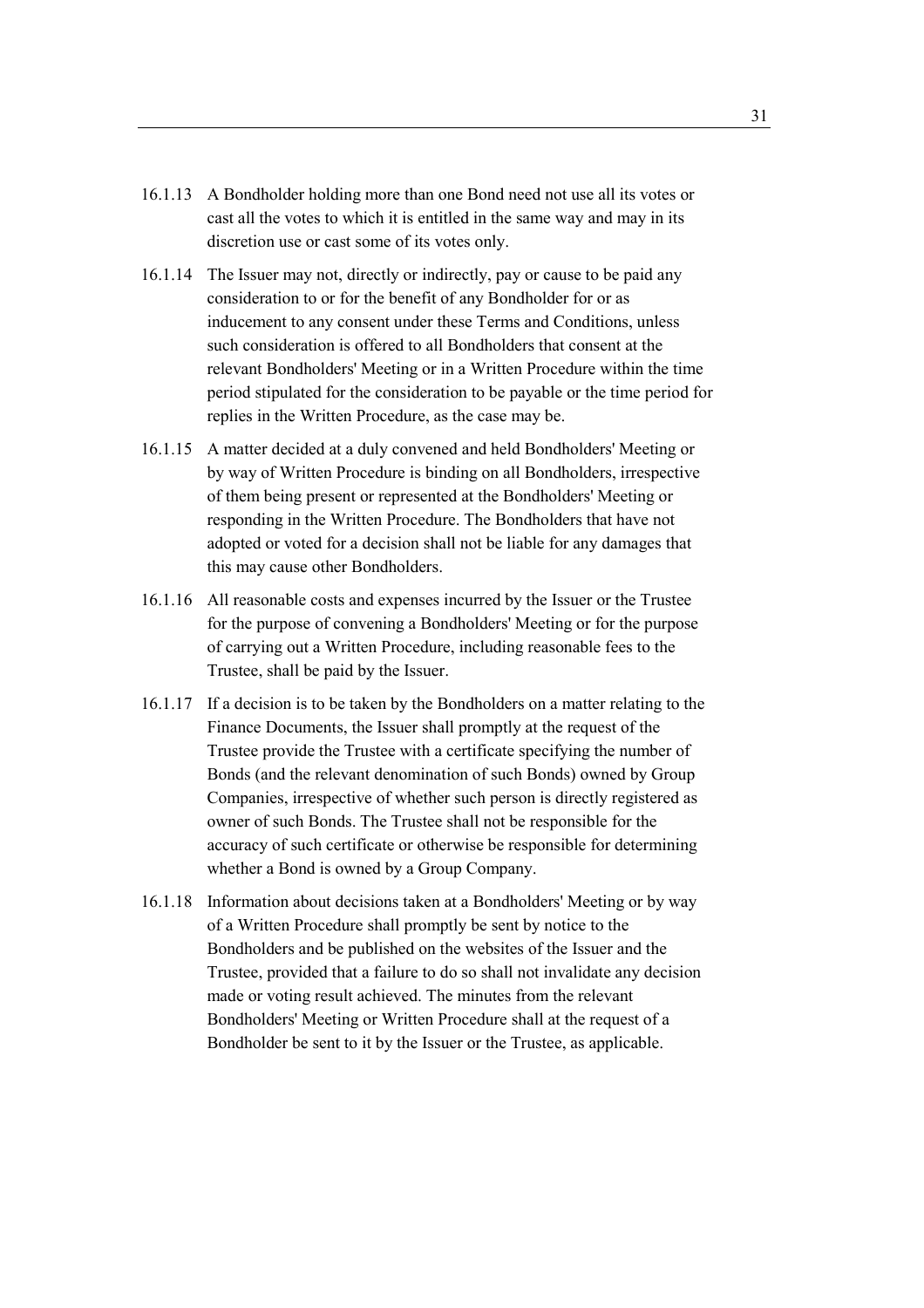## **17 Bondholders' Meeting**

- 17.1.1 The Trustee shall convene a Bondholders' Meeting as soon as practicable and in any event no later than ten (10) Business Days after receipt of a valid request from the Issuer or the Bondholder(s) (or such later date as may be necessary for technical or administrative reasons) by sending a notice thereof to each person who is registered as a Bondholder on a date selected by the Trustee which falls no more than five (5) Business Days prior to the date on which the notice is sent.
- 17.1.2 The notice pursuant to Clause 17.1.1 shall include (i) time for the meeting, (ii) place for the meeting, (iii) agenda for the meeting (including each request for a decision by the Bondholders), (iv) the day on which a person must be a Bondholder in order to exercise Bondholders' rights at the Bondholders' Meeting, and (v) a form of power of attorney. Only matters that have been included in the notice may be resolved upon at the Bondholders' Meeting. Should prior notification by the Bondholders be required in order to attend the Bondholders' Meeting, such requirement shall be included in the notice.
- 17.1.3 The Bondholders' Meeting shall be held no earlier than ten (10) Business Days and no later than thirty (30) Business Days after the effective date of the notice.
- 17.1.4 Without amending or varying these Terms and Conditions, the Trustee may prescribe such further regulations regarding the convening and holding of a Bondholders' Meeting as the Trustee may deem appropriate. Such regulations may include a possibility for Bondholders to vote without attending the meeting in person.

## **18 Written Procedure**

- 18.1.1 The Trustee shall instigate a Written Procedure as soon as practicable and in any event no later than ten (10) Business Days after receipt of a valid request from the Issuer or the Bondholder(s) (or such later date as may be necessary for technical or administrative reasons) by sending a communication to each person who is registered as a Bondholder on a date selected by the Trustee which falls no more than five (5) Business Days prior to the date on which the communication is sent.
- 18.1.2 A communication pursuant to Clause 18.1.1 shall include (i) each request for a decision by the Bondholders, (ii) a description of the reasons for each request, (iii) a specification of the Business Day on which a person must be registered as a Bondholder in order to be entitled to exercise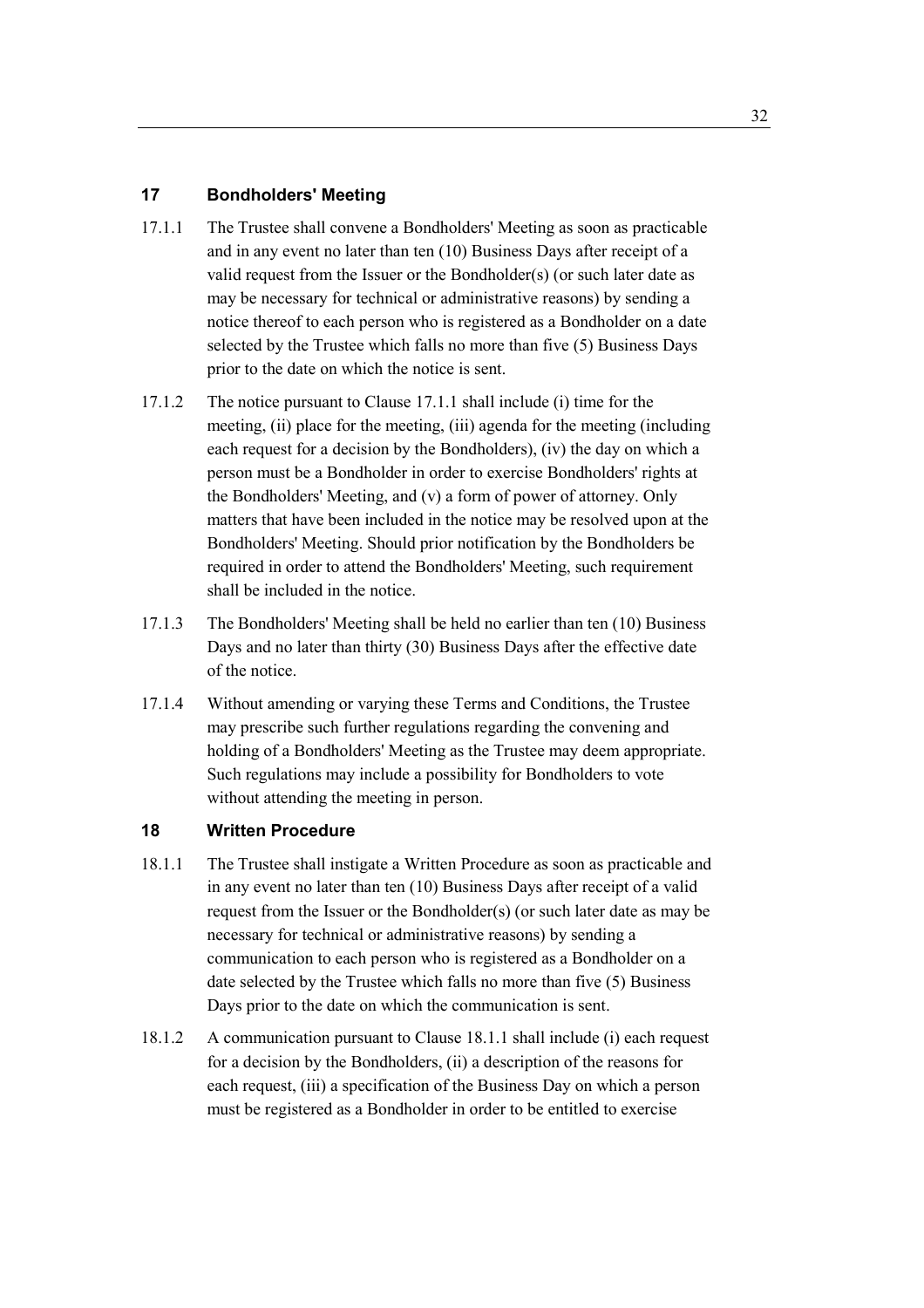voting rights, (iv) instructions and directions on where to receive a form for replying to the request (such form to include an option to vote yes or no for each request) as well as a form of power of attorney, and (v) the stipulated time period within which the Bondholder must reply to the request (such time period to last at least ten (10) Business Days and not longer than thirty (30) Business Days from the effective date of the communication pursuant to Clause 18.1.1). If the voting is to be made electronically, instructions for such voting shall be included in the communication.

18.1.3 When consents from Bondholders representing the requisite majority of the total Adjusted Nominal Amount pursuant to Clauses 16.1.7 and 16.1.8 have been received in a Written Procedure, the relevant decision shall be deemed to be adopted pursuant to Clause 16.1.7 or 16.1.8, as the case may be, even if the time period for replies in the Written Procedure has not yet expired.

#### **19 Amendments and Waivers**

- 19.1.1 The Issuer and the Trustee (acting on behalf of the Bondholders) may, subject to the terms of the Intercreditor Agreement, agree to amend the Finance Documents or waive any provision in a Finance Document, provided that:
	- (a) such amendment or waiver is not detrimental to the interest of the Bondholders, or is made solely for the purpose of rectifying obvious errors and mistakes;
	- (b) such amendment or waiver is required by applicable law, a court ruling or a decision by a relevant authority; or
	- (c) such amendment or waiver has been duly approved by the Bondholders in accordance with Clause 16 (*Decisions by Bondholders*).
- 19.1.2 The Trustee shall promptly notify the Bondholders of any amendments or waivers made in accordance with Clause 19.1.1, setting out the date from which the amendment or waiver will be effective, and ensure that any amendments to the Finance Documents are published in the manner stipulated in Clause 12.3 (*Information among the Bondholders*). The Issuer shall ensure that any amendments to the Finance Documents are duly registered with the relevant CSD and each other relevant organisation or authority (to the extent such registration is possible in accordance with the rules of each CSD).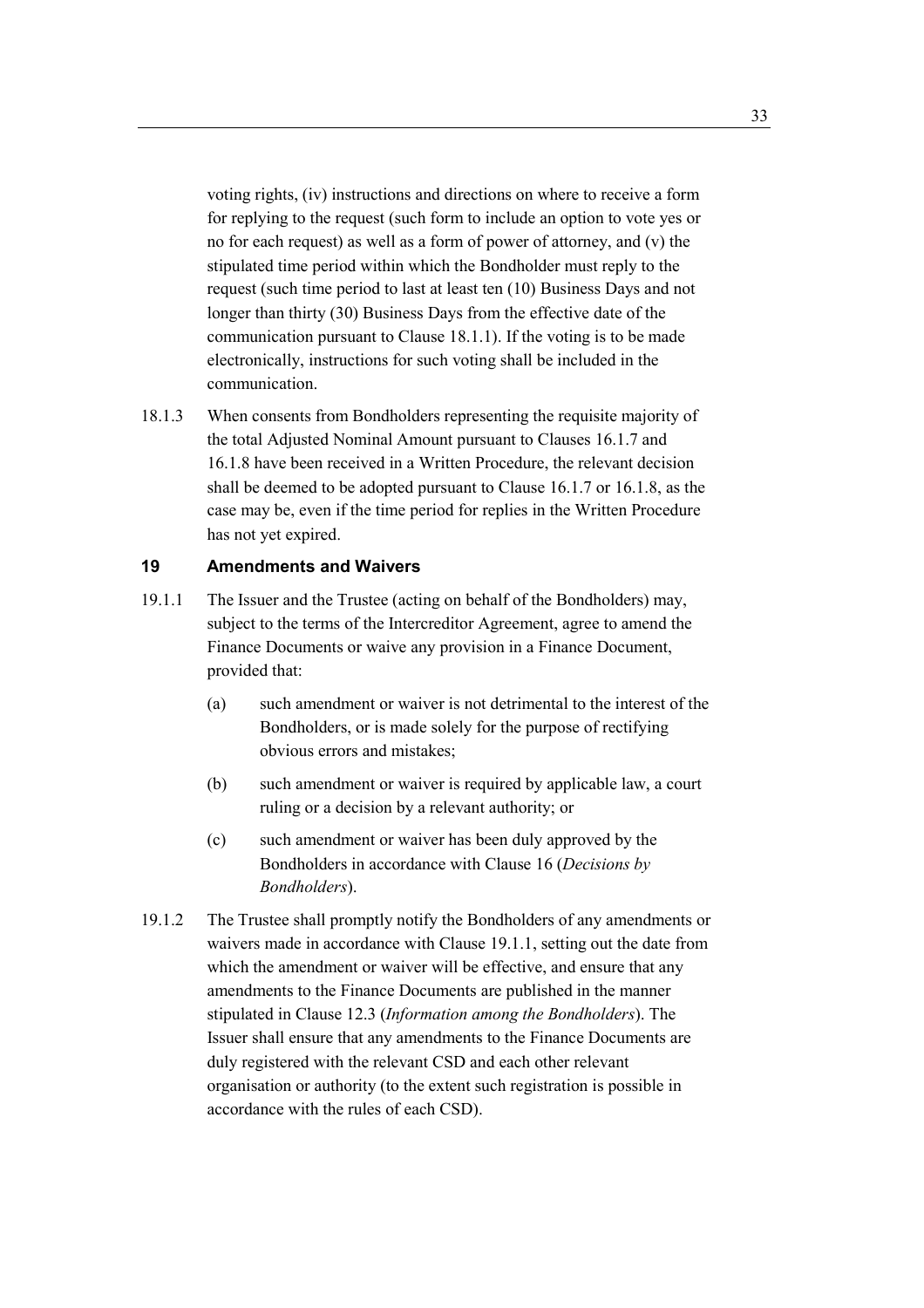19.1.3 An amendment to the Finance Documents shall take effect on the date determined by the Bondholders Meeting, in the Written Procedure or by the Trustee, as the case may be.

#### **20 Appointment and Replacement of the Trustee**

## **20.1 Appointment of the Trustee**

- 20.1.1 By subscribing for Bonds, each initial Bondholder appoints the Trustee to act as its Trustee in all matters relating to the Bonds and the Finance Documents, and authorises the Trustee to act on its behalf (without first having to obtain its consent, unless such consent is specifically required by these Terms and Conditions) in any legal or arbitration proceedings relating to the Bonds held by such Bondholder, including the winding-up, dissolution, liquidation, company reorganisation (Sw. *företagsrekonstruktion*) or bankruptcy (Sw. *konkurs*) (or its equivalent in any other jurisdiction) of the Issuer including any legal or arbitration proceeding relating to the perfection, preservation, protection or enforcement of the Transaction Security.
- 20.1.2 By acquiring Bonds, each subsequent Bondholder confirms the appointment and authorisation for the Trustee to act on its behalf, as set out in Clause 20.1.1.
- 20.1.3 Each Bondholder shall immediately upon request provide the Trustee with any such documents, including a written power of attorney (in form and substance satisfactory to the Trustee), that the Trustee deems necessary for the purpose of exercising its rights and/or carrying out its duties under the Finance Documents. The Trustee is under no obligation to represent a Bondholder which does not comply with such request.
- 20.1.4 The Issuer shall promptly upon request provide the Trustee with any documents and other assistance (in form and substance satisfactory to the Trustee), that the Trustee deems necessary for the purpose of exercising its rights and/or carrying out its duties under the Finance Documents.
- 20.1.5 The Trustee is entitled to fees for its work and to be indemnified for costs, losses and liabilities on the terms set out in the Finance Documents and the Trustee Agreement and the Trustee's obligations as Trustee under the Finance Documents are conditioned upon the due payment of such fees and indemnifications.
- 20.1.6 The Trustee may act as Trustee or trustee for several issues of securities issued by or relating to the Issuer and other Group Companies notwithstanding potential conflicts of interest.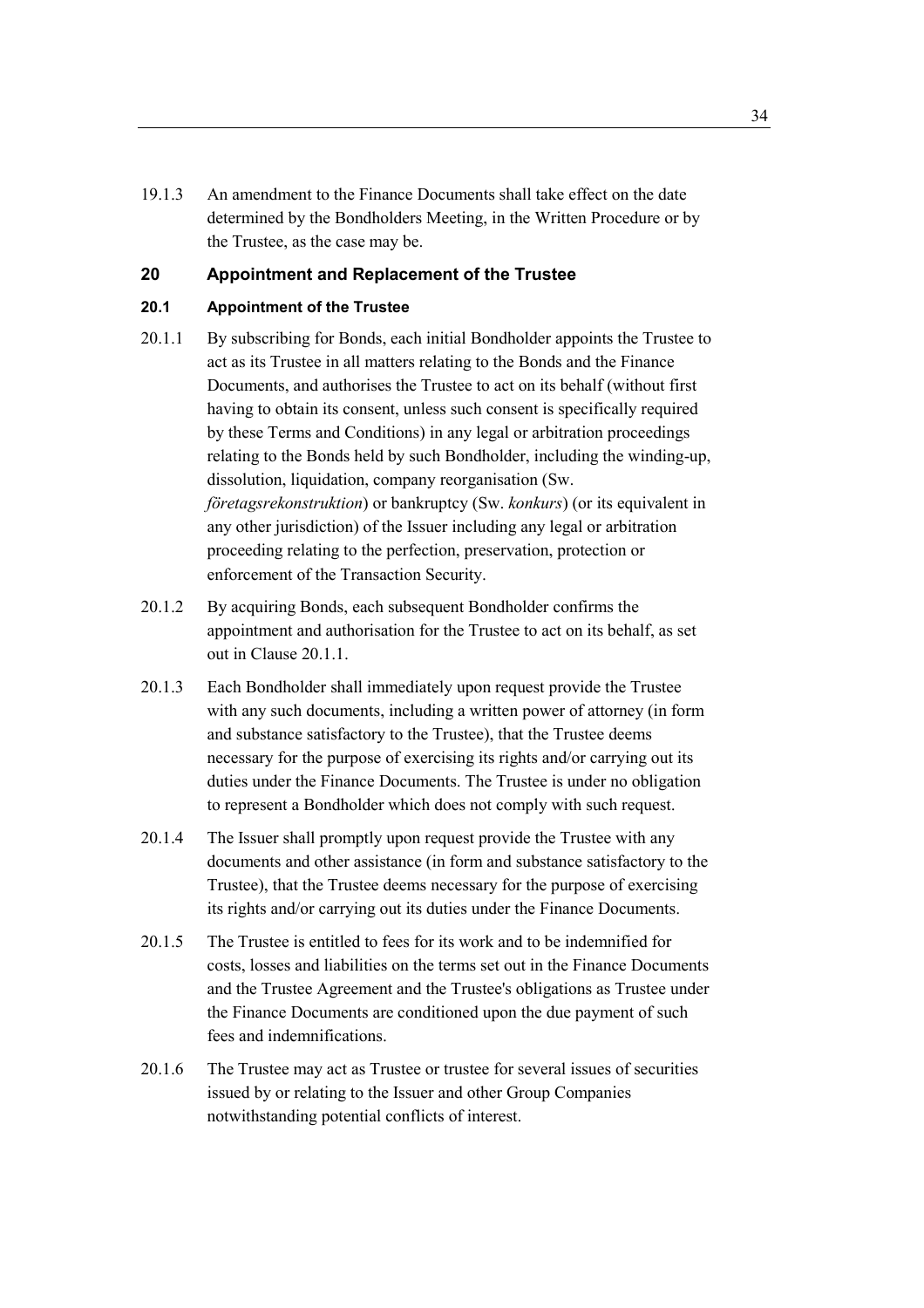#### **20.2 Duties of the Trustee**

- 20.2.1 The Trustee shall represent the Bondholders in accordance with the Finance Documents, and, where relevant, in relation to instructions to the Trustee to enforce the Transaction Security on behalf of the Bondholders. The Trustee is not responsible for the execution or enforceability of the Finance Documents.
- 20.2.2 When acting in accordance with the Finance Documents, the Trustee is always acting with binding effect on behalf of the Bondholders. The Trustee shall carry out its duties under the Finance Documents in a reasonable, proficient and professional manner, with reasonable care and skill.
- 20.2.3 The Trustee is entitled to delegate its duties to other professional parties, but the Trustee shall remain liable for the actions of such parties under the Finance Documents.
- 20.2.4 The Trustee shall treat all Bondholders equally and, when acting pursuant to the Finance Documents, act with regard only to the interests of the Bondholders and shall not be required to have regard to the interests or to act upon or comply with any direction or request of any other person, other than as explicitly stated in the Finance Documents.
- 20.2.5 The Trustee is entitled to engage external experts when carrying out its duties under the Finance Documents. The Issuer shall on demand by the Trustee pay all reasonable costs for external experts engaged after the occurrence of an Event of Default, or for the purpose of investigating or considering (i) an event which the Trustee reasonably believes is or may lead to an Event of Default or (ii) a matter relating to the Issuer which the Trustee reasonably believes may be detrimental to the interests of the Bondholders under the Finance Documents. Any compensation for damages or other recoveries received by the Trustee from external experts engaged by it for the purpose of carrying out its duties under the Finance Documents shall be distributed in accordance with Clause 15 (*Distribution of Proceeds*).
- 20.2.6 The Trustee shall, as applicable, enter into agreements with each CSD, and comply with such agreement and the relevant CSD Regulations applicable to the Trustee, as may be necessary in order for the Trustee to carry out its duties under the Finance Documents.
- 20.2.7 Notwithstanding any other provision of the Finance Documents to the contrary, the Trustee is not obliged to do or omit to do anything if it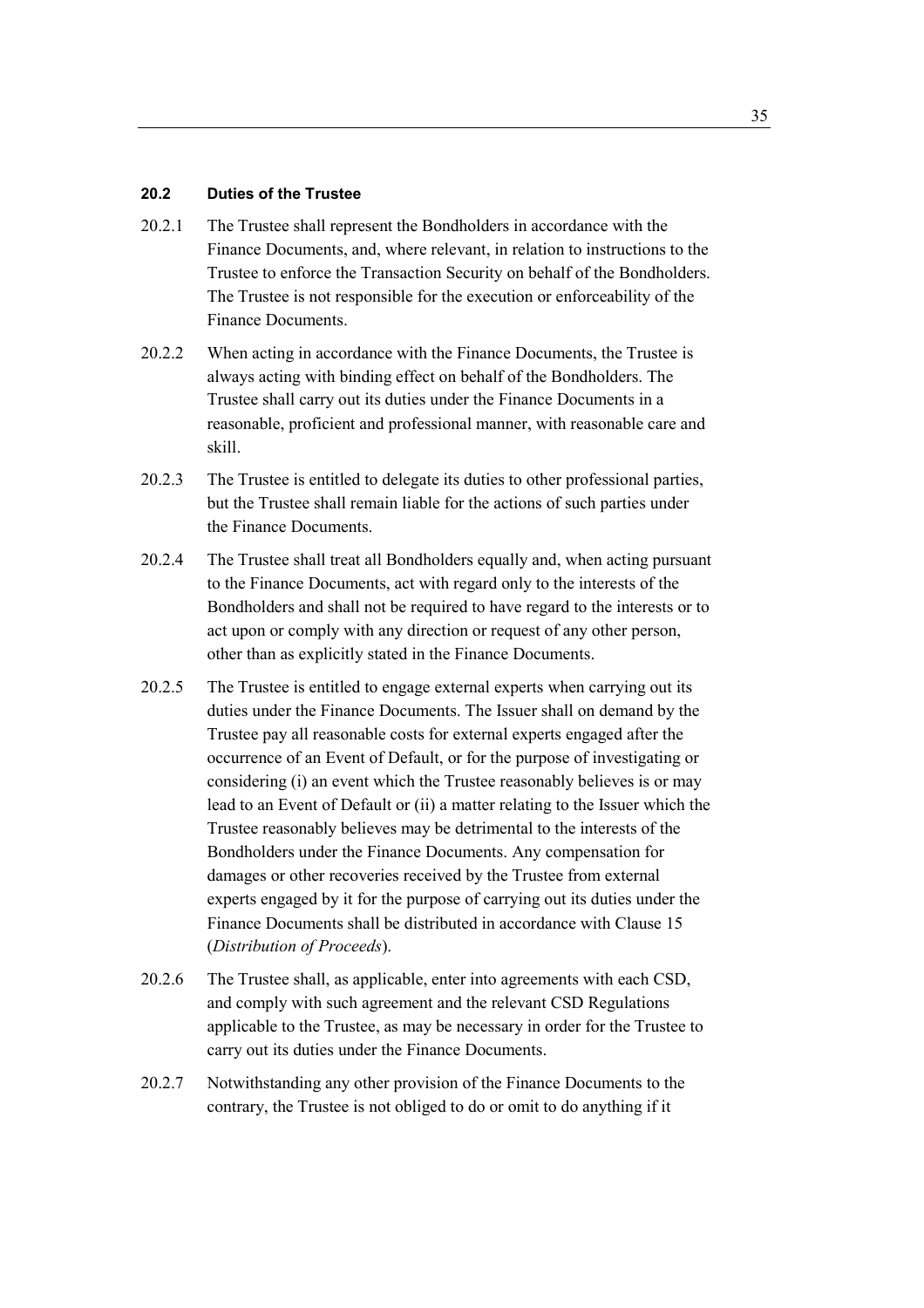would or might in its reasonable opinion constitute a breach of any law or regulation.

- 20.2.8 If in the Trustee's reasonable opinion the cost, loss or liability which it may incur (including reasonable fees to the Trustee) in complying with instructions of the Bondholders, or taking any action at its own initiative, will not be covered by the Issuer, the Trustee may refrain from acting in accordance with such instructions, or taking such action, until it has received such indemnities (or adequate Security has been provided therefore) as it may reasonably require.
- 20.2.9 The Trustee shall give a notice to the Bondholders (i) before it ceases to perform its obligations under the Finance Documents by reason of the non-payment by the Issuer of any fee or indemnity due to the Trustee under the Finance Documents or (ii) if it refrains from acting for any reason described in Clause 20.2.8.

# **20.3 Limited liability for the Trustee**

- 20.3.1 The Trustee will not be liable to the Bondholders for damage or loss caused by any action taken or omitted by it under or in connection with any Finance Document, unless directly caused by its negligence or wilful misconduct. The Trustee shall never be responsible for indirect loss.
- 20.3.2 The Trustee shall not be considered to have acted negligently if it has acted in accordance with advice from or opinions of reputable external experts engaged by the Trustee or if the Trustee has acted with reasonable care in a situation when the Trustee considers that it is detrimental to the interests of the Bondholders to delay the action in order to first obtain instructions from the Bondholders.
- 20.3.3 The Trustee shall not be liable for any delay (or any related consequences) in crediting an account with an amount required pursuant to the Finance Documents to be paid by the Trustee to the Bondholders, provided that the Trustee has taken all necessary steps as soon as reasonably practicable to comply with the regulations or operating procedures of any recognised clearing or settlement system used by the Trustee for that purpose.
- 20.3.4 The Trustee shall have no liability to the Bondholders for damage caused by the Trustee acting in accordance with instructions of the Bondholders given in accordance with Clause 16 (*Decisions by Bondholders*) or a demand by Bondholders given pursuant to Clause 14.10.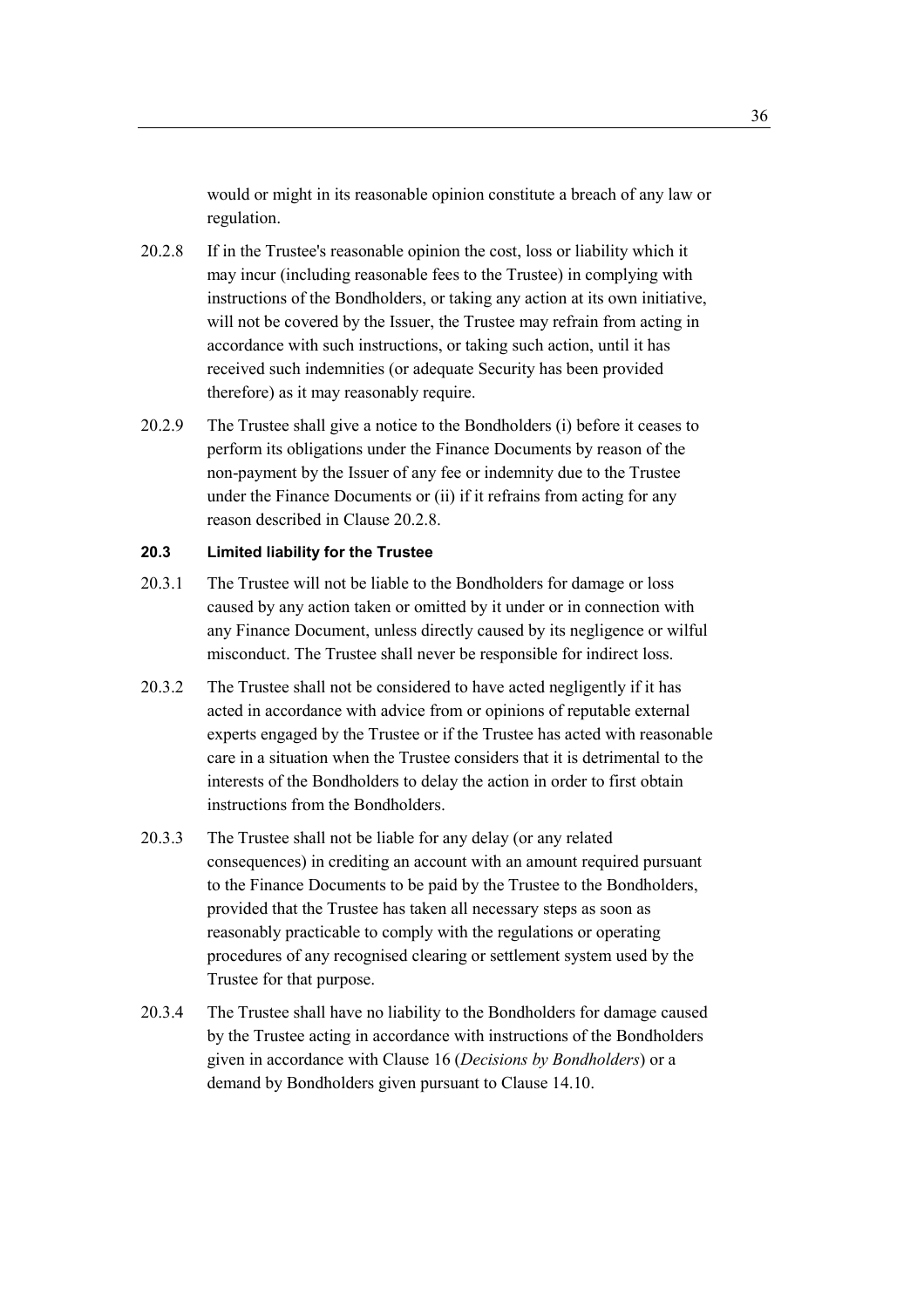20.3.5 Any liability towards the Issuer which is incurred by the Trustee in acting under, or in relation to, the Finance Documents shall not be subject to setoff against the obligations of the Issuer to the Bondholders under the Finance Documents.

## **20.4 Replacement of the Trustee**

- 20.4.1 Subject to Clause 20.4.6, the Trustee may resign by giving notice to the Issuer and the Bondholders, in which case the Bondholders shall appoint a successor Trustee at a Bondholders' Meeting convened by the retiring Trustee or by way of Written Procedure initiated by the retiring Trustee.
- 20.4.2 Subject to Clause 20.4.6, if the Trustee is Insolvent, the Trustee shall be deemed to resign as Trustee with immediate effect and the Issuer shall within ten (10) Business Days appoint a successor Trustee which shall be an independent financial institution or other reputable company which regularly acts as Trustee under debt issuances.
- 20.4.3 A Bondholder (or Bondholders) representing at least ten (10) per cent. of the Adjusted Nominal Amount may, by notice to the Issuer (such notice may only be validly given by a person who is a Bondholder on the Business Day immediately following the day on which the notice is received by the Issuer and shall, if given by several Bondholders, be given by them jointly), require that a Bondholders' Meeting is held for the purpose of dismissing the Trustee and appointing a new Trustee. The Issuer may, at a Bondholders' Meeting convened by it or by way of Written Procedure initiated by it, propose to the Bondholders that the Trustee be dismissed and a new Trustee appointed.
- 20.4.4 If the Bondholders have not appointed a successor Trustee within ninety (90) days after (i) the earlier of the notice of resignation was given or the resignation otherwise took place or (ii) the Trustee was dismissed through a decision by the Bondholders, the Issuer shall appoint a successor Trustee which shall be an independent financial institution or other reputable company which regularly acts as Trustee under debt issuances.
- 20.4.5 The retiring Trustee shall, at its own cost, make available to the successor Trustee such documents and records and provide such assistance as the successor Trustee may reasonably request for the purposes of performing its functions as Trustee under the Finance Documents.
- 20.4.6 The Trustee's resignation or dismissal shall only take effect upon the appointment of a successor Trustee and acceptance by such successor Trustee of such appointment and the execution of all necessary documentation to effectively substitute the retiring Trustee.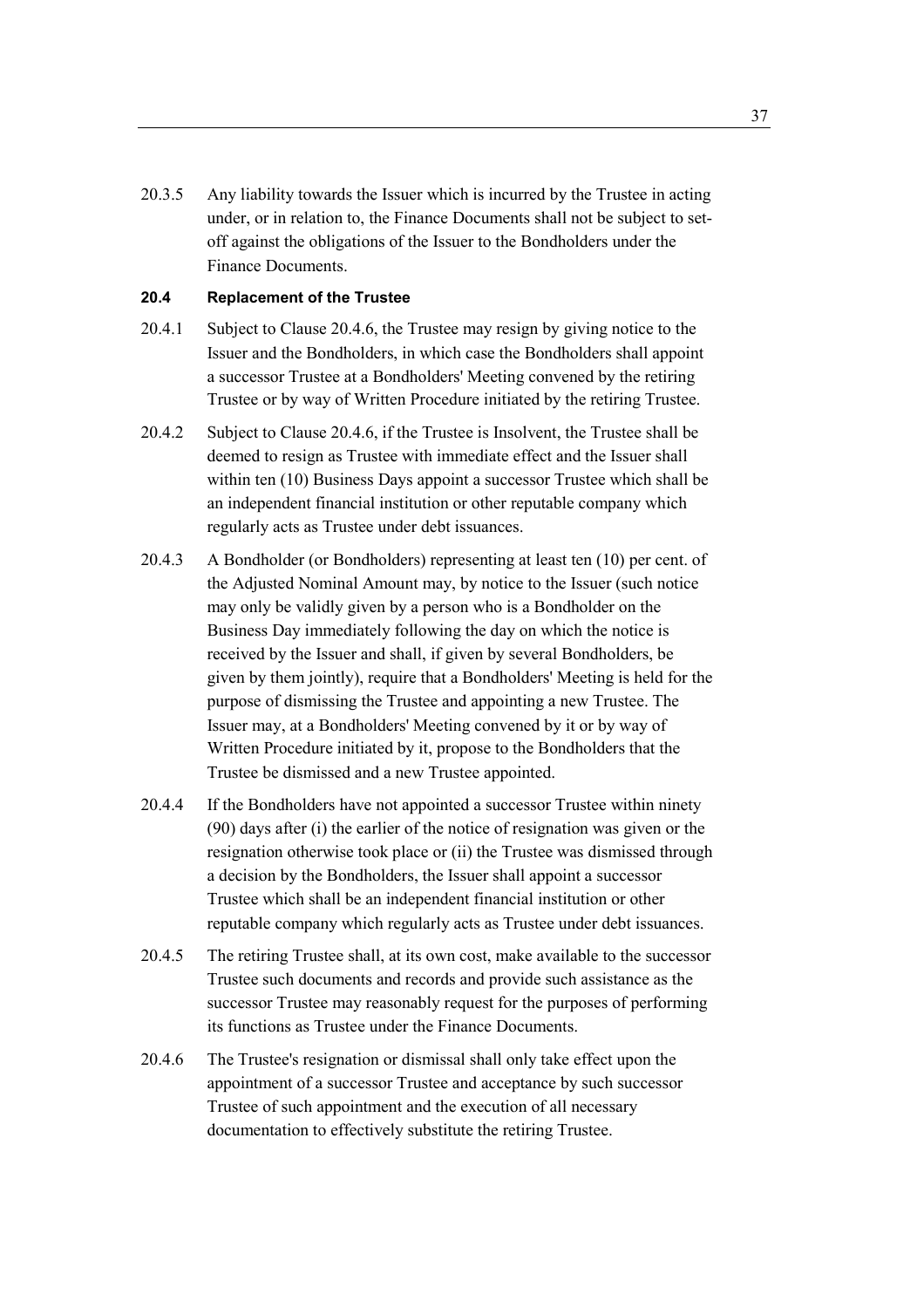- 20.4.7 Upon the appointment of a successor, the retiring Trustee shall be discharged from any further obligation in respect of the Finance Documents but shall remain entitled to the benefit of the Finance Documents and remain liable under the Finance Documents in respect of any action which it took or failed to take whilst acting as Trustee. Its successor, the Issuer and each of the Bondholders shall have the same rights and obligations amongst themselves under the Finance Documents as they would have had if such successor had been the original Trustee.
- 20.4.8 In the event that there is a change of the Trustee in accordance with this Clause 20.4 (*Replacement of the Trustee*), the Issuer shall execute such documents and take such actions as the new Trustee may reasonably require for the purpose of vesting in such new Trustee the rights, powers and obligation of the Trustee and releasing the retiring Trustee from its further obligations under the Finance Documents. Unless the Issuer and the new Trustee agree otherwise, the new Trustee shall be entitled to the same fees and the same indemnities as the retiring Trustee.

#### **21 Appointment and Replacement of the CSD Agent**

- 21.1.1 The Issuer appoints the CSD Agent to manage certain specified tasks under these Terms and Conditions and in accordance with the legislation, rules and regulations applicable to and/or issued by the CSD and relating to the Bonds.
- 21.1.2 The CSD Agent may retire from its assignment or be dismissed by the Issuer, provided that the Issuer has approved that a commercial bank or securities institution approved by the CSD accedes as new CSD Agent at the same time as the old CSD Agent retires or is dismissed. If the CSD Agent is Insolvent, the Issuer shall immediately appoint a new CSD Agent, which shall replace the old CSD Agent as CSD Agent in accordance with these Terms and Conditions.

## **22 Appointment and Replacement of the CSD**

- 22.1.1 The Issuer has appointed each CSD to manage certain tasks under these Terms and Conditions and in accordance with the CSD Regulations and the other regulations applicable to the Bonds.
- 22.1.2 Each CSD may retire from its assignment or be dismissed by the Issuer, provided that the Issuer has effectively appointed a replacement CSD that accedes as CSD at the same time as the old CSD retires or is dismissed and provided also that the replacement does not have a negative effect on any Bondholder. The replacing CSD must be authorised to professionally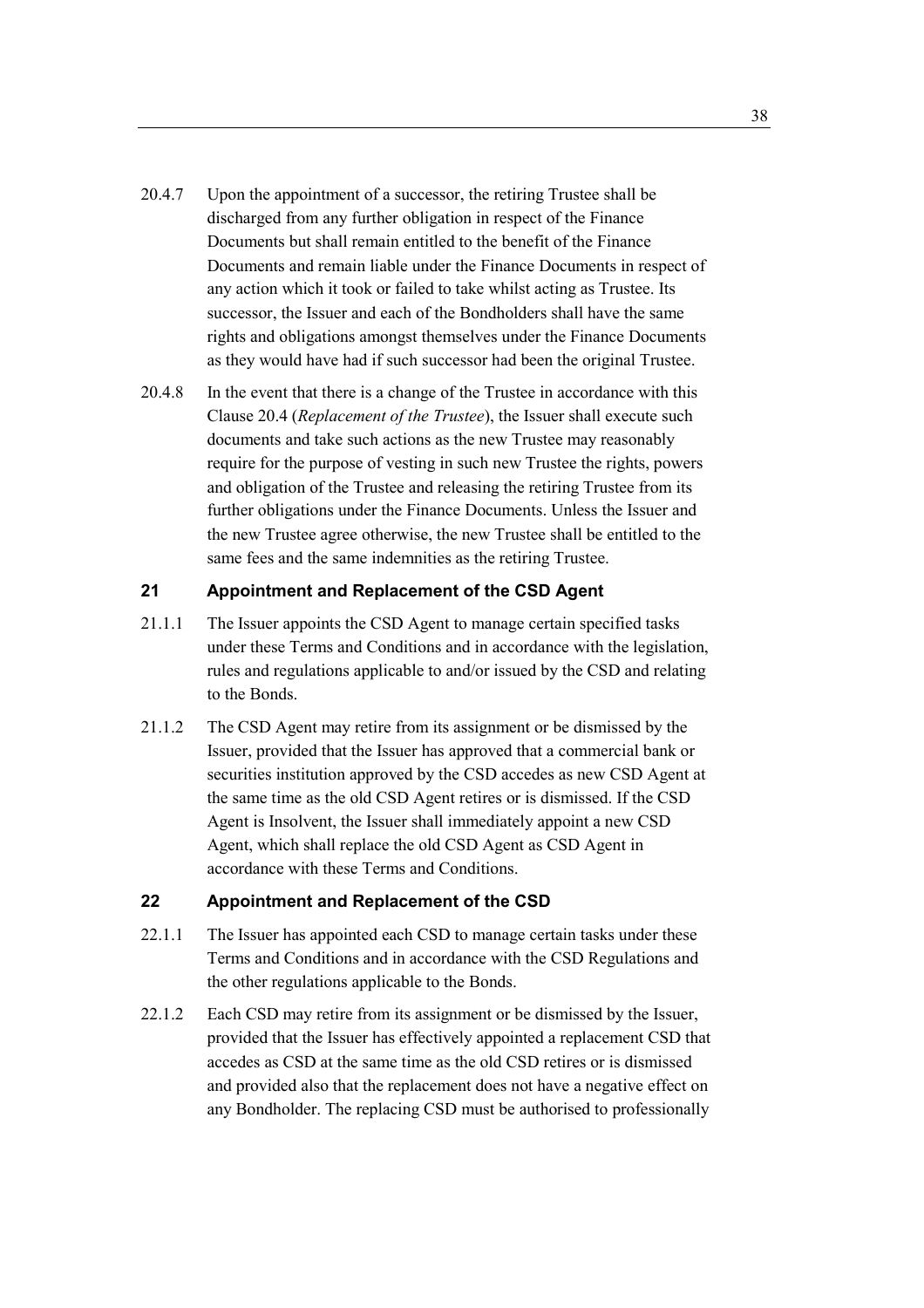conduct clearing operations and be authorised as a central securities depository in accordance with applicable law.

# **23 No Direct Actions by Bondholders**

- 23.1.1 A Bondholder may not take any steps whatsoever against the Issuer or with respect to the Transaction Security to enforce or recover any amount due or owing to it pursuant to the Finance Documents, or to initiate, support or procure the winding-up, dissolution, liquidation, company reorganisation (Sw. *företagsrekonstruktion*) or bankruptcy (Sw. *konkurs*) (or its equivalent in any other jurisdiction) of the Issuer in relation to any of the obligations and liabilities of the Issuer under the Finance Documents. Such steps may only be taken by the Trustee.
- 23.1.2 Clause 23.1.1 above shall not apply if the Trustee has been instructed by the Bondholders in accordance with the Finance Documents to take certain actions but fails for any reason to take, or is unable to take (for any reason other than a failure by a Bondholder to provide documents in accordance with Clause 20.1.3), such actions within a reasonable period of time and such failure or inability is continuing. However, if the failure to take certain actions is caused by the non-payment by the Issuer of any fee or indemnity due to the Trustee under the Finance Documents or by any reason described in Clause 20.2.8, such failure must continue for at least forty (40) Business Days after notice pursuant to Clause 20.2.9 before a Bondholder may take any action referred to in Clause 23.1.1 above.
- 23.1.3 The provisions of Clause 23.1.1 above shall not in any way limit an individual Bondholder's right to claim and enforce payments which are due by the Issuer to some but not all Bondholders.

# **24 Prescription**

- 24.1.1 The right to receive repayment of the principal of the Bonds shall be prescribed and become void ten (10) years from the Redemption Date. The right to receive payment of interest (excluding any capitalised interest) shall be prescribed and become void three (3) years from the relevant due date for payment. The Issuer is entitled to any funds set aside for payments in respect of which the Bondholders' right to receive payment has been prescribed and has become void.
- 24.1.2 If a limitation period is duly interrupted in accordance with the Swedish Act on Limitations (Sw. *preskriptionslag (1981:130)*), a new limitation period of ten (10) years with respect to the right to receive repayment of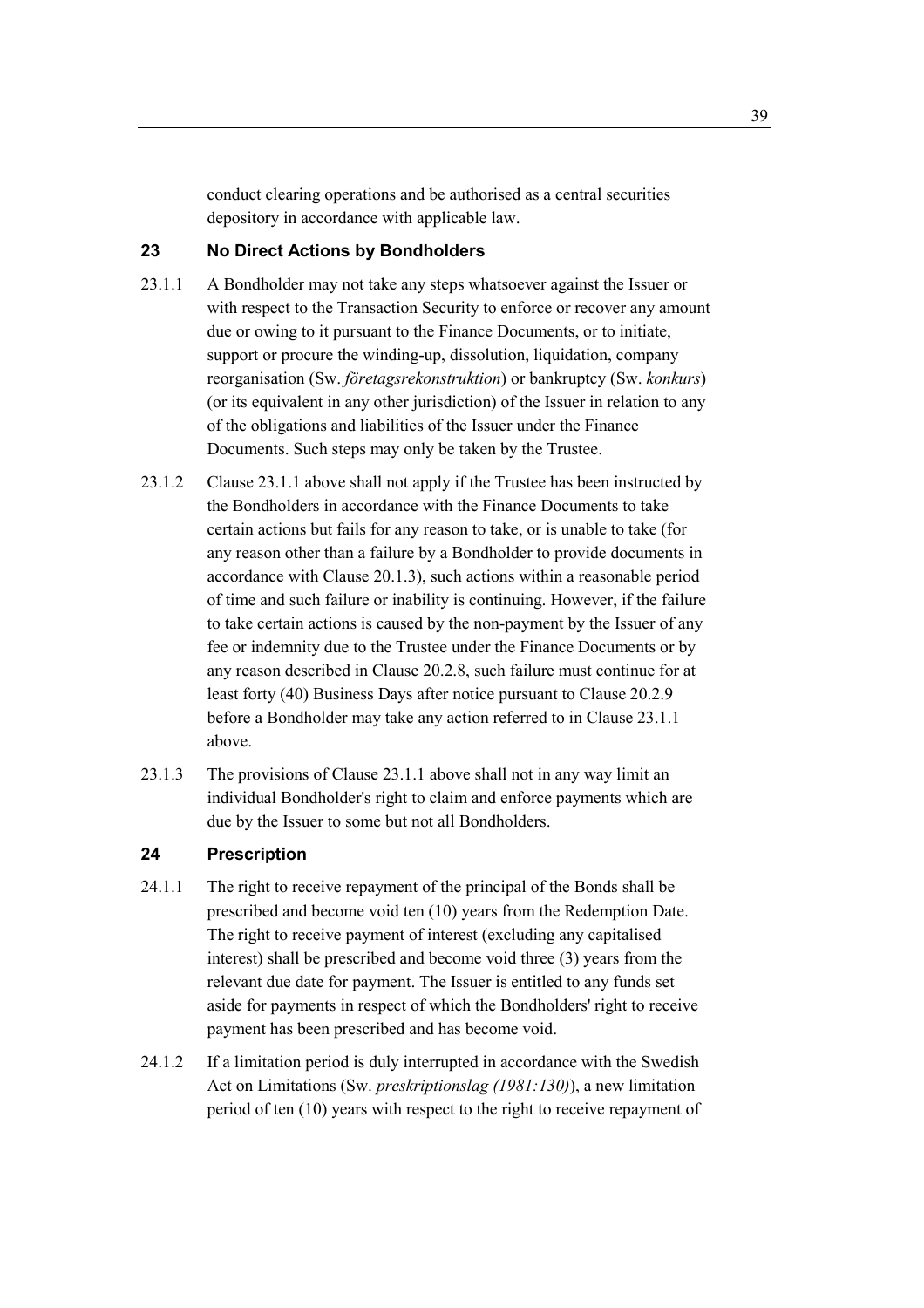the principal of the Bonds, and of three (3) years with respect to receive payment of interest (excluding capitalised interest) will commence, in both cases calculated from the date of interruption of the limitation period, as such date is determined pursuant to the provisions of the Swedish Act on Limitations.

## **25 Notices**

## **25.1 Notices**

- 25.1.1 Subject to Clause 25.1.3, any notice or other communication to be made under or in connection with the Finance Documents:
	- (a) if to the Trustee, shall be given at the address registered with the Swedish Companies Registration Office (Sw. *Bolagsverket*) on the Business Day prior to dispatch or, if sent by email by the Issuer, to the email address notified by the Trustee to the Issuer from time to time;
	- (b) if to the Issuer, to the following address:

Gemma Properties Holding AB (publ) Att: Lisa Grahm Borg P.O. Box 376 701 47 Örebro Sweden e-mail: lisa@gemmaproperties.se

or, if sent by email by the Trustee, to the email address notified by the Issuer to the Trustee from time to time; and

- (c) if to the Bondholders, shall (a) if made by the Trustee, be sent via the CSD with a copy to the Issuer, and (b) if made by the Issuer, be sent via the Trustee, alternatively through the CSD and/or to their addresses as registered with the CSD with a copy to the Trustee. A notice to the Bondholders shall also be published on the websites of the Issuer and the Trustee.
- 25.1.2 Any notice or other communication made by one person to another under or in connection with the Finance Documents shall be sent by way of courier, personal delivery (or, in terms of notice or other communication to the Bondholders, delivered through the relevant CSD as set out in (a)(iii) above) or letter and will only be effective, in case of courier or personal delivery, when it has been left at the address specified in Clause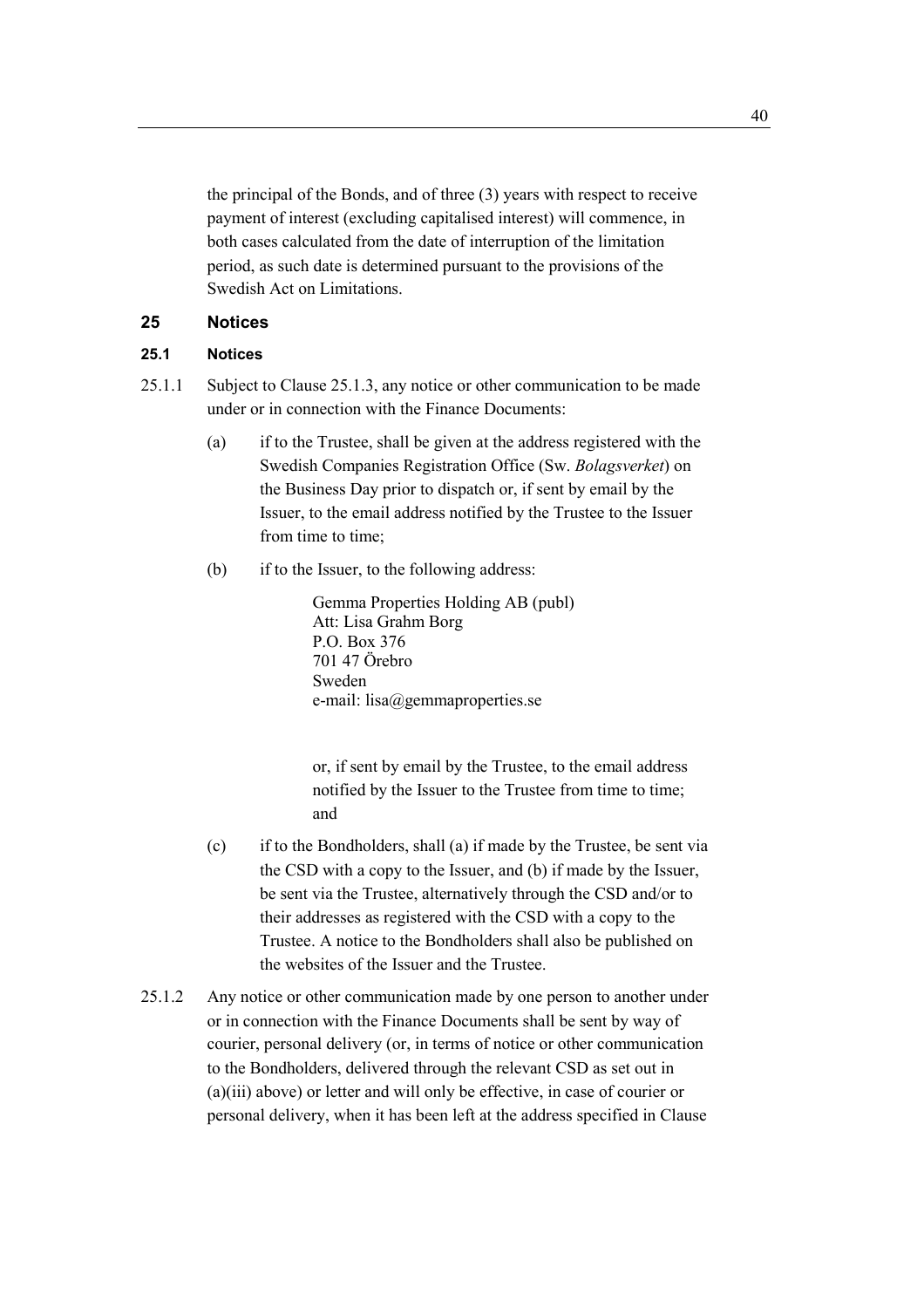25.1.1 or, in case of letter, three (3) Business Days after being deposited postage prepaid in an envelope addressed to the address specified in Clause 25.1.1 or in case of notice or other communication posted through the relevant CSD, on the date of the message being issued by the relevant CSD.

- 25.1.3 Any notice pursuant to the Finance Documents shall be in English.
- 25.1.4 If an Event of Default is continuing, any notice or other communication made by the Trustee to the Issuer under or in connection with the Finance Documents may, provided that the Trustee deems it necessary in order to preserve the Bondholders' rights under the Finance Documents, be sent by email and will be effective on the day of dispatch (unless a delivery failure message was received by the Trustee), save that any notice or other communication sent by email that is sent after 5.00 pm in the place of receipt shall be deemed only to become effective on the following day. Any notice or other communication to be sent by email by the Trustee to the Issuer in accordance with this Clause 25.1.4 shall be sent to the CFO or the CEO of the Issuer, to the email addresses most recently notified by the Issuer to the Trustee.

#### **25.2 Press releases**

- 25.2.1 Any notice that the Issuer or the Trustee shall send to the Bondholders pursuant to Clauses 11.5 (*Mandatory repurchase due to a Change of Control Event (put option)*), 12.1.1, 12.1.2, 14.10.3, 16.1.18, 17.1.1, 18.1.1 and 19.1.2 shall also be published by way of press release by the Issuer or the Trustee, as applicable.
- 25.2.2 In addition to Clause 25.2.1 above, if any information relating to the Bonds or the Group contained in a notice the Trustee may send to the Bondholders under these Terms and Conditions has not already been made public by way of a press release, the Trustee shall before it sends such information to the Bondholders give the Issuer the opportunity to issue a press release containing such information. If the Issuer does not promptly issue a press release and the Trustee considers it necessary to issue a press release containing such information before it can lawfully send a notice containing such information to the Bondholders, the Trustee shall be entitled to issue such press release.

#### **26 Force Majeure and Limitation of Liability**

26.1.1 Neither the Trustee nor the CSD Agent shall be held responsible for any damage arising out of any legal enactment, or any measure taken by a public authority, or war, strike, lockout, boycott, blockade, natural